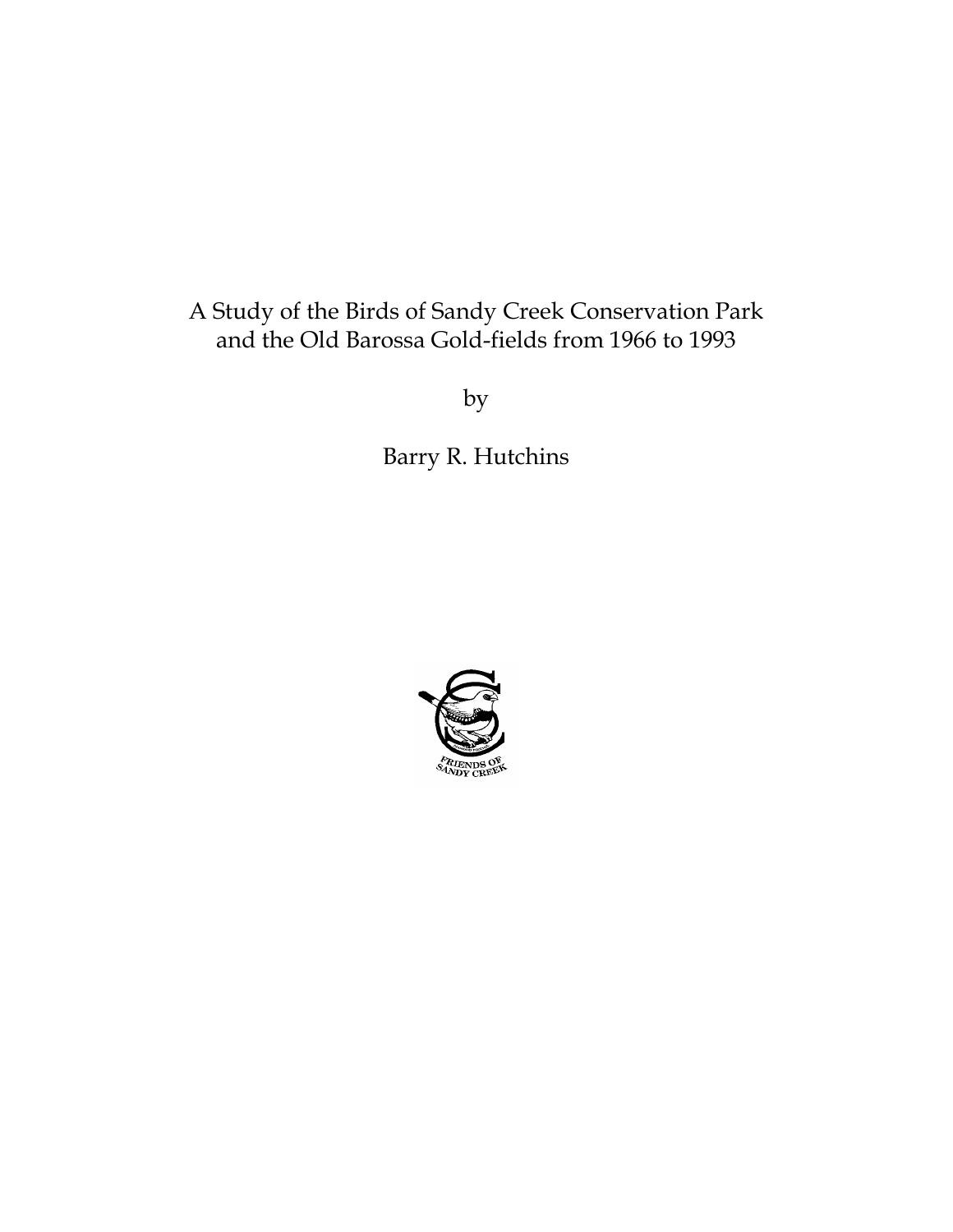First published in 2005 by The Friends of Sandy Creek Conservation Park C/o Post Office Cockatoo Valley SA 5351

© Barry R Hutchins 2005

Printed by Bunyip Print Commercial Lane Gawler SA 5118

This book is copyright. Apart from any fair dealings for the purpose of private study, research or review as permitted under the Copyright Act, no part may be reproduced by any process without written permission. Enquires should be made to the publisher.

National Library of Australia Cataloguing-in-publication Data

Hutchins, B. R. (Barry R.).

 A study of the birds of Sandy Creek Conservation Park and the old Barossa Gold-fields from 1966 to 1993.

 Includes bibliography. ISBN 1 921018 19 4.

 1. Birds - South Australia - Sandy Creek Conservation Park. 2. National parks and reserves - South Australia - Sandy Creek Conservation Park. 3. Sandy Creek Conservation Park (S. Aust.). I. Friends of Sandy Creek Conservation Park. II. Title.

598.099423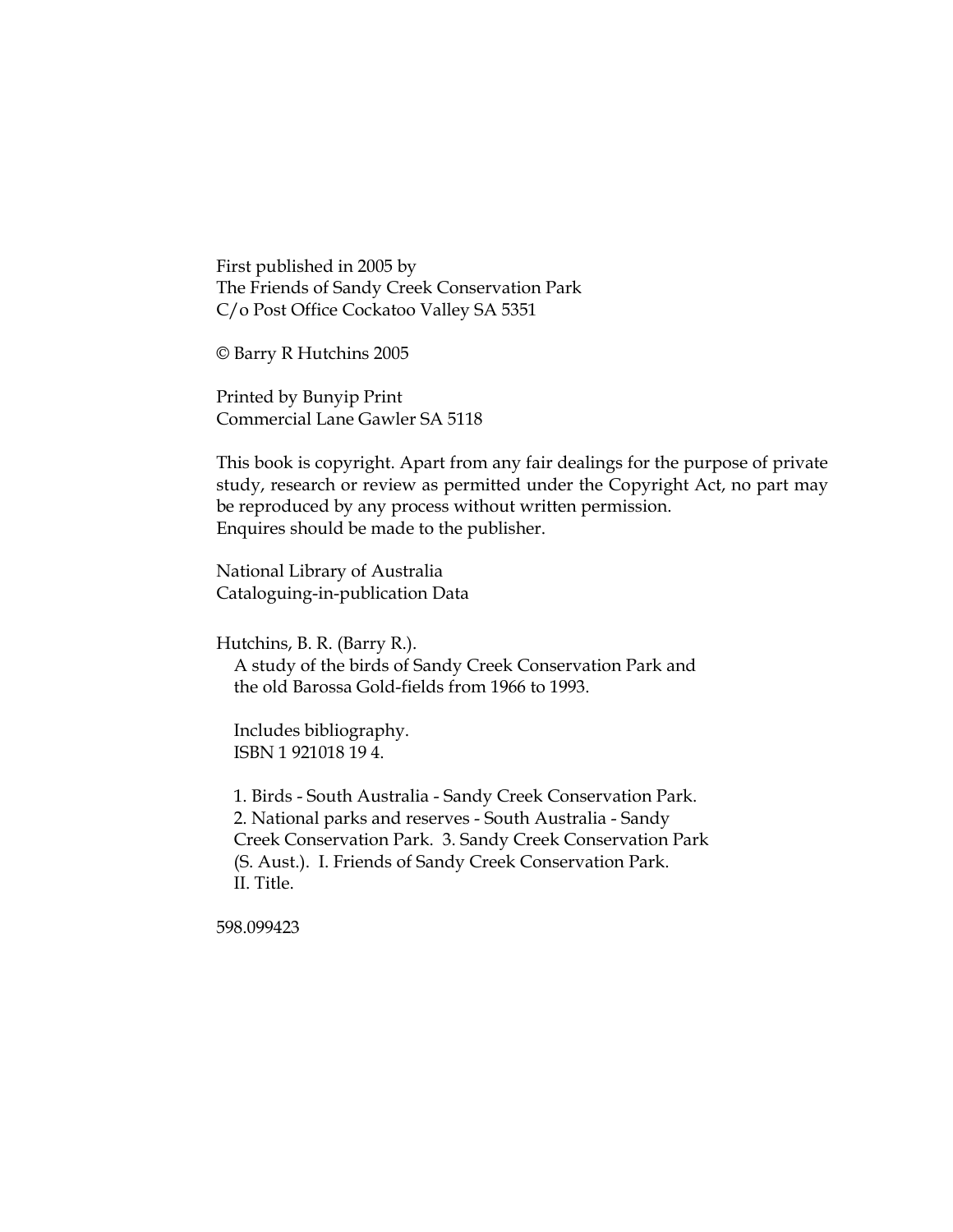### About the author

Barry Hutchins' passion for birds began 58 years ago when he obtained two pairs of homing pigeons. Since then his interest has expanded to include many facets of ornithology and aviculture, as diverse as becoming an honorary A class bird bander, and a cage bird judge at SA and NSW shows.

Barry has always been keen to share his enthusiasm and knowledge, and has presented lectures in America and most states of Australia. He has published over 120 articles on birds, including co-authoring *Australian Parrots A Field and Aviary Study* and being a regional organizer for the *Australian Bird Atlas 1998-2002.*

He has been office bearer, patron, and honorary life member of such organizations as the Avicultural Society of South Australia Inc and the Adelaide Ornithologists Club Inc. For nine years he was chairman of the South Australian National Parks Consultative Committee for Keeping and Trading in Native Fauna.

Recognizing the integral links between birds and their environment, he has been recipient of the National Parks Foundation of South Australia Award for 'many years of interest in the work of the Foundation and practical understanding of the principals of retaining significant vegetated land for biodiversity now and for future generations.' With his wife Ruby he is also joint patron of Friends of Sandy Creek Conservation Park, and in 2000 they were awarded a South Australian National Parks and Wildlife Gold Life Entitlement Award for their work for conservation.

Some of his awards include, in 1983, an Avicultural Federation of Australia Award for Achievements in Aviculture Research and an Avicultural Society of Australia Award for Aviculture and Ornithological Research. In 2000 Barry was awarded the Order of Australia for services to ornithology and aviculture.

This current work is the culmination of one of the longest, continuous studies of its kind in Australia by an individual, and its publication is timely as areas such as Sandy Creek Conservation Park and the Old Barossa Gold-fields face increasing pressure from near-by development.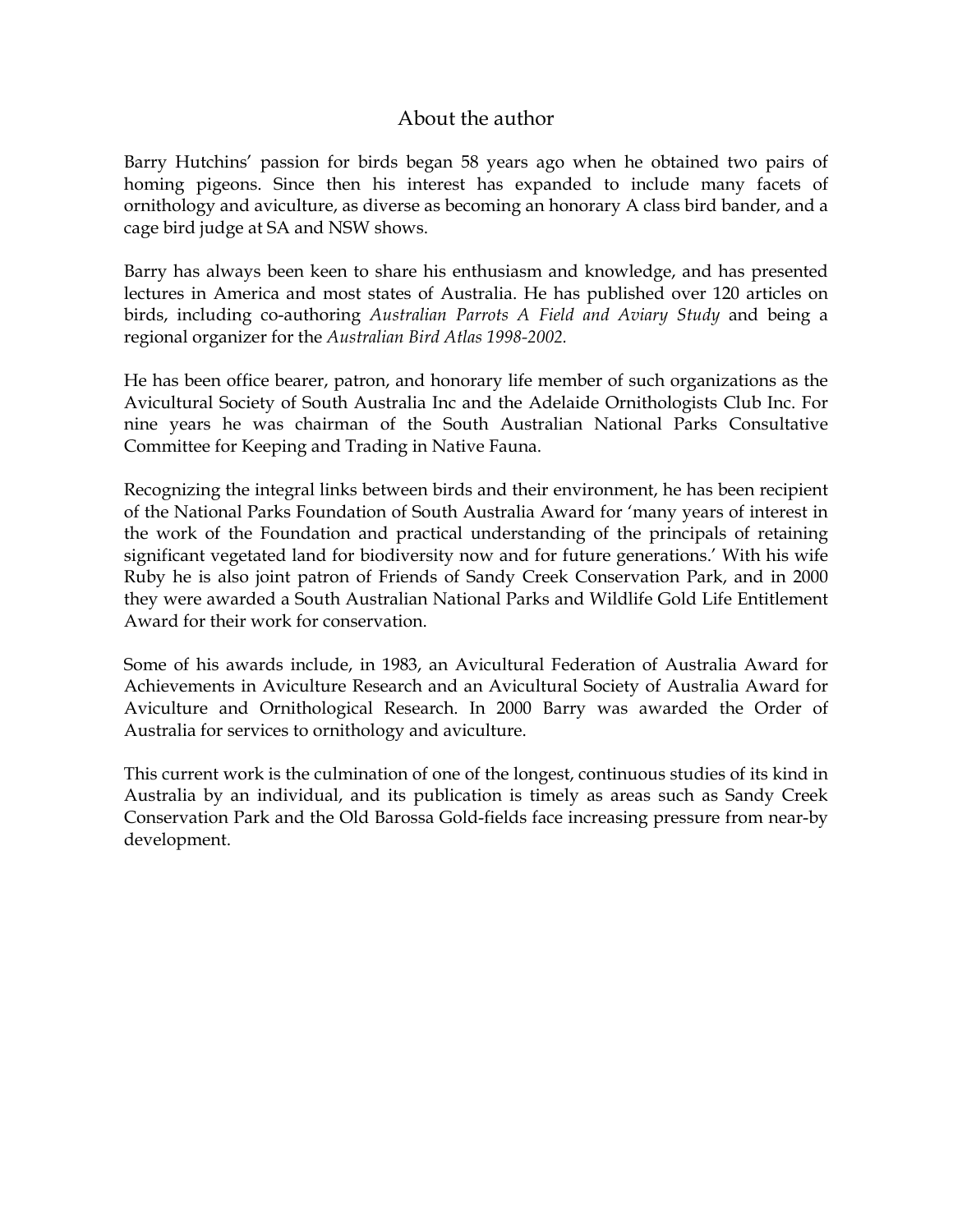### Acknowledgements

The Australian Bird-banding scheme, CSIRO Division of Wildlife and Rangeland Research, A.C.T. (supplied bands for the study)

Australian Bird and Bat Banding schemes, Australian National Parks and Wildlife Service, A.C.T. (supplied bands for the study)

National Parks and Wildlife Service, Department of Environment and Planning

I am also grateful for the assistance of the following people:

(the late) Bob Lovell, Maurice Gill, Ruby Hutchins and Daryl Hutchins for their assistance with mist netting

South Australian National Parks Rangers Colin Jones, Jim Earl, John Watkins and Eric Dahl for their total cooperation

Trevor Bain and John Springbett for their help with duck and quail captures

Robert Phelps and (the late) Geoff Hissey for permission to be on their land

Dr Graham Cam, Annett Cam and Ian Grant as visiting banders to Sandy Creek Conservation Park

Annie Bond, Maurice Roche, Les and Joyce Cain, Margaret Crohn, Paul Koch and Graham Lees from Friends of Sandy Creek Conservation Park

Max Waterman, David Barrington, Anne Hutchins and Graeme Hyde for providing helpful comments on a draft of this paper

Lisa Hardy and staff of the Bird and Bat Banding office for their valued assistance.

I also thank Dr David Paton for his encouragement and valued comments on the manuscript.

I am indebted to Jean Kent for her assistance and advice in putting this manuscript together.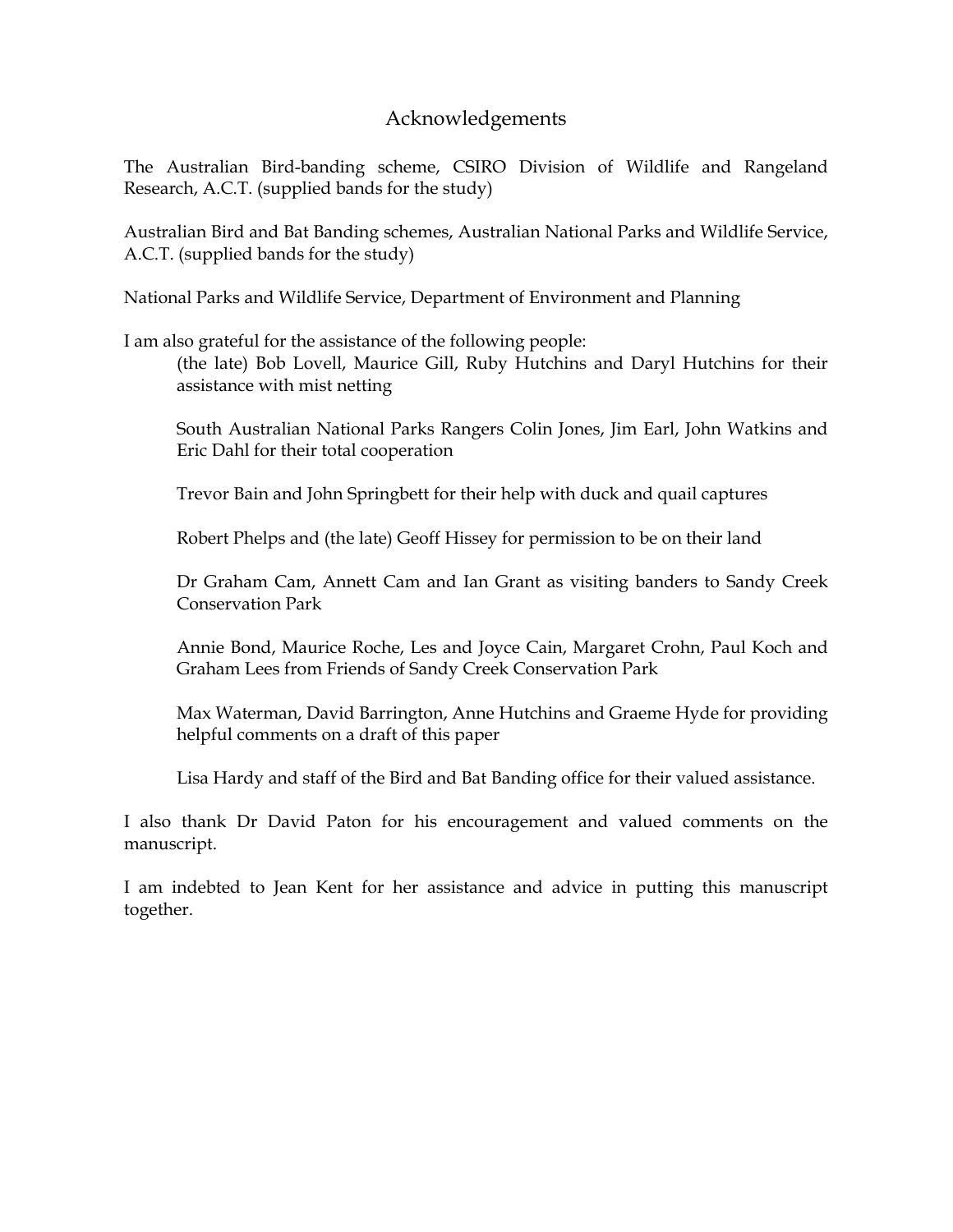# Table of contents

| Introduction                                                                                       | $\mathbf{1}$   |
|----------------------------------------------------------------------------------------------------|----------------|
| Study areas and methods                                                                            | $\overline{4}$ |
| Methods used when banding ducks                                                                    | 9              |
| Methods used when banding quail                                                                    | 11             |
| Species for special comments                                                                       | 30             |
| Species observed breeding for the first time in Sandy Creek Conservation Park<br>from 1966 to 1993 | 32             |
| Decline and increase of some species in Sandy Creek Conservation Park                              | 39             |
| Results                                                                                            | 42             |
| Discussion                                                                                         | 43             |
| Appendix: Complete list of birds observed from 1966 to 1993                                        | 45             |
| References                                                                                         | 50             |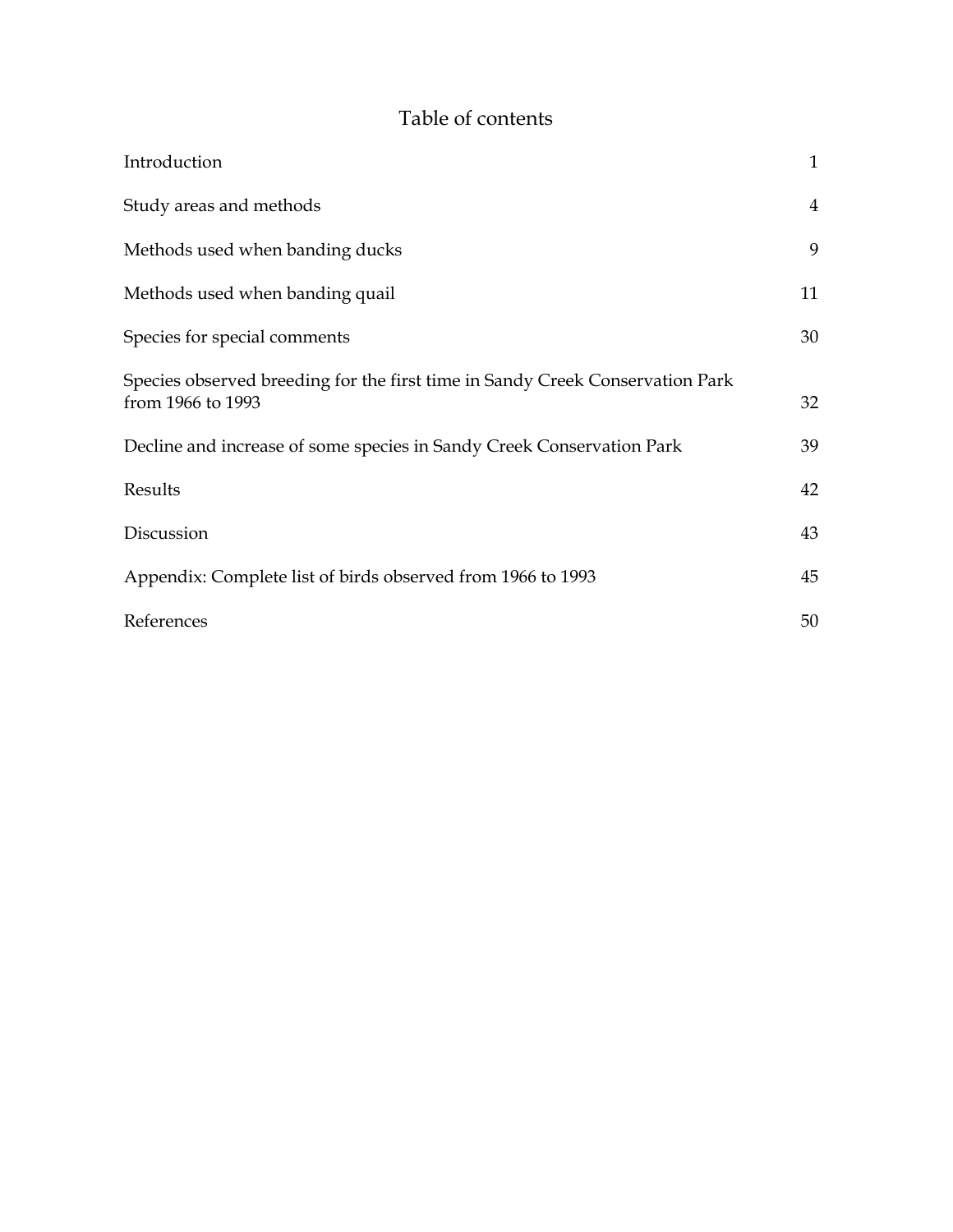# List of Maps

| Figure 1:                                                                                                                                                                     |   |
|-------------------------------------------------------------------------------------------------------------------------------------------------------------------------------|---|
| Sandy Creek and surrounding study area                                                                                                                                        | 3 |
| Figure 2:<br>Sandy Creek Conservation Park                                                                                                                                    | 4 |
| List of Tables                                                                                                                                                                |   |
| Table 1:<br>Summary of captures/recaptures/first year birds and seasonal records of species<br>banded at Sandy Creek Conservation Park, the Old Barossa Gold-fields and three |   |

| Table 1:                                                                              |    |
|---------------------------------------------------------------------------------------|----|
| Summary of captures/recaptures/first year birds and seasonal records of species       |    |
| banded at Sandy Creek Conservation Park, the Old Barossa Gold-fields and three        |    |
| species near the small town of Sandy Creek, S.A. from 1966 to 1993                    | 12 |
|                                                                                       |    |
| Table 2:                                                                              |    |
| Species observed and not banded in Sandy Creek Conservation Park from 1966 to 1993 14 |    |
| Table 3:                                                                              |    |
|                                                                                       |    |
| Species observed and not banded in Old Barossa Gold-fields from 1966 to 1993          | 16 |
| Table 4:                                                                              |    |
|                                                                                       | 19 |
| Recovery of dispersal away from banding sites                                         |    |
| Table 5:                                                                              |    |
| Recovery and Longevity details of some species banded in Sandy Creek                  |    |
|                                                                                       |    |
| Conservation Park (SC) and Old Barossa Gold-fields (BG) from 1966 to 1993             | 22 |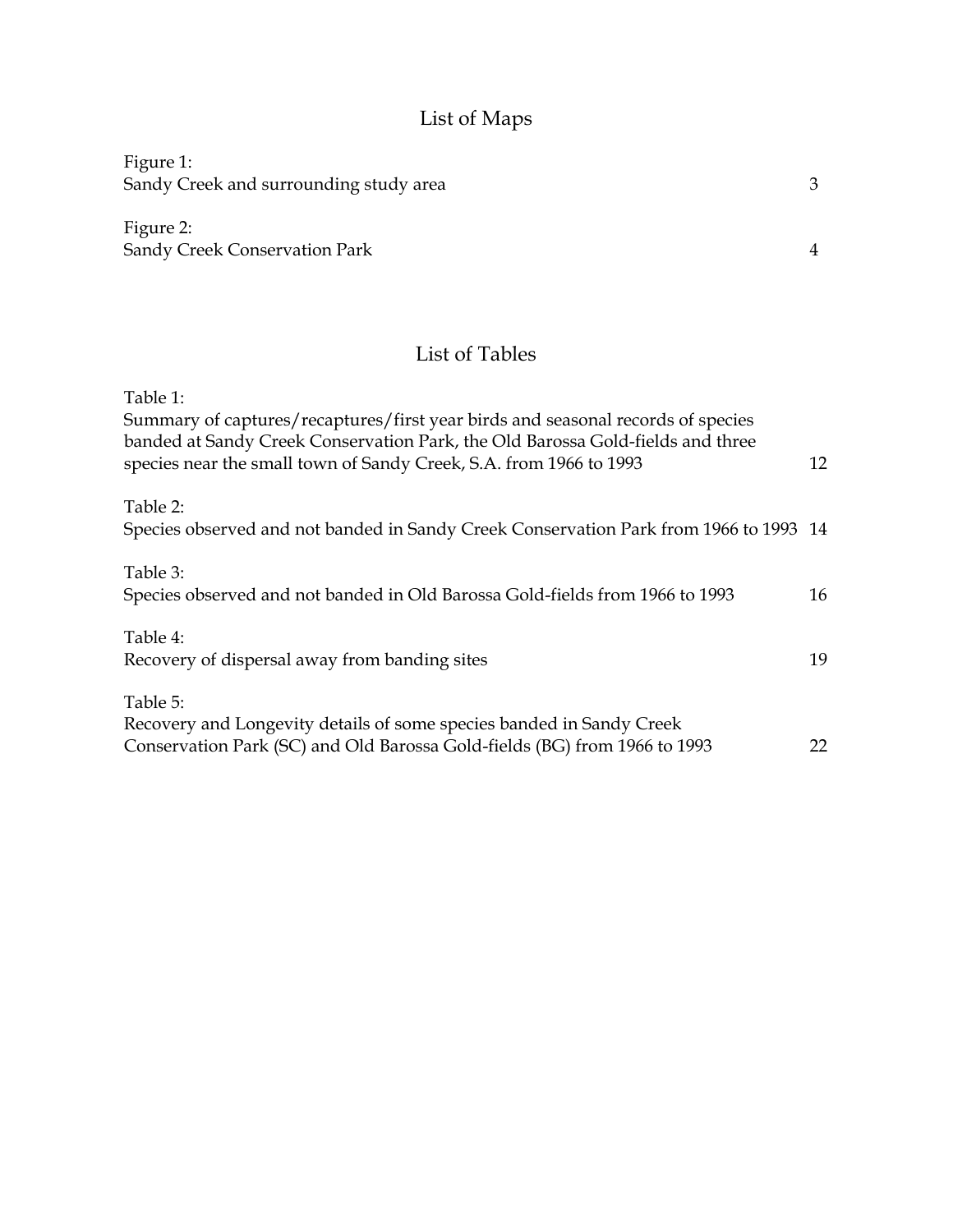### Introduction

My family originated from Gawler and when I was quite young, we moved to Adelaide. Many of my relatives remained, which gave me the opportunity to re-visit, and as a young person, explore the surrounding areas by walking along dirt tracks and through bushland in the 1940s.

On occasional trips into the Old Barossa Gold-fields by horse and buggy I was amazed at the dense bushland, creeks with running water and the various sounds of bird life; these excursions were a source of great enjoyment.

Many years later I was given the opportunity to explore the region in depth with the aim of studying the local bird life. In 1962 I was invited to join The Adelaide Ornithologists Club Inc., and during that time I was introduced to Max Waterman and Vic Woods, both bird-banders (Max was South Australian regional organizer for CSIRO Bird Banding Scheme, Canberra and Vic was a curator of bird skins at the South Australian Museum, Adelaide). During 1964-65-66 I accepted an invitation to accompany them (separately) on bird-banding field trips. That experience gave me a grounding in the use of mist nets, location selection for mist nets and collating banding data. The aim of my project, which began in 1966, was to study the seasonal movements of birds within a nine km radius of Sandy Creek by banding and recapture, with details on the life history of resident, nomadic and migratory species.

Sandy Creek, situated approximately 52 km north-north-east of Adelaide, is on the northern edge of the southern Mount Lofty Ranges and lies between the townships of Gawler and Lyndoch in the southern Barossa Valley. Included within this area are Sandy Creek Conservation Park, the northern section of Para Wirra Recreation Park, the Barossa Reservoir and the Old Barossa Gold-fields. (figure 1)

At the outset of the assignment I decided it would not be practical to band birds at random but rather to carefully select a few sites for the duration of the project. Having had prior knowledge of the region through bird observing, the selection of sites took into account areas that contained water points, canopy with good understorey, regular movement of birds and positions that were away from public interference. It was these factors that decided that the Old Barossa Gold-fields and the Sandy Creek Conservation Park (figure 2) were chosen as the major banding areas.

The native vegetation in both regions ranges from sclerophyll forests with moderate to dense understorey, typical of the Mount Lofty Ranges, to the more open savannah on sandy soils, and to the stony slopes in drier areas. The avifauna, also, shows an intergradation between species; there are species that are confined, largely, to the denser vegetation of the Mount Lofty Ranges and species from the more arid regions, north and east of the Range.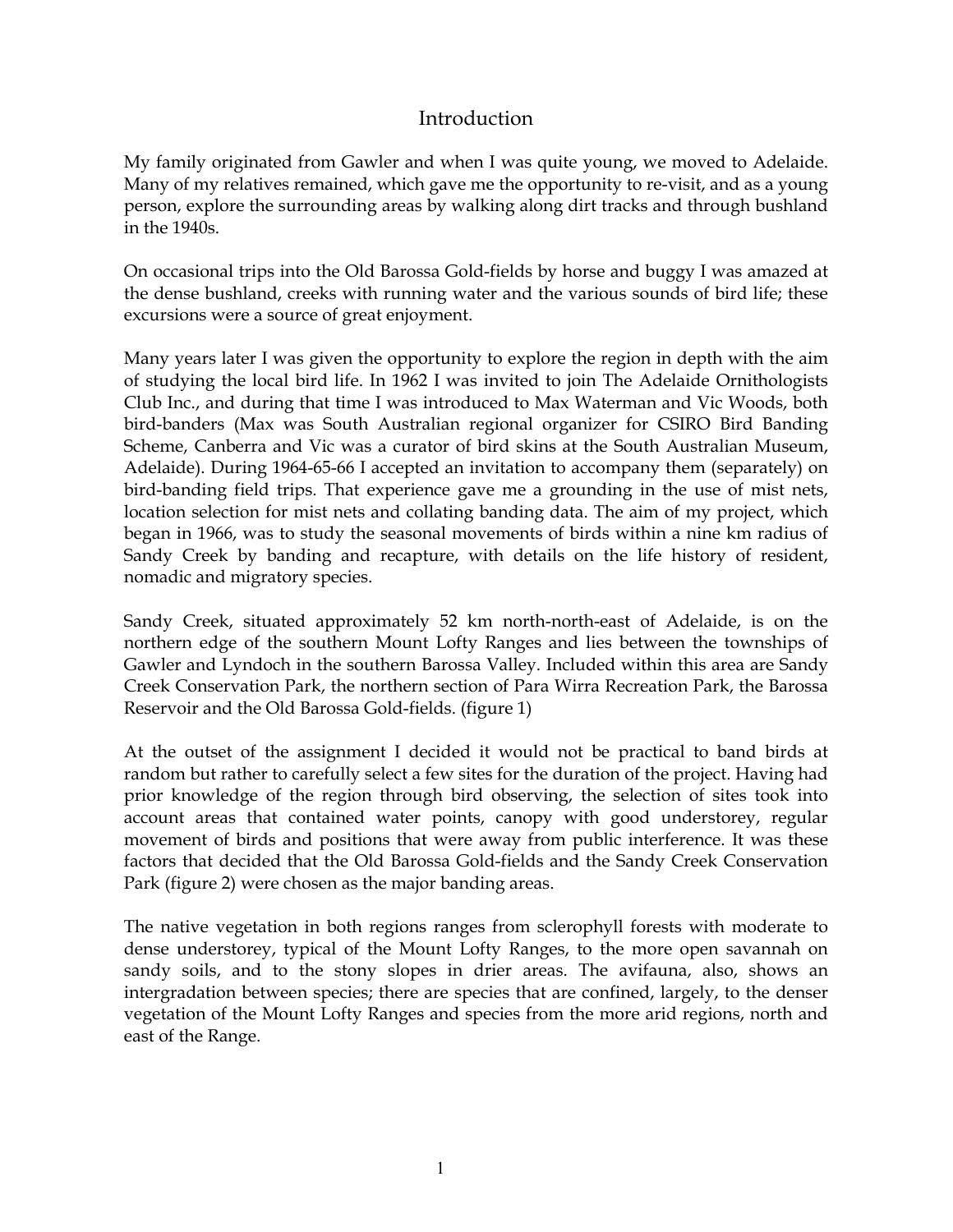Apart from a 10-year observational survey of Sandy Creek Conservation Park by Rix (1976) no other detailed information on this region exists. The taxonomy in this paper follows Christidis and Boles (1994) and Schodde and Mason (1999), and summarizes my observations on birds from 1966 to 1993 within nine km of Sandy Creek.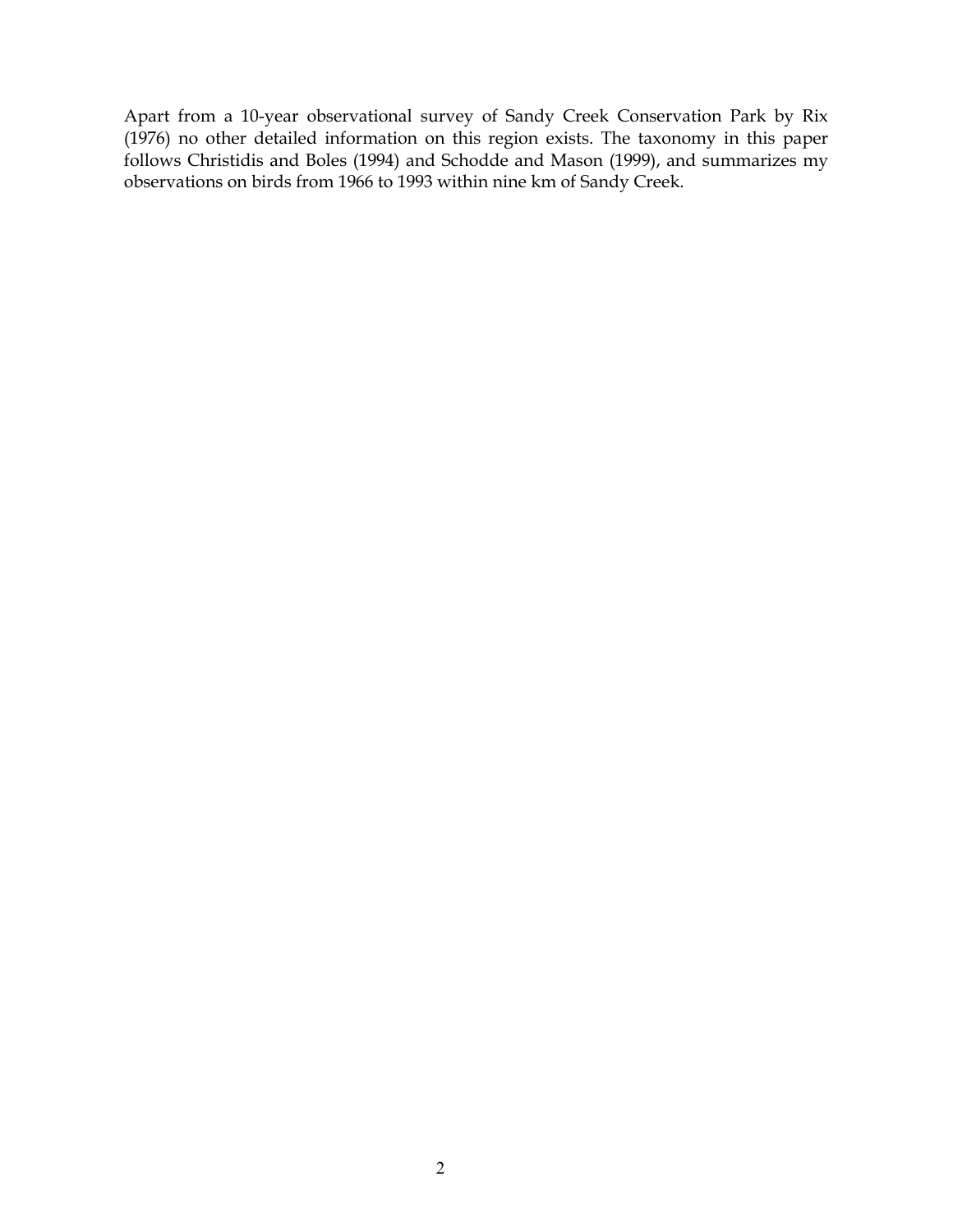

3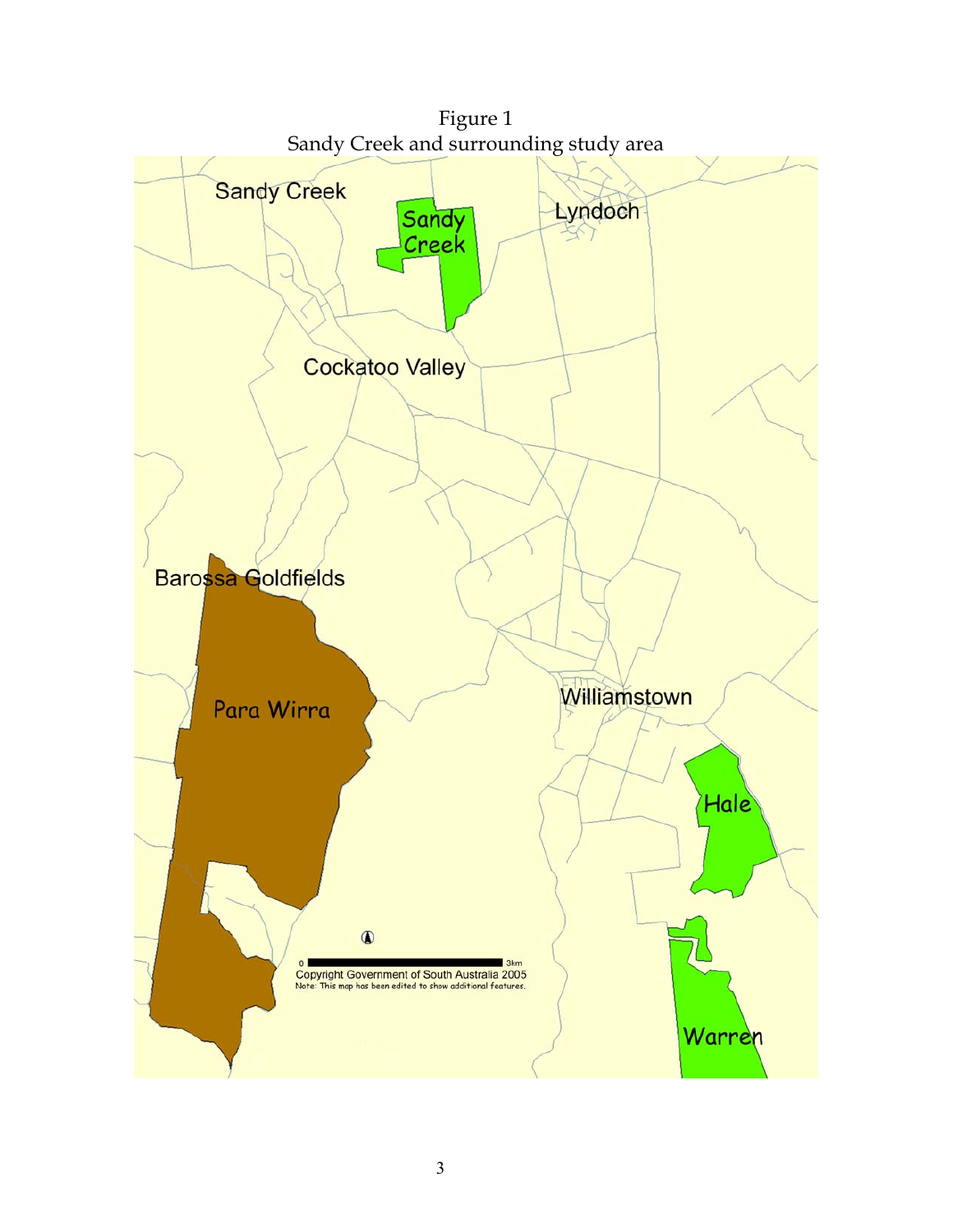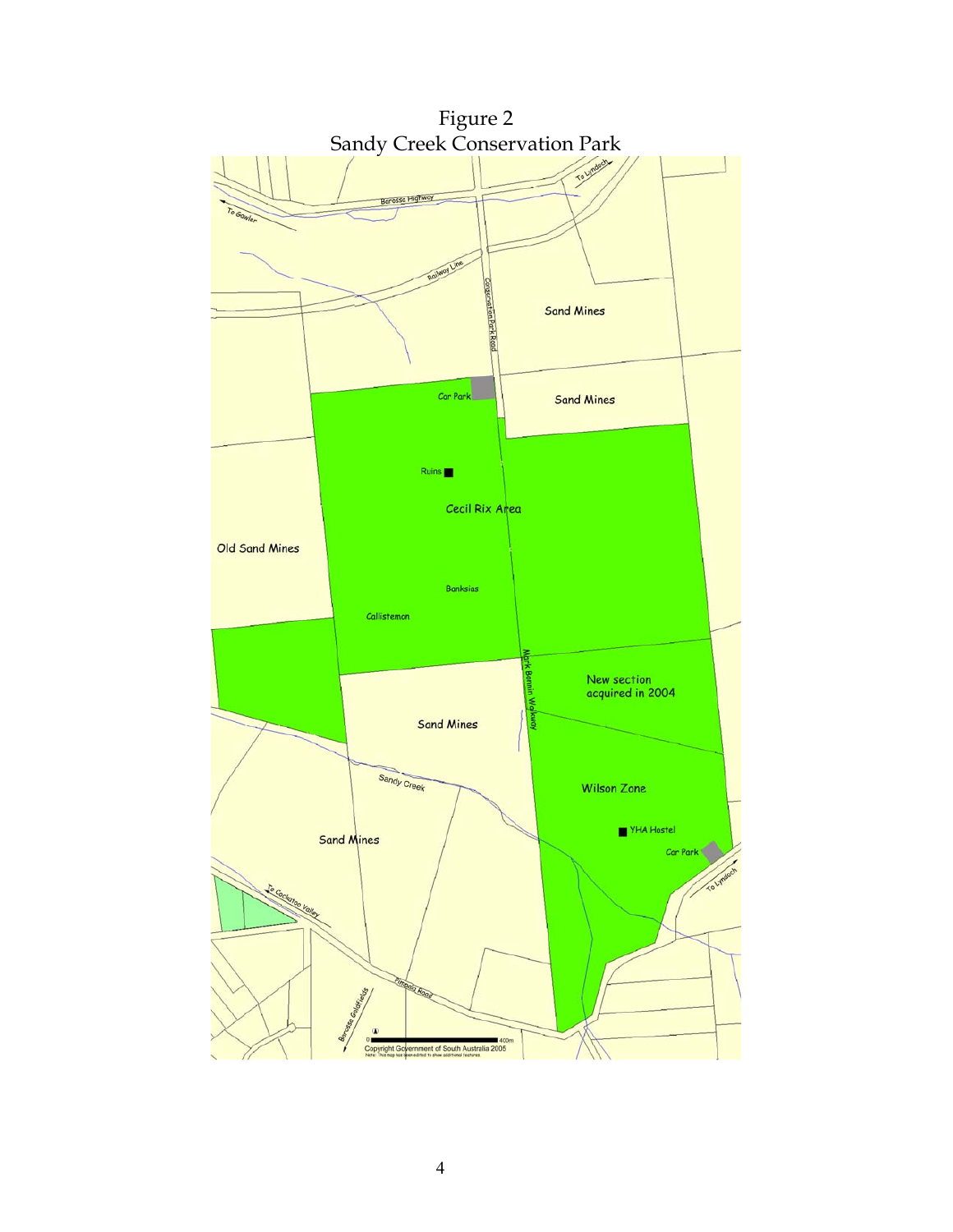### Study areas and methods

Banding sites were deliberately chosen to gain maximum banding of species and the recapture for longevity records, degree of movement between banding sites and fluctuations of bird populations brought about by seasonal conditions (table 1). A visual census of bird species during the banding project would also be addressed (tables 1, 4 and Appendix).

The difference in terrain and some vegetation in Sandy Creek Conservation Park and the Old Barossa Gold-fields showed a separation or preference by some bird species for one location or the other.

In this project I used three and four shelf Terylene mist nets of varying lengths. If the weather was calm (with little or no wind) I would open the shelf strings out. This allowed enough pocket for the birds to drop into from each side of the net. When the conditions were windy, the shelf strings would be moved closer together to form a deeper pocket. This was not the ideal situation unless the birds were flying in the same direction as the wind.

After banding or on observation days only, I walked a set path which was the same each time and, as a general rule, took 20 minutes to walk around three hectares, this was in the comfort zone for me.

Lack of time was a problem when observing for the day, particularly during winter months. Owing to early darkness I would rely on hearing as well as visual contact. In Sandy Creek Conservation Park from 1966 to 1987 the regular species count was 37 to 40. A decline in bird numbers and species started shortly after that period; by 1993, 32 species was a good day's count. The Barossa Gold-fields were different, (except for the Barossa Reservoir area) birds were variable in species and numbers, with 25 species observed on a good day.

### **List of sites**

Old Barossa Gold-fields banding sites Site 1: Para Crossing Site 2: Hill Top Site 3: Gully Track

Sandy Creek Conservation Park banding sites Site 4: North Park Site 5: Ruins Site 6: South Park Site 7: South West Park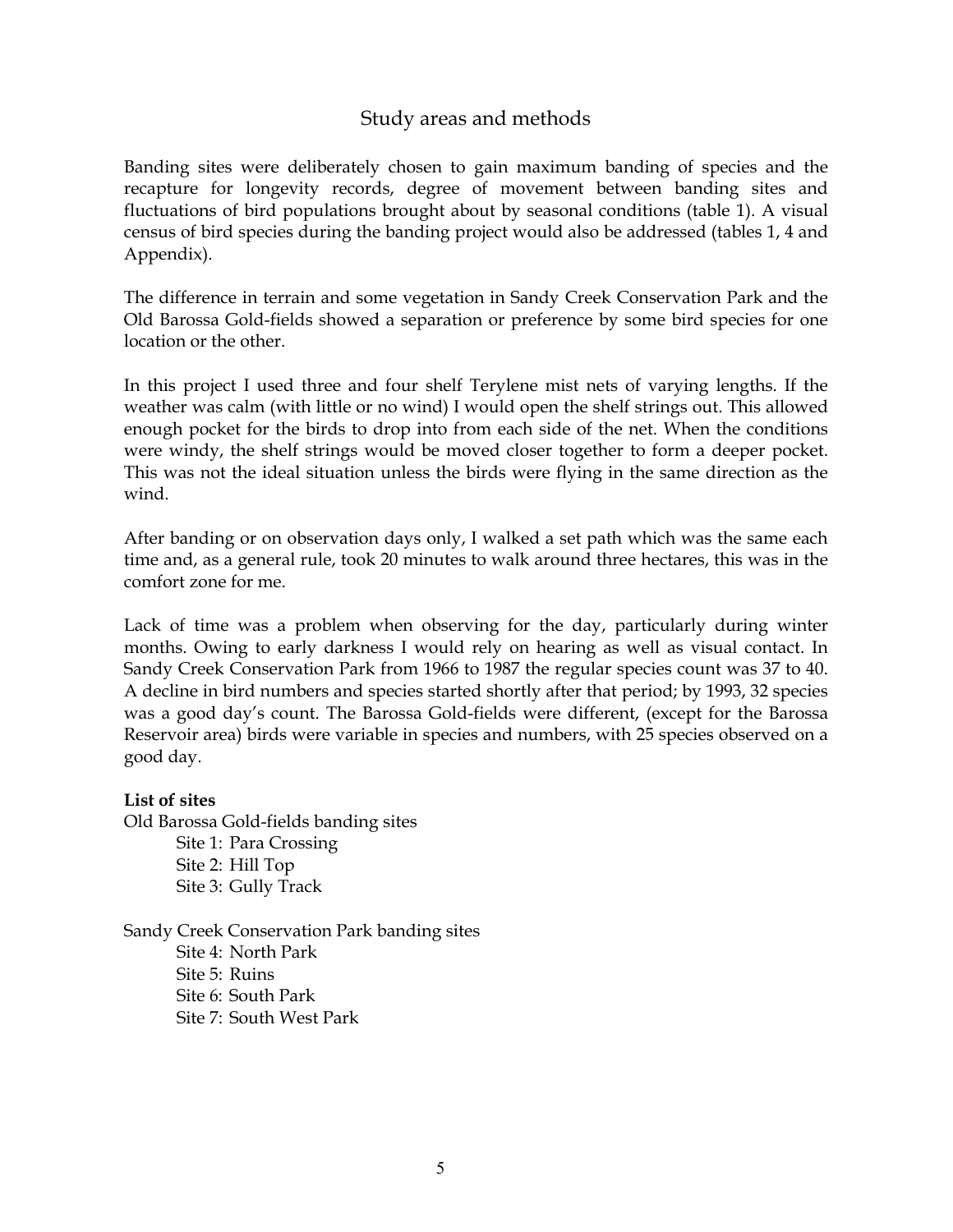#### **Site 1: Para Crossing**

The most distant southern site (site 1: Para Crossing)  $(34^{\circ} 40' 55'$ ;  $138^{\circ} 50' 46'')$  from Sandy Creek had good bird movement but was least productive due to a picnic area at the South Para River frequented by people and dogs. Although, I hasten to add, the location produced Black Honeyeaters and White-browed Woodswallows not captured at any other site and both were rare visitors to the total area under study.

### **Site 2: Hill Top and Site 3: Gully Track**

Two other southern sites were linked together; the higher location (site 2: Hill Top) (34º 38' 42"; 138º 49' 42") was slightly below the top of the hilly woodland with trees to five metres and good understorey of Flame Heath *Astroloma conostephioides*; Fringe-myrtle *Calytrix tetragona*; Tufted Grass-tree *Xanthorrhoea semiplana*; Native Fuschia *Correa reflexa* and Needle-bush *Hakea rugosa* and *H. rostrata*.

Below and joining this site were two close gullies running east for approximately 300 metres with open tree canopy and good low understorey along the banks. Both gullies ran into a flat area (site 3: Gully Track) (34º 38' 57"; 138º 49' 47") with a small dam bordered by *Melaleuca spp* and *Eucalyptus spp*, before continuing down the hillside with a dominance of taller eucalypts with less understorey.

Winter months were preferred for banding at these two sites. Although it was wet and windy the birds tended to keep to the understorey and move from an easterly direction upwards along the gullies spreading out along the ridges. Yellow-faced Honeyeaters and White-naped Honeyeaters would move together sometimes in very vocal flocks. It seems that these two gullies were corridors for these species, as well as others, particularly if birds were moving in an easterly or westerly direction (table 4).

On banding mornings I usually arrived on site just after sunrise and commenced setting the mist nets in position. During the colder winter months there would be little movement other than the various birdcalls. By 09.00 hours activity could be noticed, especially if shrubs or trees were flowering and providing food.

Birds seem to have a quiet period during the day where the busy hustle of the mornings tends to slow by about 12.30 hours and gradually increase again at approximately 14.30 hours onwards. This slowing, or rest period, tends more towards honeyeaters, parrots and cockatoos, than pardalotes, wrens, robins and other fly-catching species.

Depending on bird movements nets would be taken down in most cases at 15.30 hours; this would allow bird observing in other project areas.

If I found a continuing influx of birds when the nets were set I would remove the birds and furl some of the nets (close the shelf strings together and secure cords along the length of the net reducing the number of nets in use). This practice made it easier to open the nets during the quiet period and in most cases they remained open until I finished banding for the day.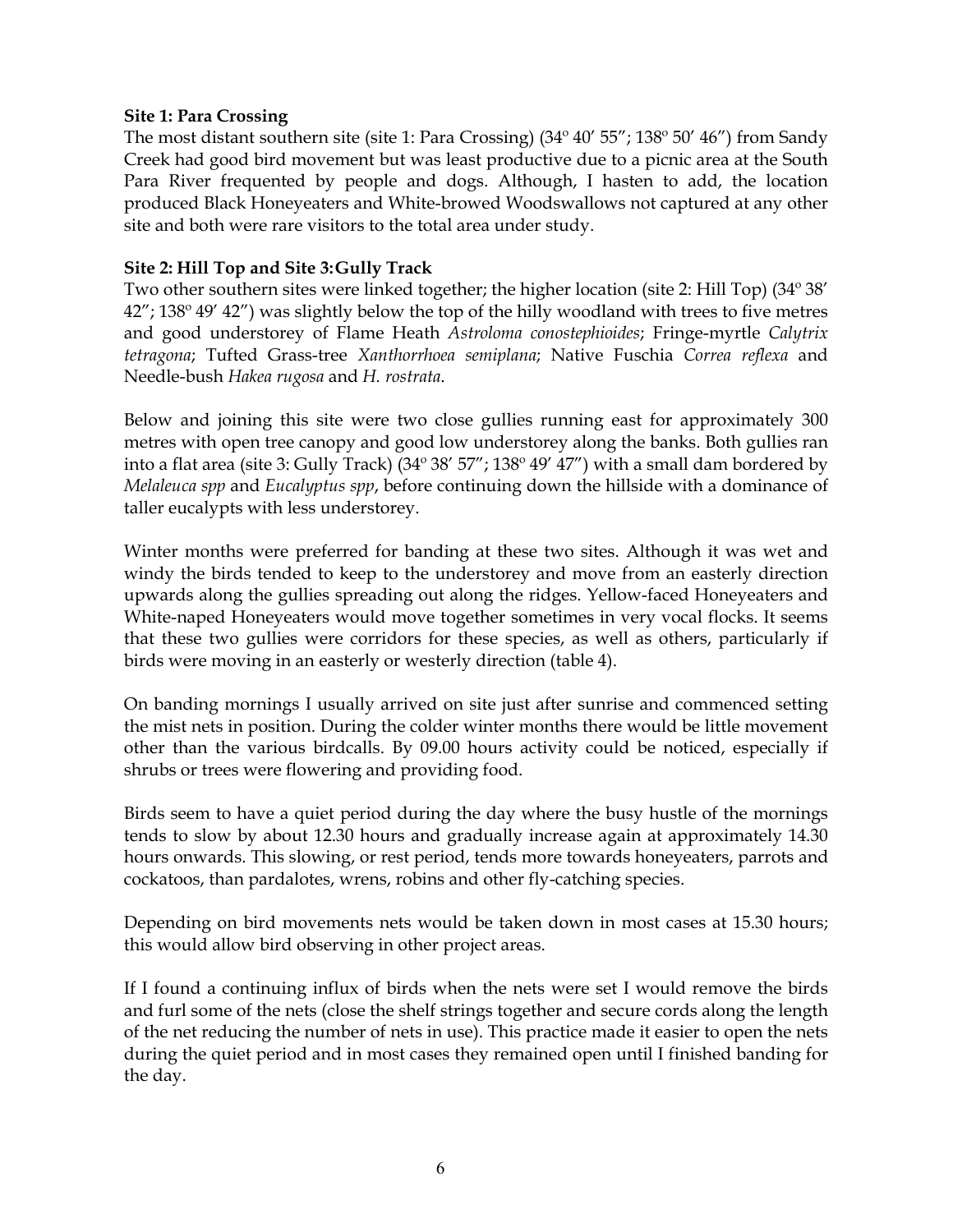When the nets were cleared the captive birds were taken a short distance to a banding table where details on species, age, sex (if possible) and band numbers were documented. Once a bird had been processed it was released at the banding spot.

At the top section of the gully (site 2: Hill Top) four nets were used; one 12m x 2.7m and three 9m x 2.7m. These were set along flight paths that were parallel to thick vegetation.

At the bottom of the gully (site 3: Gully Track) one 18m x 2.7m and three 9m x 2.7m nets were used; two were set along open sections of tall, thick vegetation and two near a small dam with vegetation as a back-drop.

In addition, with the help of an assistant, two nets were added along the gullies; one running parallel on the northern side with the other at right angles between the two gullies, both with backdrops of vegetation.

### **Site 4: North Park and Site 5: Ruins**

My next two banding sites were in the northern section of Sandy Creek Conservation Park: these were site 4: North Park (34° 36' 16"; 138° 51' 13") and site 5: Ruins (34° 36' 27"; 138º 51' 14"). The first area (site 4: North Park) was at the northern entrance to the park and at that time there were very few visitors and a good cover of understorey. Outside of the park in the north-eastern section was a large disused sand mine (now fully operative), and slightly back on the eastern boundary adjacent to the entrance was a small, old, fruit orchard with areas of good stands of Silver Banksia *B. marginata*.

The soil at this site is deep sand; the terrain slopes to the west through the park giving a water runoff in very heavy rain. Also in the north-eastern section, just outside of the park, there are two soak holes. Good winter rains flow down the sandy slopes, filling the soak holes. When filled, the water remains until after summer, providing a good drinking location for birds.

This area was easy to operate on my own; nets used were one 6m x 2.7m; two 9m x 2.7m and one 12m x 2.7m.

The second northern site in the park (site 5: Ruins) (34º 36' 27"; 138º 51' 14") was adjacent to an old hut with a diverse variety of undergrowth. The vegetation within a 200m radius of the two northern banding sites is characterised by Southern Cypress Pine *Callitris preissii*; Pink Gum *Eucalyptus fasciculosa*; Drooping Sheoak *Allocasuarina verticillata*; Silver Broom-bush *Baeckea behrii*; Common Fringe-myrtle *Calytrix tetragona*; Kangaroo Thorn *Acacia paradoxa*; Umbrella Bush *Acacia ligulata*; Sticky Hop-bush *Dodonea viscosa spatulata*; Wollowa *Acacia calamifolia*; Flame Heath *Astroloma conostephioides*; Tufted Grass-tree *Xanthorrhoea semiplana*; Prickly Tea-tree *Leptospermum continentale* as well as native grasses and various weeds.

This area also has a waterhole that holds water after good winter rains. Nets used in this location were two 6m x 2.7m, two 9m x 2.7m and one 12m x 2.7m.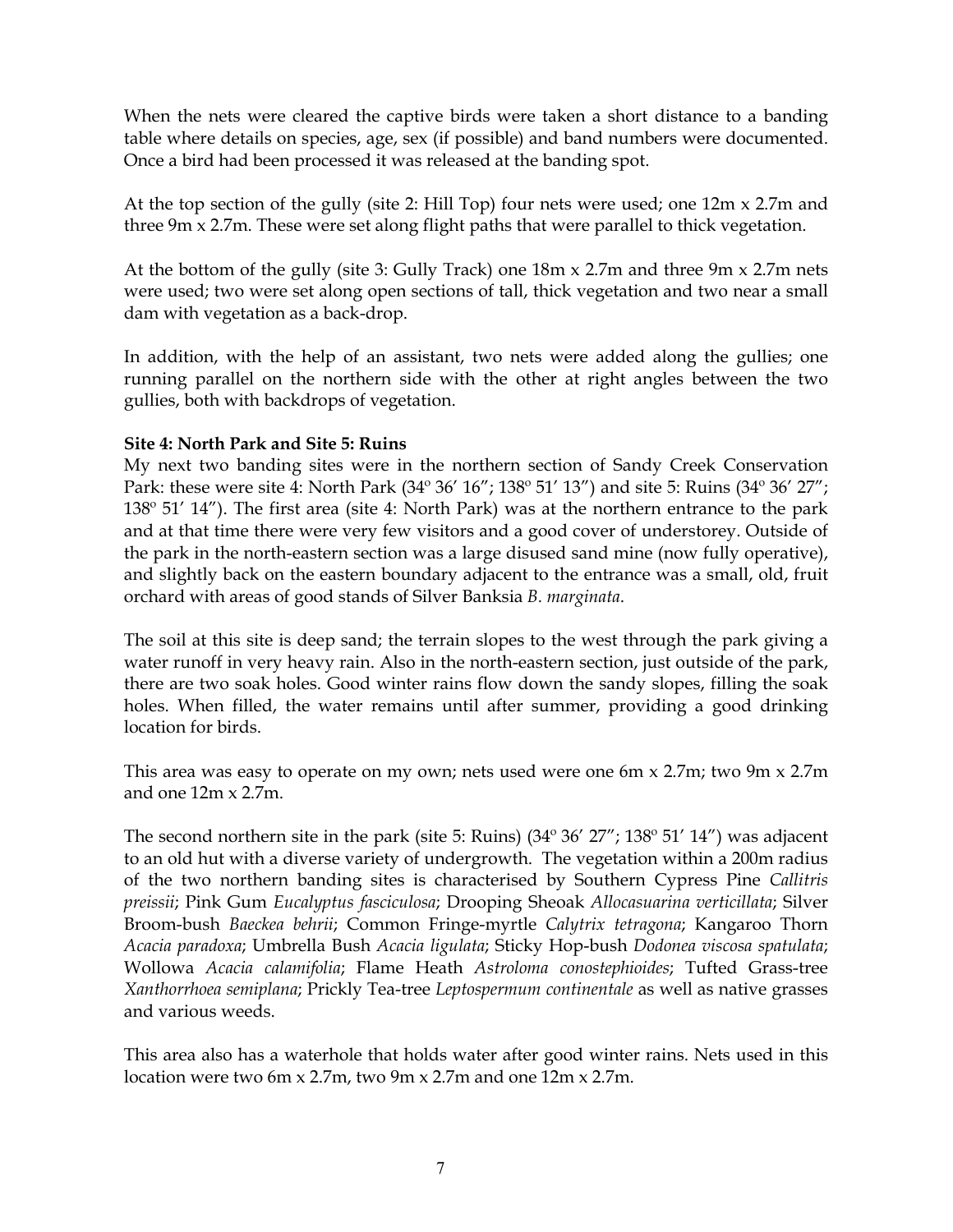### **Site 6: South Park and Site 7: South West Park**

Two banding sites in the southern section of the park were chosen; one with a large stand of Silver Banksia *B. marginata* (site 6: South Park) (34º 36' 38"; 138º 51' 15") and the other with a substantial area of Scarlet Bottlebrush *Callistemon rugulosus rugulosus* (site 7: South West Park) (34<sup>°</sup> 36' 41"; 138° 51' 05"). The banskia were on a gradual sloping sand ridge running north to south, whereas the bottlebrush bordered a low sloping area east to west where water ran if good seasonal rains occurred.

The full length of this water run-off is approximately 450 metres. Although the locations seemed exciting for birds and at times they were, drought conditions over several years affected flowering and gave poor nectar flow.

When banding in these areas I found it quite important to have an assistant, and even then only a small section could be worked effectively. Nets used in the banksia area were one 6m x 2.7m, three 9m x 2.7m, two  $12m \times 2.7m$  and one  $18m \times 2.7m$ . One day I would work the western end and the next banding day the eastern end. The dominant species was the New Holland Honeyeater at both ends, followed by the silvereyes, which were more prevalent in the eastern section than in the western.

In this location silvereyes were present in autumn and winter, with New Holland Honeyeaters from autumn to spring. The Scarlet Bottlebrush started to flower in early November and this brought New Holland Honeyeaters. If the flowers produced sufficient nectar, calling of the honeyeaters could be heard a hundred metres away. If flowering occurred in November the increase in birds continued into December.

There was a daily movement to and away from the feeding area with a high rate of first year birds. This continued until the food supply was almost finished, usually early January. Nets used were one 6m x 2.7m, five 9m x 2.7m, one 12m x 2.7m and one 18m x 2.7m.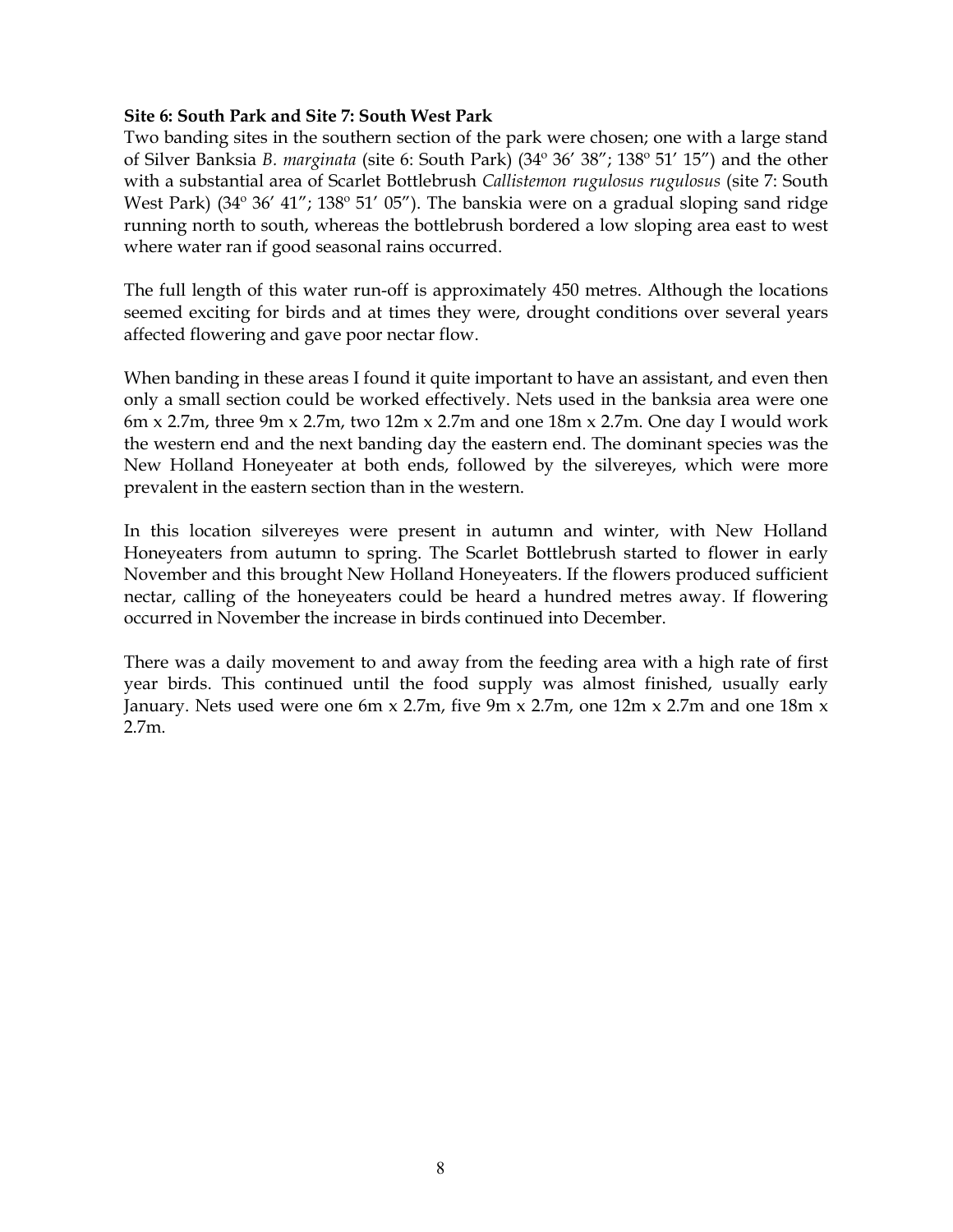### Methods used when banding ducks

Although Australian Wood Ducks have always been scattered throughout the Old Barossa Gold-fields either on rivers, creeks or dams, during January 1971 while driving from Sandy Creek to the Old Barossa Gold-fields, I noticed more Australian Wood Ducks than usual either near dams or grazing in paddocks.

As these ducks were in the project area and a species that can travel substantial distances in search of food, I considered that perhaps a few should be banded, so spoke with the property owners first for permission to be on their land.

In 1971, after obtaining material, a duck trap was built. The light steel frame was 140 cm long, 110 cm wide and 70 cm high, covered with 4 cm diameter wire netting. The bottom was left open. At one end in the centre of the bottom a 27 cm hole was cut and a 40 cm length of wire netting made in the shape of a funnel was connected on the inside to cover the hole. One other funnel with the same dimensions was placed on the bottom of one side.

On the top of the cage the wire was cut in the centre to form an opening for a lift-up wire netting door that was large enough to place a short handle fisherman's landing net in, to place over a duck and remove without trouble. While the door was open a large hessian bag was used to cover the opening.

Once the cage was finished it was placed in a suitable area (where there were ducks and where it was not visible to the public). I spoke to the property owners and explained that their role was very important as the ducks would need to be fed on grain (which was to be spread around the outside of the closed cage) for two days. By the third day, if the food had been eaten, both funnels were to be opened and a trail of grain was to be spread from one metre outside of the cage and into the funnel openings, with plenty of grain spread inside the cage.

The cage-trap was to be set two hours before sunset and inspected an hour after sunrise. As I live 50 km from the project site the owners agreed to phone me in the early morning with the results.

I used this method twice, 28/02/71; 29 ducks, and 07/03/71; 21 ducks. Birds were released on site after I placed a registered CSIRO bird band on the right leg of each bird; 23 females, 27 males, with 8 being first year birds. The capture and release was a success. The property owners went out of their way to help and I thank them for that.

My next interesting observation of Australian Wood Ducks in the Old Barossa Gold-fields was on 10/03/84. I noticed a large number of the species feeding in a barley stubble paddock near a dam. I watched them walking and flying back and forth from the paddock to the dam, counting a total of 314 ducks. I returned to the site later that afternoon with two helpers and two duck nets that I had purchased from the banding scheme earlier. To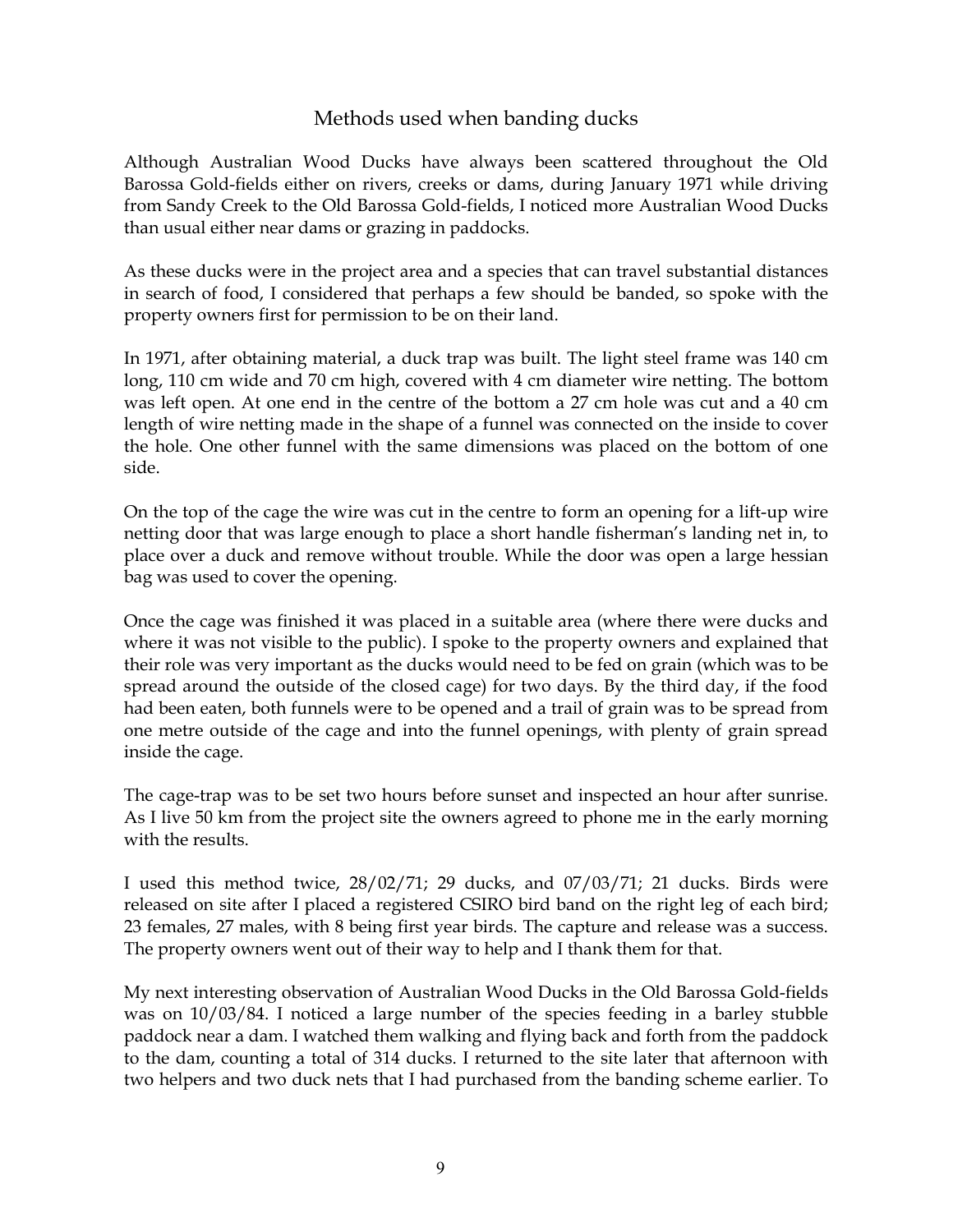my surprise, there were no ducks; it did not concern me as I thought a good number would return to the dam after dark.

The dam was situated on the edge of open woodland (western side) and open paddocks to the east. Owing to the late time, one net only was used. Net size was three shelf, 73 mm mesh,  $18 \text{ m} \times 2.4 \text{ m}$ . To support the net, three  $4\text{ m} \times 2.5 \text{ cm}$  round, hollow steel poles were tethered with thick cord to steel pegs in the ground. On the end-loop of each shelf-cord I placed a 3 cm wide rubber band, cut from an old truck tyre tube. This allowed sufficient give to the net once the ducks had been caught.

Our cover was by the trunk of a large River Red Gum *Eucalyptus camaldulensis camaldulensis*. For light we had torches and a gas light. Once dark, we had to rely on our hearing, either ducks calling, beating of wings or the splash of water on their landing. By 22.00 hours there was no sign of a duck. Shortly after, several ducks were heard calling and a splash of water. We waited for another five minutes and with no sign of any more ducks, we approached the dam under torchlight; four ducks flew, one adult female in the net, the other three to the northern side with no net.

Although a check on the ducks was carried out weekly, their numbers were decreasing and it was evident that their movement to the dam at night was almost absent, at least while we were there. We continued with the two nets for several weeks, using six cork decoys on the dam.

Details of captures: 10/03/84, 1 adult female 18/03/84, 2 adult females, 1 adult male, 1 immature male 24/03/84, 2 adult females, 3 adult males 31/03/84, 5 adult females, 2 adult males 14/04/84, 3 adult females, 3 adult males Each duck was banded in the nets and released on site. The total number of ducks banded was 23.

Of the two methods used in this exercise, the first proved to be superior, providing a person could be on site for placing food for the ducks and to check if any ducks had been captured. The second method would have been more effective under different circumstances, perhaps with a larger dam that ducks would fly to during the night.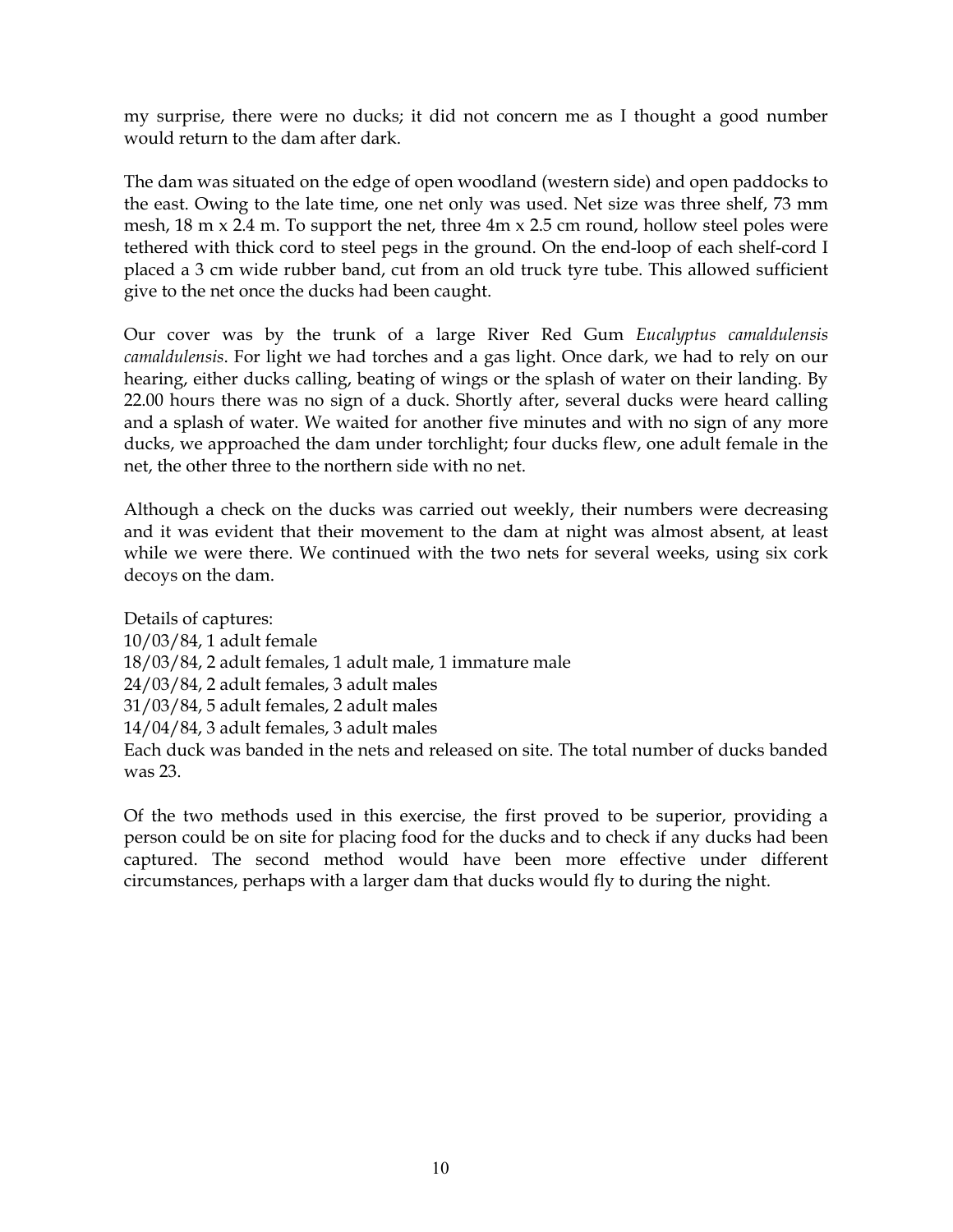### Methods used when banding quail

The area surrounding the small town of Sandy Creek is farming with cereal crops and grazing. This type of habitat attracts Stubble Quail and Little Button-quail in the spring and summer. As these species can become quite nomadic I decided to band a few with the hope of recaptures, either within my project area or by other banders some distance away.

To capture Stubble Quail and Little Button-quail, a still, dark night was chosen. With help from property owners the vehicle used was a light truck and the target sites selected were barley stubble paddocks. Once in the paddock, headlights were placed on high beam and once quail had been sighted the headlights were turned off and a hand-held spotlight, which was connected to the vehicle battery, was used.

Standing in the back of the vehicle were two people; one holding a long handle fisherman's landing net and the other the spotlight. Once a quail had been located and held in the spotlight beam on the ground, the person holding the hand-net would approach the bird as quietly as possible on foot and lower the net over the bird. Care also was needed not to stand in the beam of the spotlight to give the quail darkness to fly off. Some birds would remain still on the ground, others would walk slowly through the stubble and a few would take fright and fly off.

Once the bird was captured it was banded and the necessary details recorded and entered into a banding log-book. The birds were not released at the banding site but placed in a cardboard carton 20 cm high with a hessian top to prevent any head damage. The boxes were long and wide enough to hold 12 quail each in comfort. Stubble and Little Buttonquail were placed into separate boxes.

As each paddock was completed, all birds were taken, as near as possible, to the paddock centre and released. Each quail was placed individually in the stubble by torch-light, some would walk off and others would fly. This method prevented chasing quail that had been banded earlier and it certainly worked for us.

Banding of quail was also carried out by Max Waterman and his helpers on a large scale at approximately 35 km north-west of our banding sites. I was hoping for a recapture of some of his birds but this did not happen.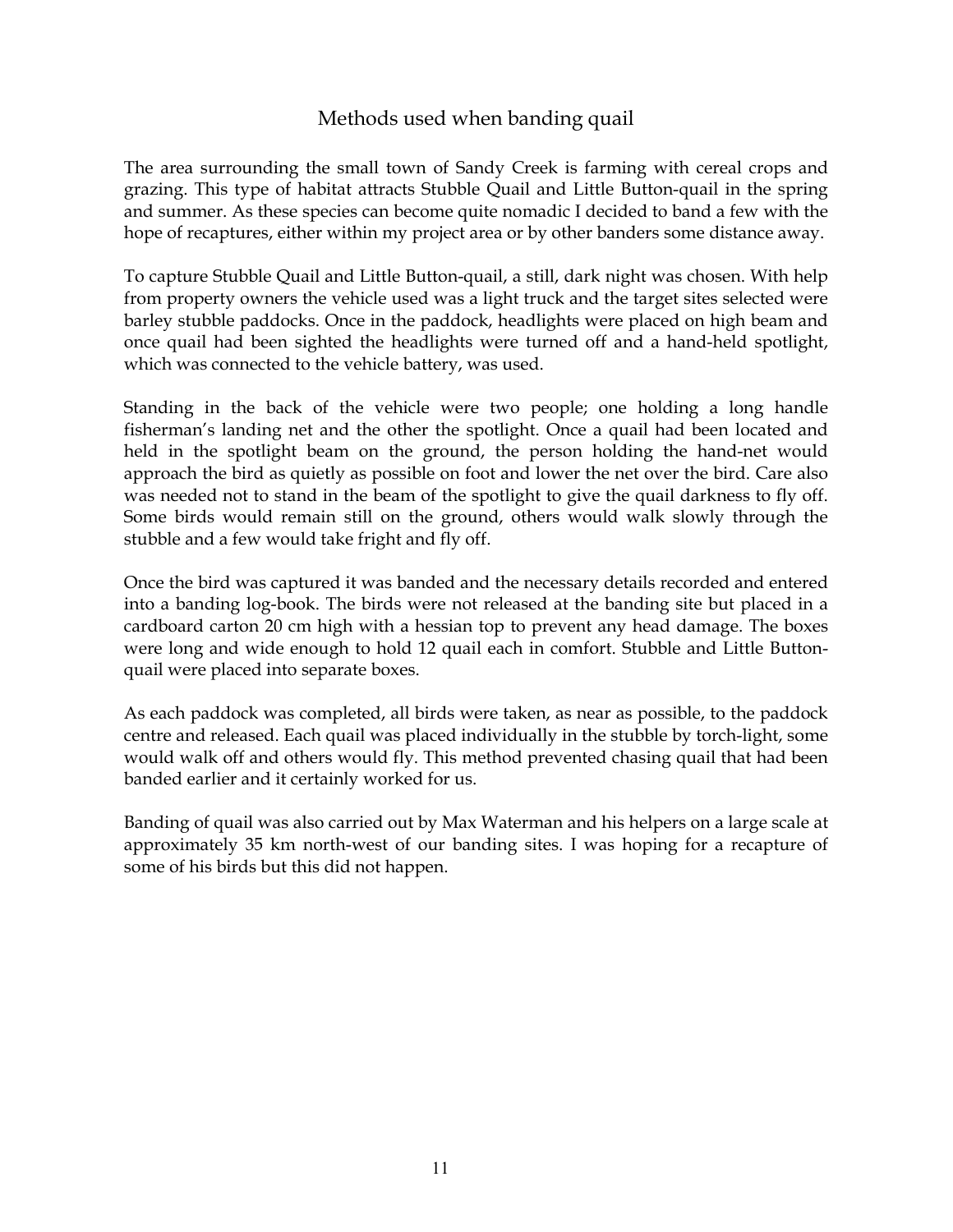### Table 1

### Summary of captures / recaptures / first year birds and seasonal records of species banded at Sandy Creek Conservation Park, the Old Barossa Goldfields and three species near the small town of Sandy Creek, South Australia, from 1966 to 1993

| <b>Species</b>             | Con. Pk        | <b>B.</b> Goldfds |                | Captures Re-Captures | 1st          | Su             | A              | W              | Sp             |
|----------------------------|----------------|-------------------|----------------|----------------------|--------------|----------------|----------------|----------------|----------------|
| Stubble Quail              |                |                   | 75             |                      | 16           | 75             |                |                |                |
| Australian Wood Duck       |                | 73                | 73             | 16                   | 6            | 67             | 6              |                |                |
| Collared Sparrowhawk       |                | $\overline{c}$    | $\overline{2}$ |                      |              |                |                | 2              |                |
| Brown Falcon               | 1              |                   | $\mathbf{1}$   |                      |              |                | 1              |                |                |
| Little Button Quail        |                |                   | 17             |                      | 7            | 17             |                |                |                |
| Spotted Turtle-Dove        | 3              |                   | 3              |                      |              | $\overline{c}$ |                |                | 1              |
| Common Bronzewing          | 13             |                   | 13             |                      | 3            | 8              | $\mathbf{1}$   | $\mathbf{1}$   | 3              |
| Crested Pigeon             | 7              |                   | 7              |                      |              | $\overline{c}$ | $\overline{c}$ | $\overline{2}$ | $\mathbf{1}$   |
| Diamond Dove               | 8              |                   | 8              |                      | 1            | $\mathbf{1}$   | 6              |                | 1              |
| Peaceful Dove              | 243            | 8                 | 251            | 179                  | 55           | 70             | 103            | 30             | 48             |
| Musk Lorikeet              | 2              |                   | 2              |                      |              | $\overline{2}$ |                |                |                |
| Crimson Rosella (Adelaide) | 3              | 2                 | 5              |                      | 3            | $\mathbf{1}$   | $\overline{2}$ |                | $\overline{2}$ |
| Red-rumped Parrot          | 6              | 3                 | 9              |                      |              | 1              |                | 8              |                |
| Fan-tailed Cuckoo          | 1              |                   | 1              |                      |              |                | 1              |                |                |
| Horsefield's bronze-Cuckoo | 6              |                   | 6              | 1                    |              | 3              | $\mathbf{1}$   |                | $\overline{c}$ |
| Tawny Frogmouth            |                | $\mathbf{1}$      | $\mathbf{1}$   |                      |              | $\mathbf{1}$   |                |                |                |
| Rainbow Bee-eater          | 3              |                   | 3              | 2                    |              |                |                |                | 3              |
| <b>Brown Treecreeper</b>   | $\overline{2}$ | 5                 | 7              |                      | 1            |                |                | 3              | $\overline{4}$ |
| Superb Fairy-wren          | 79             | 59                | 138            | 82                   | 32           | 47             | 28             | 41             | 22             |
| Spotted Pardalote          | $\mathbf{1}$   | 8                 | 9              |                      |              | $\mathbf{1}$   | $\overline{2}$ | 6              |                |
| Yellow-rumped Pardalote    | 3              | 1                 | $\overline{4}$ |                      | $\mathbf{1}$ | $\mathbf{1}$   |                | 1              | $\overline{2}$ |
| <b>Striated Pardalote</b>  | 53             | 24                | 77             | 4                    | 21           | 24             | 5              | 24             | 24             |
| Weebill                    | 6              | 15                | 21             | $\mathbf{1}$         |              | 8              | 3              | 6              | $\overline{4}$ |
| <b>Brown Thornbill</b>     | 14             | 15                | 29             | 9                    |              | $\mathbf{2}$   | 8              | 18             | $\mathbf{1}$   |
| Chestnut-rumped Thornbill  | 6              |                   | 6              | $\mathbf{1}$         |              | $\overline{2}$ |                | $\mathbf{1}$   | 3              |
| Buff-rumped Thornbill      | 61             | 56                | 117            | 50                   | 1            | 23             | 31             | 51             | 12             |
| Yellow-rumped Thornbill    | 57             | 23                | 80             | 9                    | 10           | 22             | 18             | 26             | 14             |
| Yellow Thornbill           | 31             | 52                | 83             | 41                   | 1            | 7              | 23             | 46             | 7              |
| <b>Striated Thornbill</b>  | 3              | 60                | 63             | 51                   |              |                | 27             | 27             | 9              |
| Southern Whiteface         | $\mathbf{1}$   |                   | 1              |                      |              |                |                | $\mathbf{1}$   |                |
| Red Wattlebird             | 68             | 31                | 99             | 4                    | 21           | 20             | 19             | 30             | 30             |
| Little Wattlebird          | 34             |                   | 34             | $\mathbf{1}$         | $\tau$       | 14             | 6              | $\mathbf{1}$   | 13             |
| Noisy Miner                | $\sqrt{2}$     |                   | $\overline{c}$ |                      |              | $\mathbf{1}$   |                | $\mathbf{1}$   |                |
| Yellow-faced Honeyeater    | 86             | 826               | 912            | 41                   | 254          |                | 285            | 604            | 23             |
| Singing Honeyeater         | 1              |                   | 1              |                      |              |                |                | 1              |                |
| Yellow-plumed Honeyeater   | 3              |                   | 3              |                      | $\mathbf{1}$ | $\mathbf{1}$   |                | $\sqrt{2}$     |                |
| White-plumed Honeyeater    | 718            | 65                | 783            | 245                  | 278          | 161            | 138            | 372            | 112            |
| Black-chinned Honeyeater   | 17             |                   | 17             | 7                    | 7            | 8              | $\overline{2}$ | 2              | 5              |
| Brown-headed Honeyeater    | 107            | 44                | 151            | 84                   | 53           | 31             | 65             | 30             | 25             |
| White-naped Honeyeater     | 35             | 237               | 272            | 5                    | 123          | 3              | 102            | 166            | -1             |
| <b>Crescent Honeyeater</b> | 19             | 174               | 193            | 45                   | 22           | $\overline{2}$ | 86             | 100            | 5              |
| New Holland Honeyeater     | 2141           | 330               | 2471           | 414                  | 1082         | 668            | 689            | 264            | 850            |
| White-fronted Honeyeater   | 5              | 8                 | 13             |                      |              |                | 3              |                | 10             |
| Tawny-crowned Honeyeater   | 6              | $\mathbf{1}$      | 7              |                      |              | $\mathfrak{2}$ | 3              | 1              | -1             |
| Eastern Spinebill          | 86             | 214               | 300            | 84                   | 121          | 40             | 144            | 86             | 30             |
| <b>Black Honeyeater</b>    |                | 3                 | 3              |                      |              |                |                |                | 3              |
| Crimson Chat               | 6              |                   | 6              |                      | 5            |                |                |                | 6              |
| White-fronted Chat         | 1              |                   | 1              |                      |              |                |                |                | 1              |
| Jacky Winter               | 7              | 1                 | 8              |                      |              |                | 2              | 5              | 1              |
| Scarlet Robin              | 3              | 25                | 28             | 12                   | 3            | $\mathfrak{2}$ | $\tau$         | 17             | $\overline{2}$ |
| Red-capped Robin           | 59             | 4                 | 63             | 22                   | 29           | 24             | 22             | 5              | 12             |
| Rose Robin                 |                | $\mathbf{1}$      | $\mathbf{1}$   |                      |              |                | $\mathbf{1}$   |                |                |
| <b>Hooded Robin</b>        | 41             | 6                 | 47             | 25                   | 8            | 17             | 18             | 3              | 9              |
| White-browed Babbler       | 37             |                   | 37             | 19                   | $\mathbf{1}$ | 15             | 9              | 6              | $\tau$         |
| Varied Sittella            | 11             | 3                 | 14             | $\sqrt{2}$           | 1            | 2              | $\tau$         | 3              | $\sqrt{2}$     |
| Crested Shrike-tit         | 13             | $\overline{c}$    | 15             | 5                    |              |                | 9              | 4              | $\overline{c}$ |
| Golden Whistler            | 45             | 38                | 83             | 26                   | 25           | 15             | 23             | 31             | 14             |
| <b>Rufous Whistler</b>     | 56             | 9                 | 65             | 14                   | 19           | 15             | $\tau$         | 15             | 28             |
| Grey Shrike-thrush         | 21             | 15                | 36             | 3                    | 9            | 6              | 5              | 8              | 17             |
| Restless Flycatcher        | 3              |                   | 3              |                      |              | 2              | $\mathbf{1}$   |                |                |
| Magpie-lark                | 5              |                   | 5              |                      | 2            |                | 1              | $\mathbf{1}$   | 3              |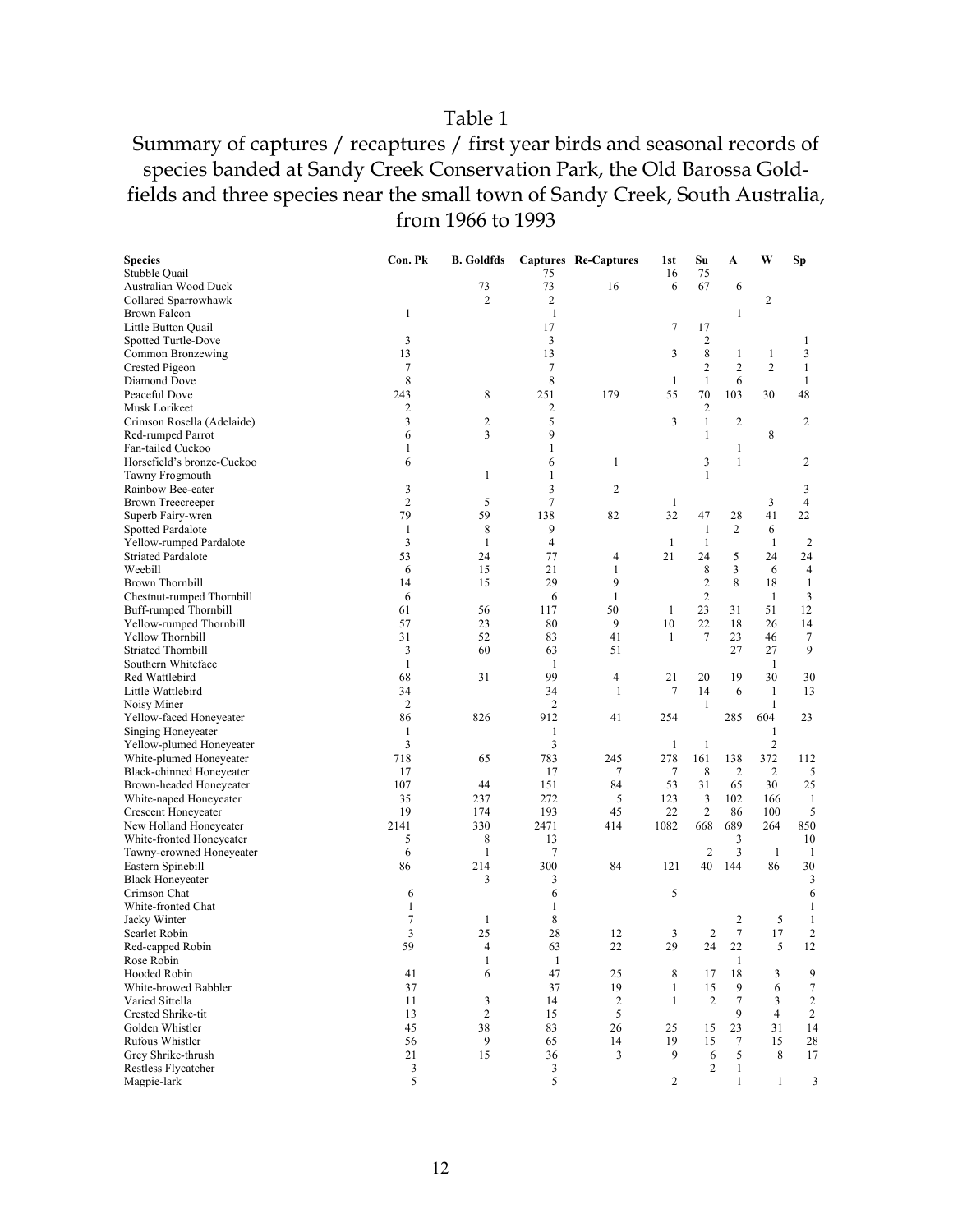| <b>Species</b>                   | Con. Pk        | <b>B.</b> Goldfds |      | <b>Captures Re-Captures</b> | 1st  | Su   | A              | W    | Sp             |
|----------------------------------|----------------|-------------------|------|-----------------------------|------|------|----------------|------|----------------|
| Grey Fantail                     | 16             | 39                | 55   | 6                           | 2    |      | 25             | 26   | 3              |
| Willie Wagtail                   | 71             | 5                 | 76   | 14                          | 30   | 37   | 15             | 10   | 14             |
| Black-faced Cuckoo-shrike        |                |                   |      |                             |      |      |                |      |                |
| White-winged Triller             | 14             | 2                 | 16   |                             | 4    | 3    |                |      | 13             |
| White-browed Woodswallow         |                | 13                | 13   |                             |      |      |                |      | 13             |
| Australian Magpie (white backed) | 8              |                   | 8    |                             |      | 5    |                |      | $\overline{2}$ |
| Grey Currawong                   |                |                   |      |                             |      |      | $\overline{2}$ |      |                |
| Australian Raven                 |                |                   |      |                             |      |      |                |      |                |
| White-winged Chough              |                |                   |      |                             |      |      |                |      |                |
| Richard's Pipit                  |                |                   | 5    |                             |      |      |                |      |                |
| House Sparrow                    | 14             |                   | 15   |                             | 6    | 12   |                |      |                |
| Zebra Finch                      | 162            |                   | 163  | 34                          | 38   | 87   | 51             | 3    | 22             |
| Red-browed Finch                 | 14             | 54                | 68   | 2                           |      | 13   | 23             | 27   | 5              |
| Diamond Firetail                 | 123            | 8                 | 131  | 22                          | 32   | 40   | 50             | 12   | 29             |
| European Greenfinch              | 160            | 4                 | 164  | 11                          | 27   | 80   | 44             | 15   | 25             |
| European Goldfinch               | 110            |                   | 111  |                             | 16   | 34   | 49             | 11   | 17             |
| Mistletoebird                    | 19             | 35                | 54   | 6                           | 21   | 12   | 8              | 21   | 13             |
| <b>Welcome Swallow</b>           |                |                   | 3    |                             |      |      |                | 3    |                |
| <b>Tree Martin</b>               |                |                   | 4    |                             |      | 4    |                |      |                |
| Rufous Songlark                  | 4              |                   |      | $\overline{c}$              |      |      |                | 2    | 3              |
| Silvereye                        | 951            | 591               | 1542 | 350                         | 205  | 370  | 545            | 523  | 104            |
| Common Blackbird                 | 30             | 13                | 43   | 12                          | 20   | 17   | 9              |      | 17             |
| Common Starling                  | $\overline{2}$ |                   | 22   |                             | 20   | 20   |                |      |                |
| <b>Totals</b>                    | 5953           | 3226              | 9291 | 1971                        | 2658 | 2176 | 2745           | 2708 | 1662           |

|                     | Birds banded away from Sandy Creek Conservation Park and Old Barossa Gold-fields (included in 'Captures' in table above) |  |
|---------------------|--------------------------------------------------------------------------------------------------------------------------|--|
| Stubble Quail       | 1km NW Sandy Creek                                                                                                       |  |
| Little Button Ouail | 1km NW Sandy Creek                                                                                                       |  |
| Common Starling     | 1km S Sandy Creek                                                                                                        |  |

| Summary                                                      |      | <b>Banding Days</b> | Mean Annual Rainfall |
|--------------------------------------------------------------|------|---------------------|----------------------|
| Total captures Sandy Creek Conservation Park (Con. Pk)       | 5953 | 176                 | 559mm                |
| Total captures Old Barossa Gold-fields ( <b>B. Goldfds</b> ) | 3226 | 81                  | 621mm                |
| Total captures (Captures)                                    | 9291 |                     |                      |
| Total re-captures ( <b>Re-Captures</b> )                     | 1971 |                     |                      |
| Including re-captures Sandy Creek Conservation Park          | 1379 |                     |                      |
| Including re-captures Old Barossa Gold-fields                | 592  |                     |                      |
| First year birds $(1st)$                                     | 2658 |                     |                      |
| Summer (Su)                                                  | 2176 |                     |                      |
| Autumn $(A)$                                                 | 2745 |                     |                      |
| Winter $(W)$                                                 | 2708 |                     |                      |
| Spring $(Sp)$                                                | 1662 |                     |                      |

## **Summary of selected species that are sexually dimorphic – only birds that the sexes were discernible were listed**<br>The totals include some sexable 1<sup>st</sup> year birds, refer Captures list Table 1

|                     | Con. Pk | Male | Female | <b>B.</b> Goldfds | Male | Female |
|---------------------|---------|------|--------|-------------------|------|--------|
| Brown Treecreeper   | 2       | 2    |        |                   | 3    |        |
| Crescent Honeyeater | 19      | 15   |        | 174               | 90   | 77     |
| Eastern Spinebill   | 86      | 34   | 23     | 214               | 71   | 89     |
| Scarlet Robin       | 3       | 3    |        | 25                | 11   | 11     |
| Red-capped Robin    | 59      | 25   | 12     | 4                 |      |        |
| Hooded Robin        | 41      | 17   | 19     |                   | 2    |        |
| Varied Sitella      | 11      |      |        |                   | 2    |        |
| Crested Shrike-tit  | 13      | 6    |        |                   |      |        |
| Golden Whistler     | 45      | 9    | 28     | 38                | 5    | 14     |
| Rufous Whistler     | 56      | 21   | 17     | 9                 |      | 2      |
| Zebra Finch         | 162     | 70   | 63     |                   |      |        |
| Mistletoebird       | 19      | 13   | 6      | 35                | 16   | 9      |
| <b>Totals</b>       | 516     | 222  | 182    | 516               | 211  | 211    |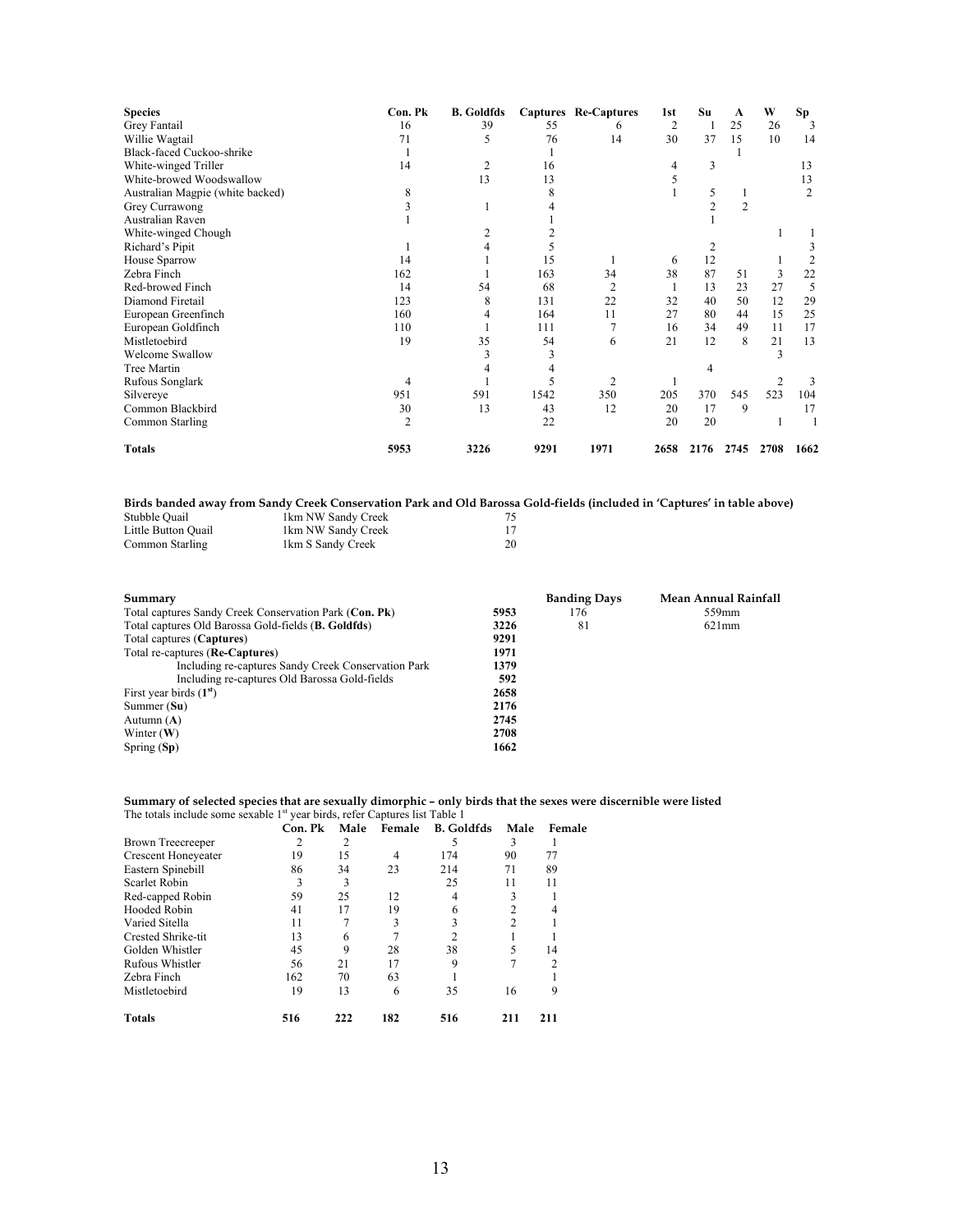### Table 2

### Species observed and not banded in Sandy Creek Conservation Park from 1966 to 1993

Stubble Quail *Coturnix pectoralis* White-faced Heron *Egretta novaehollandiae* Black-shouldered Kite *Elanus axillaris*  Whistling Kite *Haliastur sphenurus* Brown Goshawk *Accipiter fasciatus* Collared Sparrowhawk *Accipiter cirrhocephalus* Wedge-tailed Eagle *Aquila audax* Little Eagle *Hieraaetus morphnoides* Spotted Harrier *Circus assimilis* – November 1975 Australian Hobby *Falco longipennis* Black Falcon *Falco subniger* – February 1967; March 1967; May 1971 Peregrine Falcon *Falco peregrinus* Nankeen Kestrel *Falco cenchroides* Painted Button-quail *Turnix varia* Banded Lapwing *Vanellus tricolor* – September 1969; August 1972 Masked Lapwing *Vanellus miles* Rock Dove *Columba livia* Brush Bronzewing *Phaps elegans* – October 1968 Barbary Dove *Streptopelia risoria* – March 1981, Exotic, escapee (two birds) Yellow-tailed Black-Cockatoo *Calyptorhynchus funereus* – October 1981 Galah *Cacatua roseicapilla* Little Corella *Cacatua sanguinea* Sulphur-crested Cockatoo *Cacatua galerita* Cockatiel *Nymphicus hollandicus* Rainbow Lorikeet *Trichoglossus haematodus* Purple-crowned Lorikeet *Glossopsitta porphyrocephala* Blue Bonnet *Northiella haematogaster haematogaster* – January 1971 (probable escapee) Budgerigar *Melopsittacus undulatus* – October, November 1978, 1984, 1985 Blue-winged Parrot *Neophema chrysostoma* – October 1966 Elegant Parrot *Neophema elegans* Pallid Cuckoo *Cuculus pallidus* Black-eared Cuckoo *Chrysococcyx osculans* – October 1973 Shining bronze-Cuckoo *Chrysococcyx lucidus* Southern Boobook *Ninox novaeseelandiae* – January 1967 Barn Owl *Tyto alba* Tawny Frogmouth *Podargus strigoides* Spotted Nightjar *Eurostopodus argus* – October 1966; July, October 1972 Australian Owlet-nightjar *Aegotheles cristatus* – November 1969; December 1984 Laughing Kookaburra *Dacelo novaeguineae*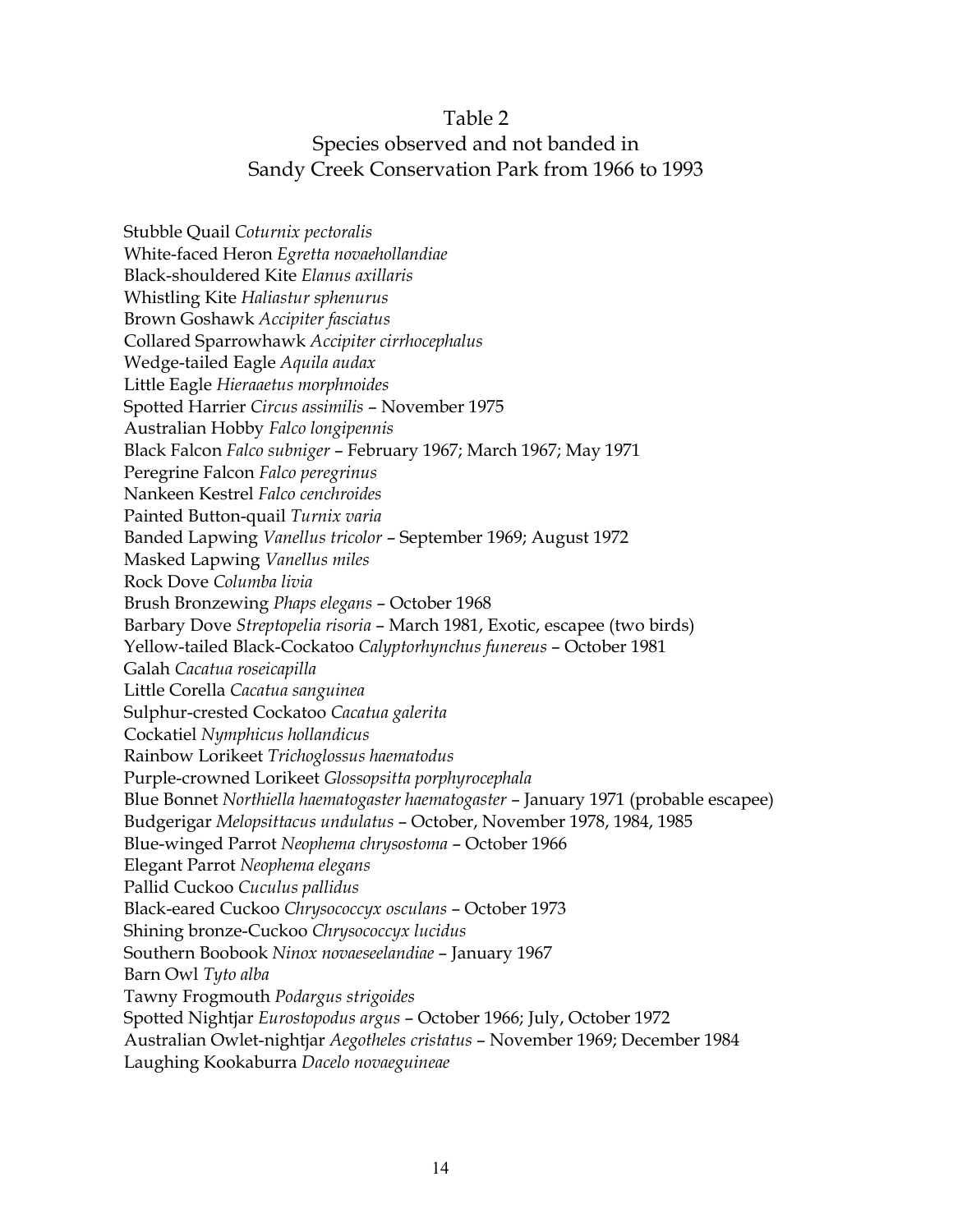Red-backed Kingfisher *Todiramphus pyrrhopygia* – October 1969; November 1972; December 1973 Sacred Kingfisher *Todiramphus sanctus* – October 1966, 1968; November 1969; December 1972 White-throated Gerygone *Gerygone olivacea* – February 1982 Fuscous Honeyeater *Lichenostomus fuscus* – February 1985 Black Honeyeater *Certhionyx niger* – November, December 1985 Orange Chat *Epthianura aurifrons* – November 1968 White-browed Woodswallow *Artamus superciliosus* – February 1968; November 1985 Dusky Woodswallow *Artamus cyanopterus* Grey Butcherbird *Cracticus torquatus leucopterus* – April 1969 Little Raven *Corvus mellori* White-winged Chough *Corcorax melanorhamphos whiteae* Singing Bushlark *Mirafra javanica secunda* Eurasian Skylark *Alauda arvensis* Welcome Swallow *Hirundo neoxena* Tree Martin *Hirundo nigricans* Fairy Martin *Petrochelidon nigricans neglecta*  Brown Songlark *Cincloramphus cruralis*

Note: Dates define unusual sightings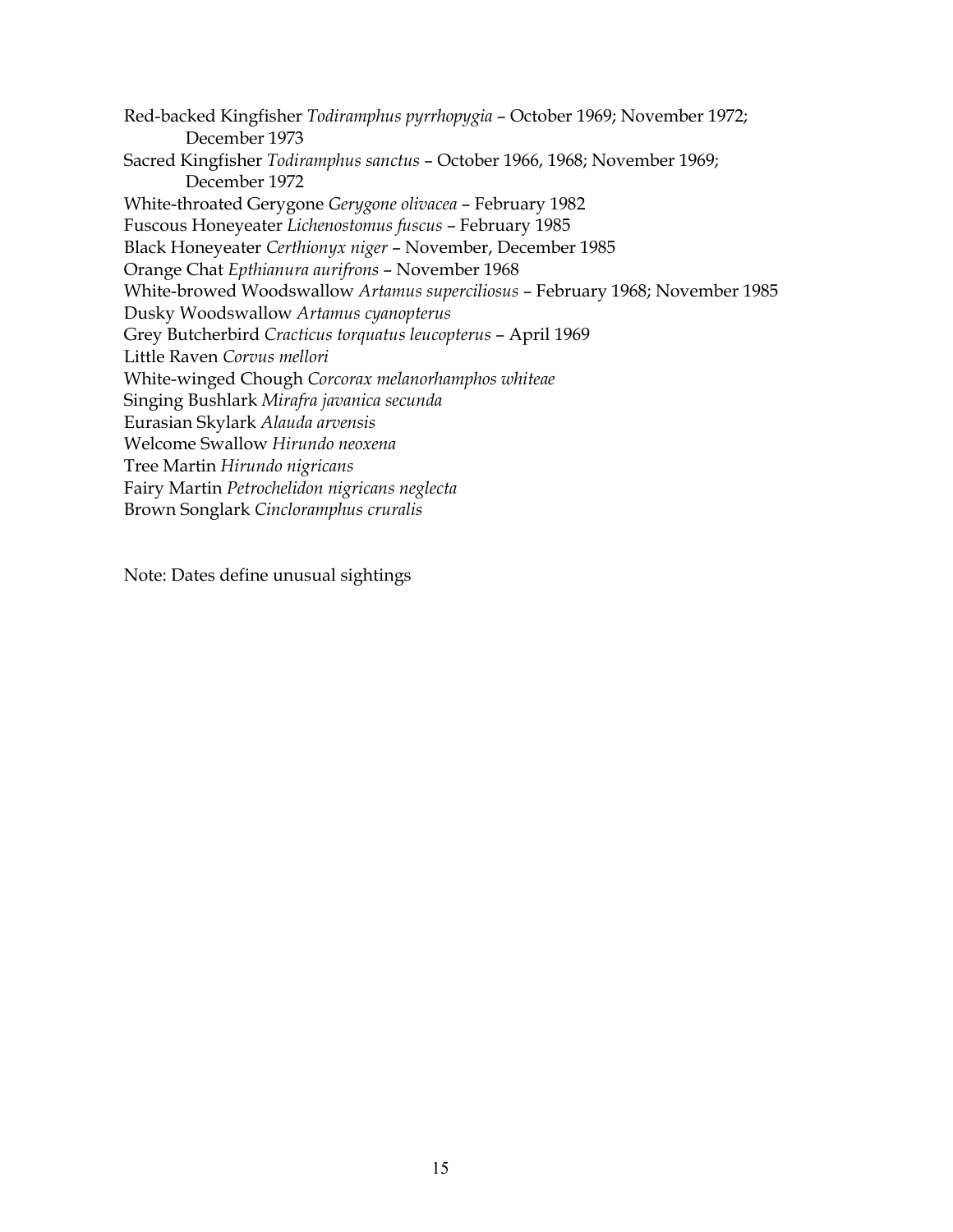### Table 3 Species observed and not banded in Old Barossa Gold-fields from 1966 to 1993

Emu *Dromaius novaehollandiae*  Blue-billed Duck *Oxyura australis* Musk Duck *Biziura lobata* Black Swan *Cygnus atratus* Australian Shelduck *Tadorna tadornoides* Mallard *Anas platyrhynchos* Pacific Black Duck *Anas superciliosa* Australasian Shoveller *Anas rhynchotis* Grey Teal *Anas gracilis* Chestnut Teal *Anas castanea* Pink-eared Duck *Malacorhynchus membranaceus* Hardhead *Aythya australis* Australasian Grebe *Tachybaptus novaehollandiae* Hoary-headed Grebe *Poliocephalus poliocephalus* Great Crested Grebe *Podiceps cristatus* Darter *Anhinga melanogaster* Little Pied Cormorant *Phalacrocorax melanoleucos* Pied Cormorant *Phalacrocorax varius* Little Black Cormorant *Phalacrocorax sulcirostris* Great Cormorant *Phalacrocorax carbo* Australian Pelican *Pelecanus conspicillatus* White-faced Heron *Egretta novaehollandiae* Little Egret *Egretta garzetta* White-necked Heron *Ardea pacifica*  Great Egret *Ardea alba* Nankeen Night Heron *Nycticorax caledonicus* Australian White Ibis *Threskiornis molucca* Straw-necked Ibis *Threskiornis spinicollis* Royal Spoonbill *Platalea regia* Yellow-billed Spoonbill *Platalea flavipes* Black-shouldered Kite *Elanus axillaris* Black Kite *Milvus migrans* Whistling Kite *Haliastur sphenurus* Swamp Harrier *Circus approximans* Brown Goshawk *Accipiter fasciatus* Wedge-tailed Eagle *Aquila audax* Little Eagle *Hieraaetus morphnoides* Brown Falcon *Falco berigora*  Australian Hobby *Falco longipennis* Black Falcon *Falco subniger* – March 1967; April 1985 Peregrine Falcon *Falco peregrinus*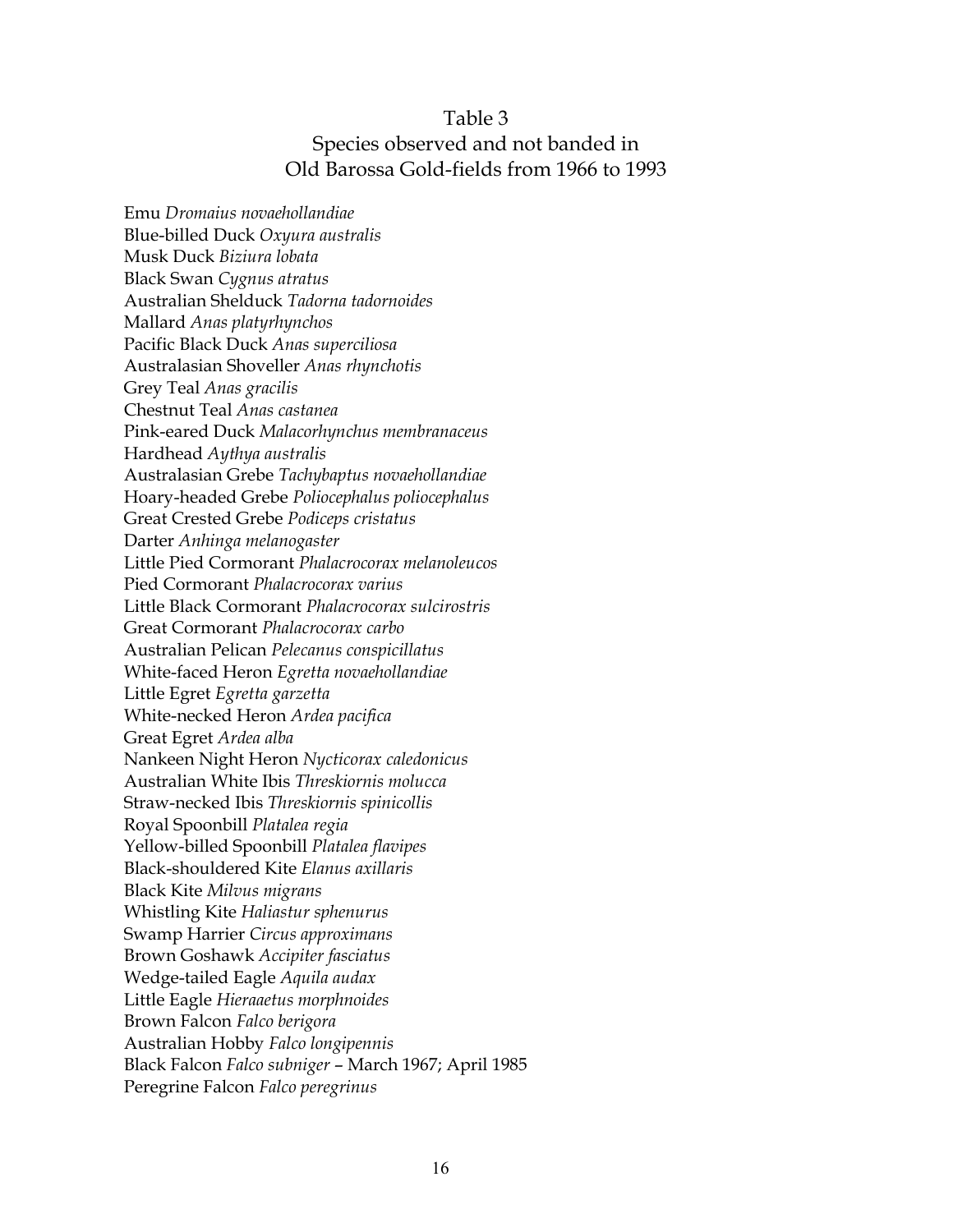Nankeen Kestrel *Falco cenchroides* Australian Spotted Crake *Porzana fluminea* Purple Swamphen *Porphyrio porphyrio* Dusky Moorhen *Gallinula tenebrosa* Black-tailed Native-hen *Gallinula ventralis* Eurasian Coot *Fulica atra* Painted Button-quail *Turnix varia* Red-necked Stint *Calidris ruficollis* Sharp-tailed Sandpiper *Calidris acuminata* Black-winged Stilt *Himantopus himantopus* Black-fronted Dotterel *Elseyornis melanops* Red-kneed Dotterel *Erythrogonys cinctus* Masked Lapwing *Vanellus miles* Silver Gull *Larus novaehollandiae* Caspian Tern *Sterna caspia* Whiskered Tern *Chlidonias hybridus* Rock Dove *Columba livia* Spotted Turtle-Dove *Streptopelia chinensis* Common Bronzewing *Phaps chalcoptera* Brush Bronzewing *Phaps elegans* Crested Pigeon *Ocyphaps lophotes* Yellow-tailed Black-Cockatoo *Calyptorhynchus funereus* Galah *Cacatua roseicapilla* Long-billed Corella *Cacatua tenuirostris* – January 1990; February 1991 Little Corella *Cacatua sanguinea* Sulphur-crested Cockatoo *Cacatua galerita* Cockatiel *Nymphicus hollandicus* Rainbow Lorikeet *Trichoglossus haematodus* Musk Lorikeet *Glossopsitta concinna* Purple-crowned Lorikeet *Glossopsitta porphyrocephala* Elegant Parrot *Neophema elegans*  Pallid Cuckoo *Cuculus pallidus* Fan-tailed Cuckoo *Cacomantis flabelliformis* Horsefield's Bronze-Cuckoo *Chrysococcyx basalis* Shining Bronze-Cuckoo *Chrysococcyx lucidus* Southern Boobook *Ninox novaeseelandiae* Spotted Nightjar *Eurostopodus argus* - April 1991 Laughing Kookaburra *Dacelo novaeguineae* Sacred Kingfisher *Todiramphus sanctus* – November 1966 Rainbow Bee-eater *Merops ornatus* White-throated Treecreeper *Cormobates leucophaeus grisescens* White-browed Scrubwren *Sericornis frontalis rosinae* Southern Whiteface *Aphelocephala leucopsis* – November 1966; February 1967 Little Wattlebird *Anthochaera chrysoptera* Noisy Miner *Manorina melanocephala*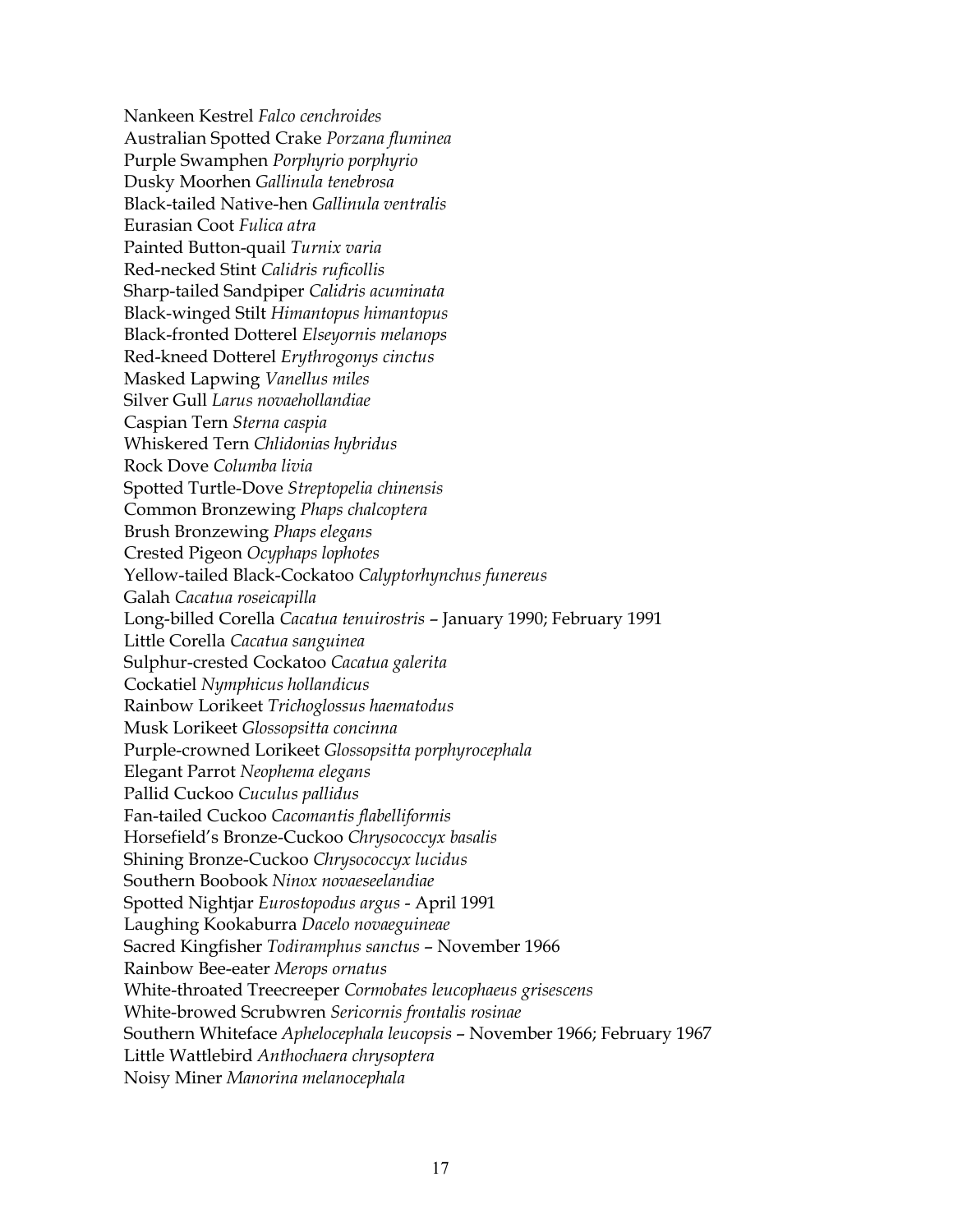Yellow-plumed Honeyeater *Lichenostomus ornatus* Black-chinned Honeyeater *Melithreptus gularis* – November 1966; June 1967 (eight birds) Crimson Chat *Epthianura tricolor* - November 1968 White-fronted Chat *Epthianura albifrons* White-browed Babbler *Pomatostomus superciliosus* Restless Flycatcher *Myiagra inquieta* Magpie-lark *Grallina cyanoleuca* Black-faced Cuckoo-shrike *Coracina novaehollandiae melanops* Dusky Woodswallow *Artamus cyanopterus* Grey Butcherbird *Cracticus torquatus leucopterus* Australian Magpie *Gymnorhina tibicen telonocua* Australian Raven *Corvus coronoides* Little Raven *Corvus mellori* Apostlebird *Struthidea cinerea* - 1965; 1966 Singing Bushlark *Mirafra javanica secunda* Fairy Martin *Petrochelidon nigricans neglecta*  Clamorous Reed-Warbler *Acrocephalus australis* Little Grassbird *Megalurus gramineus goulburni* Brown Songlark *Cincloramphus cruralis* Common Starling *Sturnus vulgaris*

One pair of Apostlebirds built their mud nest in a eucalypt tree near a small creek in the Old Barossa Gold-fields late in 1965. One youngster was raised to maturity and was observed near the nesting area in early 1966. On 30/4/1967, three birds were again observed 1.6 km east of Sandy Creek.

Note: Dates define unusual sightings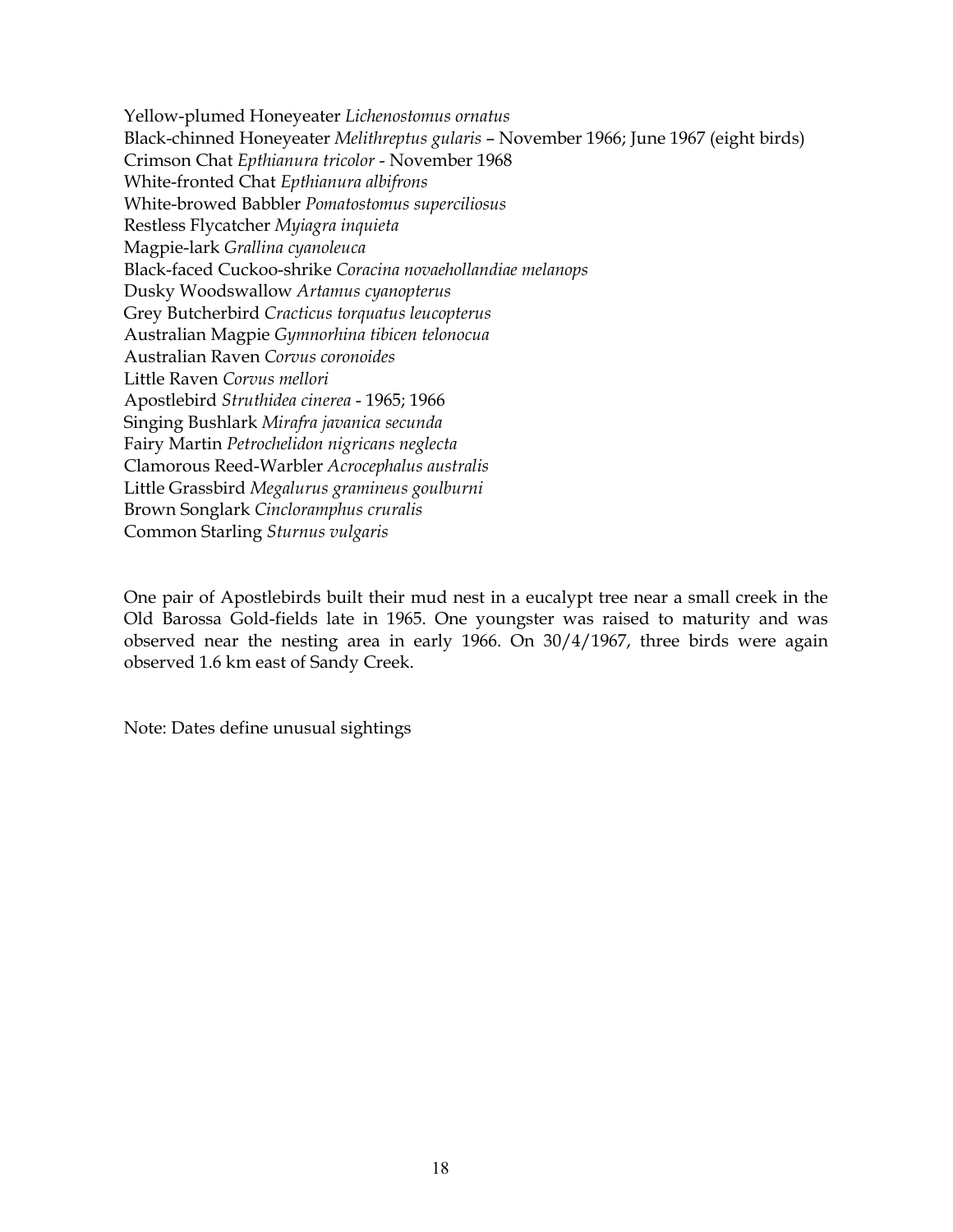### Table 4 Recovery of dispersal away from banding sites

### **Australian Wood duck** *Chenonetta jubata*

100-52211 First year female banded 3.5km S. Sandy Creek on 14-04-84. Flew into the side of a newly erected galvanised iron hay-shed and was killed on 01-01-85, 8 months 17 days, 6.4km SE Gawler.

### **Red Wattlebird** *Anthochaera carunculata woodwardi*

071-10020 First year bird banded at Sandy Creek Conservation Park on 03-11-92. Found dead on 22-12-2000, 8 years 1 month 19 days, 2km W.

### **Yellow-faced Honeyeater** *Lichenostomus chrysops samueli*

022-81369 First year or older banded by B. Foreman 1km NW of Bridgewater, S.A. on 13- 10-83. Recaptured in the Old Barossa Gold-fields on 19-7-86, 2 years 9 months 6 days, 41km N.

022-88930 Banded by T. Bradley at Hale Conservation Park, S.A. on 28-01-85. Recaptured in the Old Barossa Gold-fields on 27-7-85, 5 months 30 days and 31-8-85, the last being 31- 05-86, 1 year 4 months 3 days, 13km WNW.

022-03508 Banded by T. Bradley at Hale Conservation Park, S.A. on 16-06-85. Recaptured in the Old Barossa Gold-fields on 03-08-85, 1 month 19 days, 13km WNW.

023-38528 Banded by T. Bradley at Hale Conservation Park, S.A. on 20-11-85. Recaptured in the Old Barossa Gold-fields on 19-07-86, 7 months 29 days 13km WNW.

023-52116 First year bird banded at Old Barossa Gold-fields on 28-06-86. Recaptured by C. Rich at Pittenween Eagle on the Hill, S.A. on 05-04-87, 9 months 7 days, 39km S.

023-52181 Adult banded at Old Barossa Gold-fields on 28-06-86. Recaptured by R.G. Sinclair 1.2km east of Basket Range, S.A. on 16-12-87, 1 year 5 months 18 days, 35km S.

### **White-plumed Honeyeater** *Lichenostomus penicillatus*

021-91760 Adult banded at Sandy Creek Conservation Park on 08-08-70. Killed by a cat at Elizabeth Vale, S.A. on 06-06-71, 9 months 29 days, 23km SW.

022-90417 Adult banded at Sandy Creek Conservation Park on 30-06-84. Found dead at Smithfield Primary School, S.A. on 29-08-85, 1 year 1 month 29 days, 18km SW.

022-90523 Adult banded at Sandy Creek Conservation Park on 20-04-85. Found dead, on 21-05-91, 6 years 1 month 1 day, 4km S.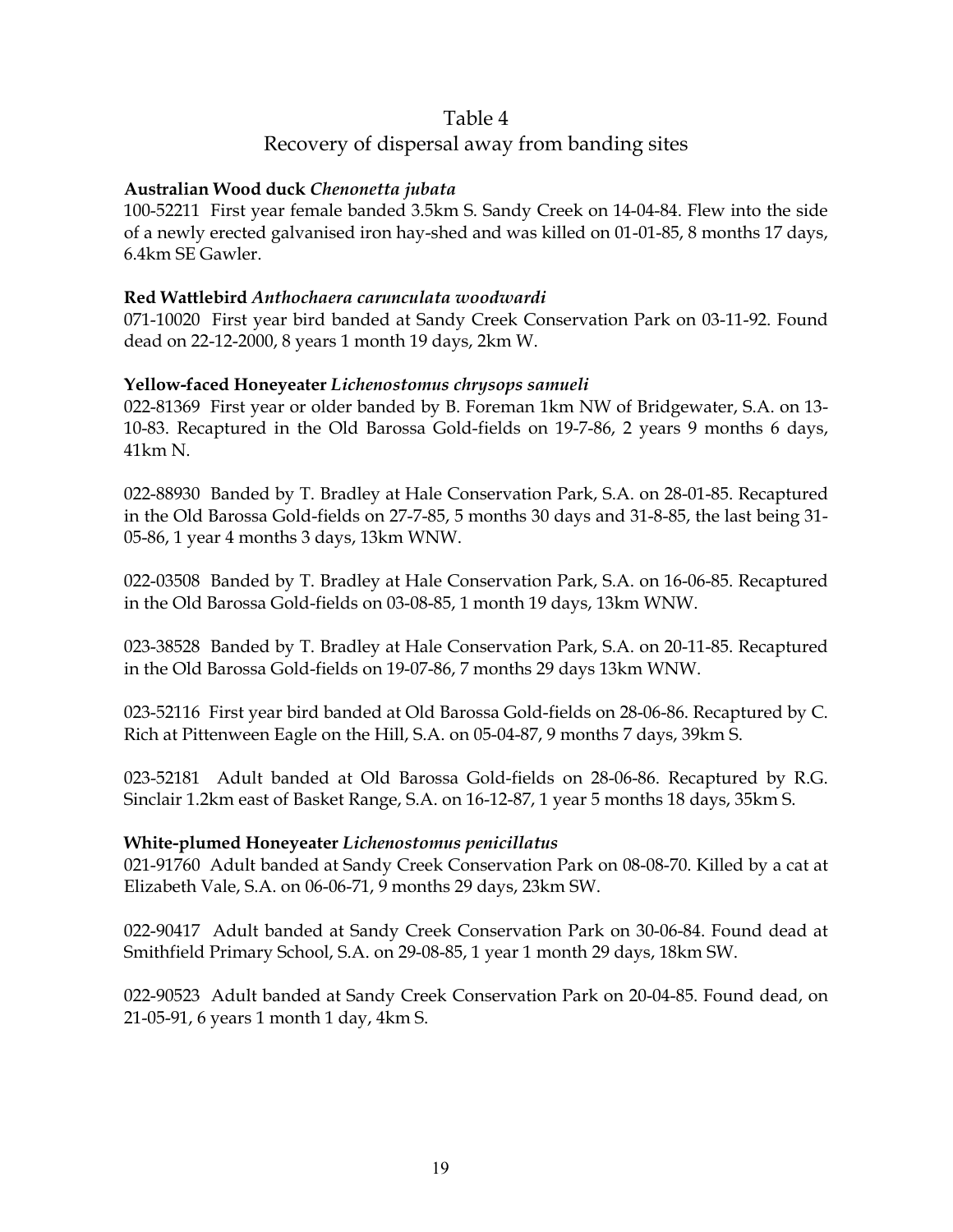### **White-naped Honeyeater** *Melithreptus lunatus*

021-87298 Adult banded at Old Barossa Gold-fields on 26-04-81. Recaptured by T. Bradley at Cromer Conservation Park, S.A. on 11-03-82, 10 months 15 days, 21km E.

### **Crescent Honeyeater** *Phylidonyris pyrrhoptera halmaturina*

023-27932 Adult male banded at Old Barossa Gold-fields on 27-07-85. Recaptured by D. Paton at Bundy Forest Reserve, S.A. on 26-10-85, 3 months 1 day, 16.5km SE.

023-36974 Juvenile male banded by D. Paton at Bundy Forest Reserve, S.A. on 17-01-86. Recaptured in the Old Barossa Gold-fields on 25-05-86, 4 months 8 days, 16.5km NW.

024-05636 First year male banded by D.J. Williams at Bundy Forest Reserve, S.A. on 27-11-90. Recaptured in the Old Barossa Gold-fields on 12-06-91, 6 months 16 days, 16.5km NW.

### **New Holland Honeyeater** *Phylidonyris novaehollandiae*

031-63646 Banded by N. Forde at Para Wirra, S.A. on 28-04-83. Recaptured in the Old Barossa Gold-fields on 26-10-85, 2 years 5 months 28 days, 4km N.

031-73024 First year bird banded at Sandy Creek Conservation Park on 25-11-84. Recaptured by D. Paton at Cromer Conservation Park, S.A. on 01-02-86, 1 year 2 months 6 days, 22km SE.

032-58526 First year bird banded at Sandy Creek Conservation Park on 13-04-85. Found dead at Seacombe Gardens, S.A. on 19-10-86, 6 months 6 days, 56.1km SSW.

032-82556 First year bird banded at Sandy Creek Conservation Park on 16-11-85. Found dead at Cockatoo Valley, S.A. on 31-12-89, 4 years 1 month 15 days, 5km S.

032-68124 Adult banded at Old Barossa Gold-fields on 25-05-86. Killed by a cat at Tea Tree Gully, S.A. on 22-11-86, 5 months 28 days, 20.6km S.

032-68114 Adult banded at Old Barossa Gold-fields on 14-06-86. Recaptured by D. Paton at Hale Conservation Park, S.A. on 22-09-86, 3 months 8 days, 13km WNW.

032-68137 First year bird banded at Old Barossa Gold-fields on 25-05-86. Recaptured by D. Paton at Hale Conservation Park, S.A. on 15-11-86, 5 months 21 days, 13km WNW.

### **Eastern Spinebill** *Acanthorhynchus tenuirostris halmaturinus*

014-99792 Juvenile banded by T. Bradley at Cromer Conservation Park, S.A. on 02-02-86. Recaptured in the Old Barossa Gold-fields on 21-06-86, 4 months 19 days, 21km W.

012-76164 Juvenile banded at Old Barossa Gold-fields on 05-08-79. Recaptured at Sandy Creek Conservation Park on 31-08-82, adult male, 3 years 26 days.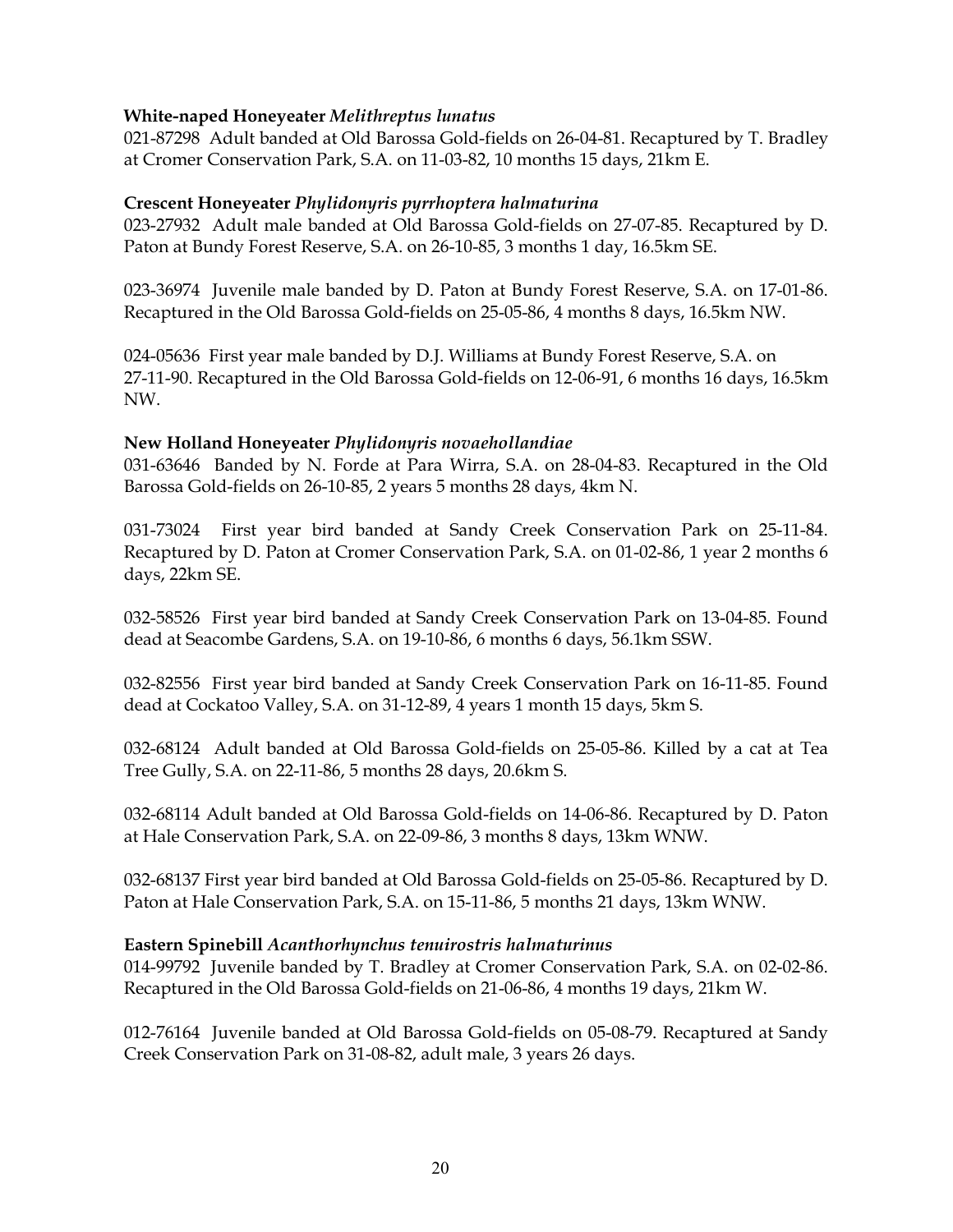012-30346 Adult male banded at Sandy Creek Conservation Park on 21-05-72. Recaptured by B.C. Gepp at Kuitpo Forest Reserve, S.A. on 25-06-78, 6 years 1 month 4 days, 80km S.

### **Silvereye** *Zosterops lateralis pinarochrous*

015-00306 Adult banded by D. Paton at Bundy Forest Reserve, S.A. on 04-01-86. Recaptured in the Old Barossa Gold-fields on 14-06-86, 5 months 10 days, 16.5km NW.

Unless otherwise indicated, functions relating to the banding of birds, replacement of bands and recapture of birds were all carried out by the author.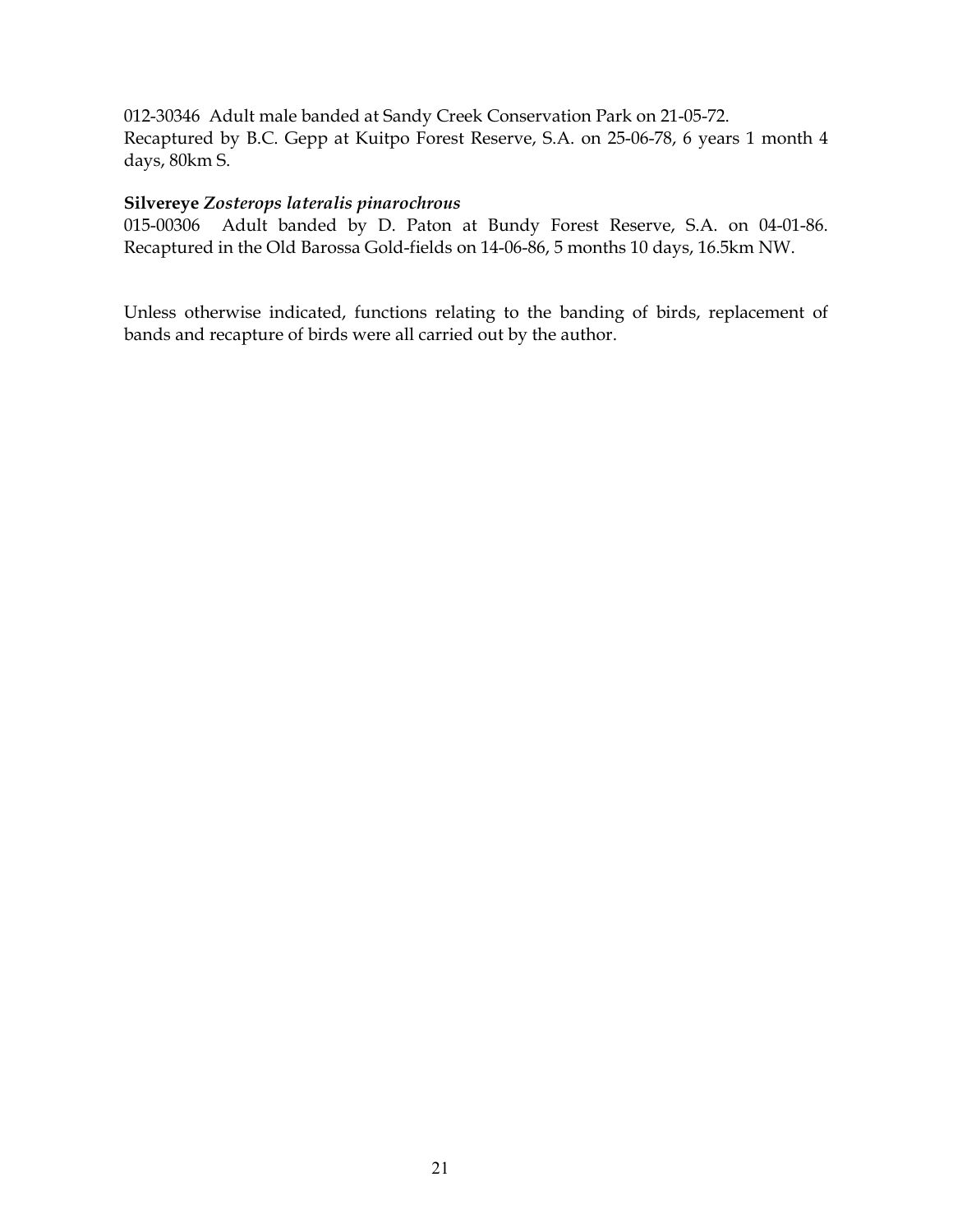### Table 5

### Recovery and longevity details of some species banded in Sandy Creek Conservation Park (SC) and Old Barossa Gold-fields (BG) from 1966 to 1993

These records include the longest-lived individuals of a selection of species recovered in Sandy Creek Conservation Park (SC) and Old Barossa Gold-fields (BG)

| 060-91203 | Peaceful Dove Geopelia striata<br>11-02-73 Free-flying adult (SC).<br>20-03-77 Recaptured at banding site 4 years 1 month 9 days.                            |
|-----------|--------------------------------------------------------------------------------------------------------------------------------------------------------------|
| 050-74373 | 17-05-81 Free-flying adult (SC).<br>24-03-84 Recaptured at banding site 2 years 10 months 7 days.                                                            |
| 060-83480 | 17-05-81 Free-flying adult (SC).<br>24-03-84 Recaptured at banding site 2 years 10 months 7 days.                                                            |
| 060-91301 | 16-12-79 Free-flying adult (SC).<br>31-07-82 Recaptured at banding site 2 years 7 months 15 days.                                                            |
|           | Total of 251 banded: 243 (SC) and 8 (BG).<br>Total of 179 recaptured: 179 (SC). 9 were 2 years or longer.                                                    |
| 013-66308 | Superb Fairy-wren Malurus cyaneus leggei<br>04-05-80 Free-flying juvenile (BG).<br>08-08-87 Recaptured adult female at banding site 7 years 3 months 4 days. |
| 012-30495 | 11-07-76 Free-flying adult female (BG).<br>26-04-80 Recaptured at banding site 3 years 9 months 15 days.                                                     |
| 013-66352 | 02-05-81 Free-flying adult male (SC).<br>13-10-84 Recaptured at banding site 3 years 5 months 11 days.                                                       |
| 012-30328 | 11-03-72 Free-flying first year male (SC).<br>02-11-74 Recaptured at banding site 2 years 7 months 22 days.                                                  |
| 012-30227 | 29-02-70 Free-flying adult male (SC).<br>11-03-72 Recaptured at banding site 2 years 12 days.                                                                |

Total of 138 banded: 79 (SC) and 59 (BG).

Total of 82 recaptured: 51 (SC) and 31 (BG). 9 were 2 years or longer, 5 (SC) and 4 (BG).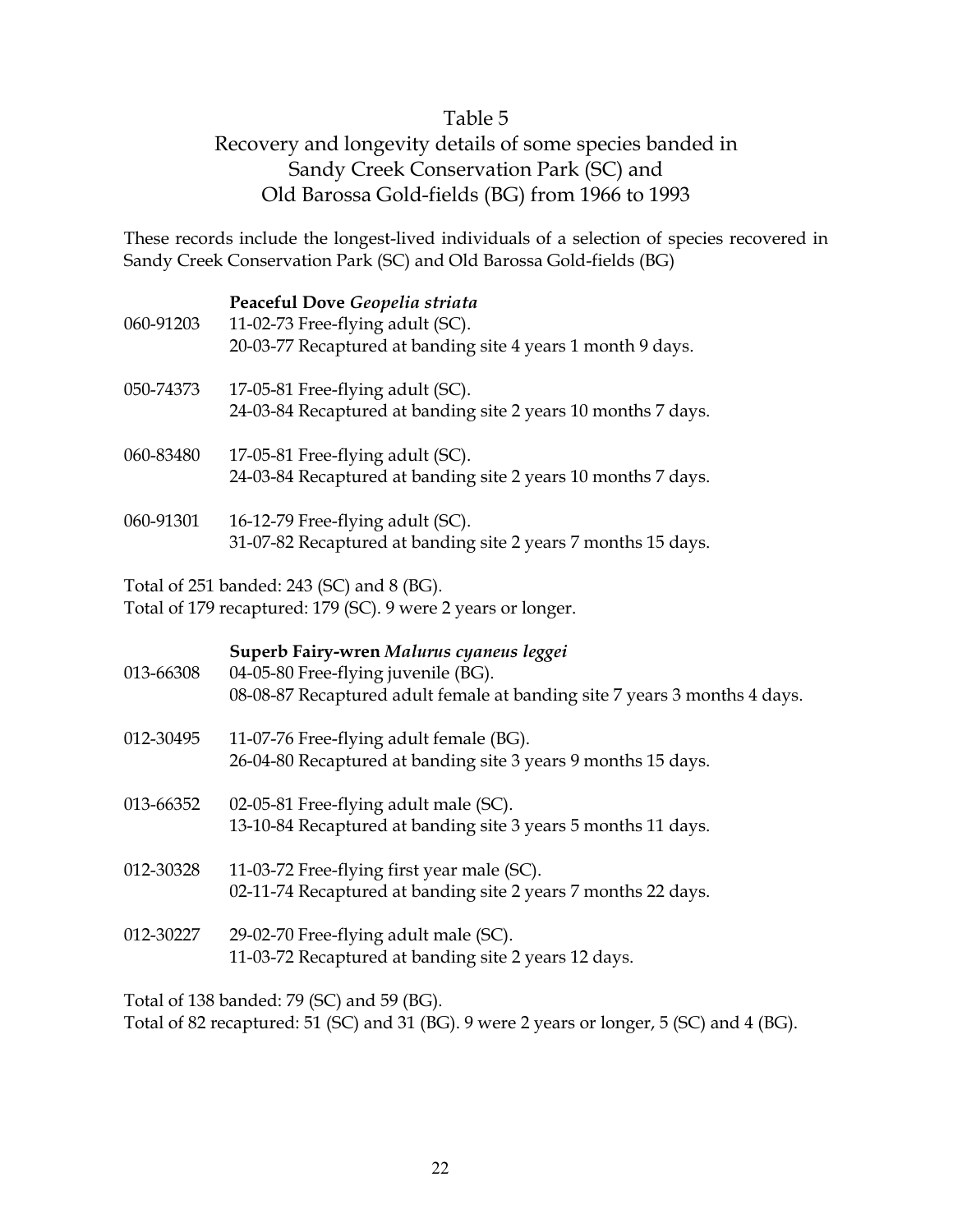|           | Striated Pardalote Pardalotus striatus substriatus                                                |
|-----------|---------------------------------------------------------------------------------------------------|
| 012-38318 | 08-12-84 Free-flying adult (SC).                                                                  |
|           | 07-12-85 Recaptured at banding site 11 months 30 days.                                            |
|           | Brown Thornbill Acanthiza pusilla                                                                 |
| 012-76008 | 03-06-79 Free-flying adult (BG).                                                                  |
|           | 08-08-87 Recaptured at banding site 8 years 2 months 5 days.                                      |
|           |                                                                                                   |
|           | Buff-rumped Thornbill Acanthiza reguloides australis                                              |
| 012-30567 | 03-06-79 Free-flying adult (BG).                                                                  |
|           | 02-08-86 Recaptured at banding site 7 years 1 month 29 days.                                      |
| 014-90442 | 28-04-79 Free-flying adult (BG).                                                                  |
|           | 10-05-86 Recaptured at banding site 7 years 12 days.                                              |
|           |                                                                                                   |
| 012-30552 | 28-04-79 Free-flying adult (BG).                                                                  |
|           | 26-04-86 Recaptured at banding site 6 years 11 months 28 days.                                    |
|           |                                                                                                   |
| 013-66456 | 24-07-83 Free-flying adult (BG).                                                                  |
|           | 26-06-89 Recaptured at banding site 5 years 11 months 2 days.                                     |
| 012-30446 | 16-06-75 Free-flying adult (BG).                                                                  |
|           | 29-07-79 Recaptured at banding site 4 years 1 month 13 days.                                      |
|           |                                                                                                   |
| 012-02015 | 18-02-67 Free-flying adult (SC).                                                                  |
|           | 01-03-69 Recaptured at banding site 2 years and 13 days.                                          |
|           |                                                                                                   |
| 015-17893 | 26-06-89 Free-flying adult (BG).                                                                  |
|           | 15-04-91 Recaptured at banding site 1 year 9 months 19 days.                                      |
| 012-30447 | 16-06-75 Free-flying adult (BG).                                                                  |
|           | 10-10-76 Recaptured at banding site 1 year 3 months 24 days.                                      |
|           |                                                                                                   |
|           | Total of 117 banded: 61 (SC) and 56 (BG).                                                         |
|           | Total of 50 recaptured: 8 (SC) and 42 (BG). 5 were 2 years or longer, 5 (BG).                     |
|           |                                                                                                   |
|           | Yellow-rumped Thornbill Acanthiza chrysorrhoa leighi                                              |
| 012-21005 | 03-11-68 Free-flying adult (SC).<br>27-08-72 Recaptured at banding site 3 years 9 months 24 days. |
|           |                                                                                                   |
|           |                                                                                                   |

012-21235 01-09-84 Free-flying adult (BG). 12-07-86 Recaptured at banding site 1 year 10 months 11 days.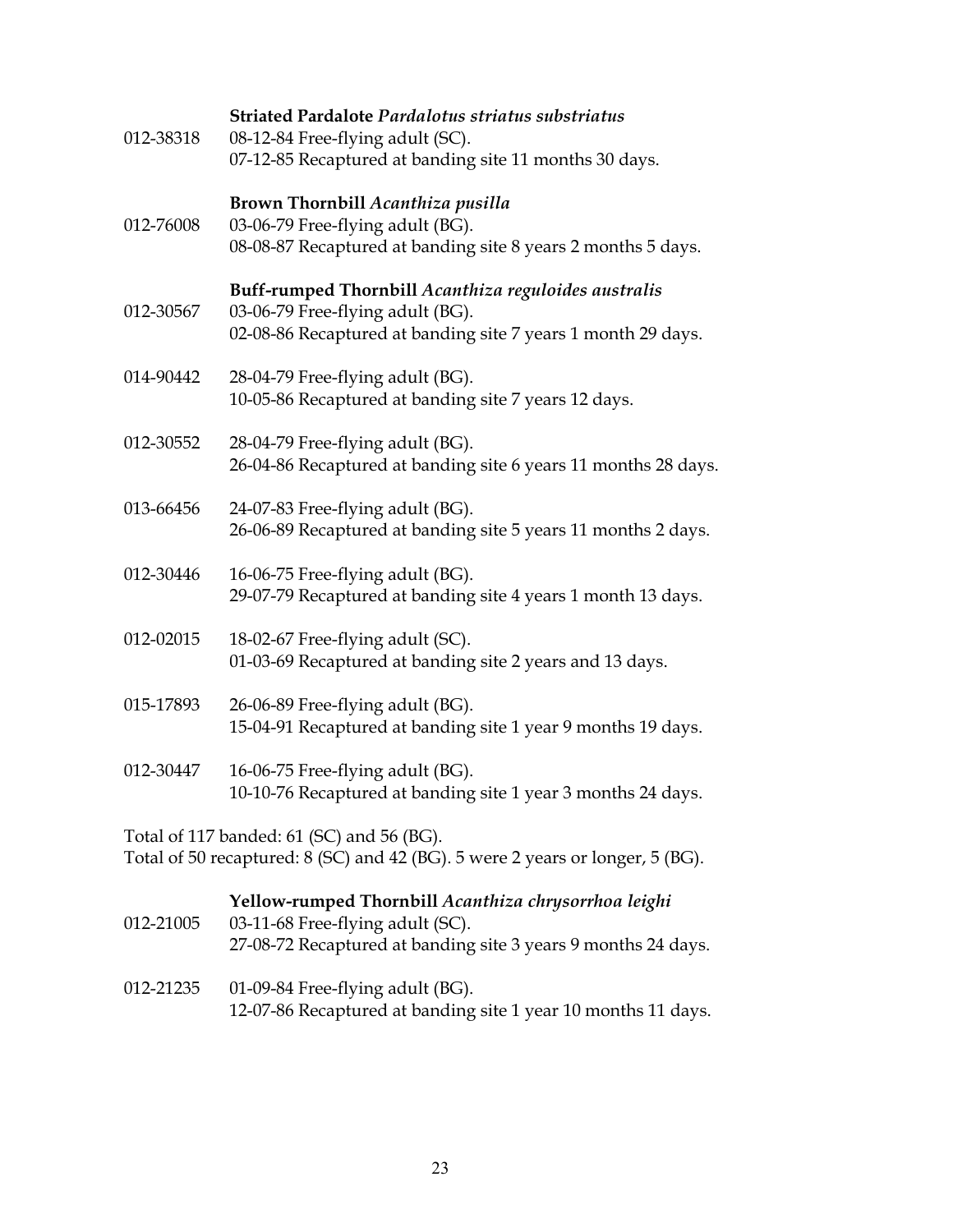| 012-76161 | Yellow Thornbill Acanthiza nana modesta<br>05-08-79 Free-flying adult (BG).<br>15-06-85 Recaptured at banding site 5 years 10 months 10 days. |
|-----------|-----------------------------------------------------------------------------------------------------------------------------------------------|
| 012-30488 | 11-07-76 Free-flying adult (BG).<br>17-04-82 Recaptured at banding site 5 years 9 months 6 days.                                              |
| 012-30467 | 16-06-75 Free-flying adult (BG).<br>26-10-80 Recaptured at banding site 5 years 4 months 10 days.                                             |
| 012-30594 | 03-06-79 Free-flying adult (BG).<br>02-06-84 Recaptured at banding site 4 years 11 months 29 days.                                            |
| 012-30600 | 03-06-79 Free-flying adult (BG).<br>20-05-84 Recaptured at banding site 4 years 11 months 17 days.                                            |
| 012-76183 | 26-04-80 Free-flying adult (BG).<br>02-06-84 Recaptured at banding site 4 years 1 month 6 days.                                               |
| 013-66382 | 17-04-82 Free-flying adult (BG).<br>08-06-85 Recaptured at banding site 3 years 1 month 21 days.                                              |
| 013-66461 | 24-07-83 Free-flying adult (BG).<br>28-06-86 Recaptured at banding site 2 years 11 months 4 days.                                             |
|           | Total of 83 handed: $31$ (SC) and 52 (BC)                                                                                                     |

Total of 83 banded: 31 (SC) and 52 (BG). Total of 41 recaptured: 8 (SC) and 33 (BG). 9 were 2 years or longer, 9 (BG).

### **Striated Thornbill** *Acanthiza lineata clelandi*

| 013-66317 | 26-10-80 Free-flying adult (BG).<br>31-08-85 Recaptured at banding site 4 years 10 months 5 days.                                                     |
|-----------|-------------------------------------------------------------------------------------------------------------------------------------------------------|
| 013-66318 | 26-10-80 Free-flying adult (BG).<br>17-06-84 Recaptured at banding site 3 years 7 months 22 days.                                                     |
| 014-61026 | 20-05-84 Free-flying adult (BG).<br>08-08-87 Recaptured at banding site 3 years 2 months 19 days.                                                     |
| 014-61094 | 02-06-84 Free-flying adult (BG).<br>08-08-87 Recaptured at banding site 3 years 2 months 6 days.                                                      |
| 070-93901 | Red Wattlebird Anthochaera carunculata woodwardi<br>11-04-66 Free-flying adult (SC).<br>03-10-69 Recaptured at banding site 3 years 5 months 23 days. |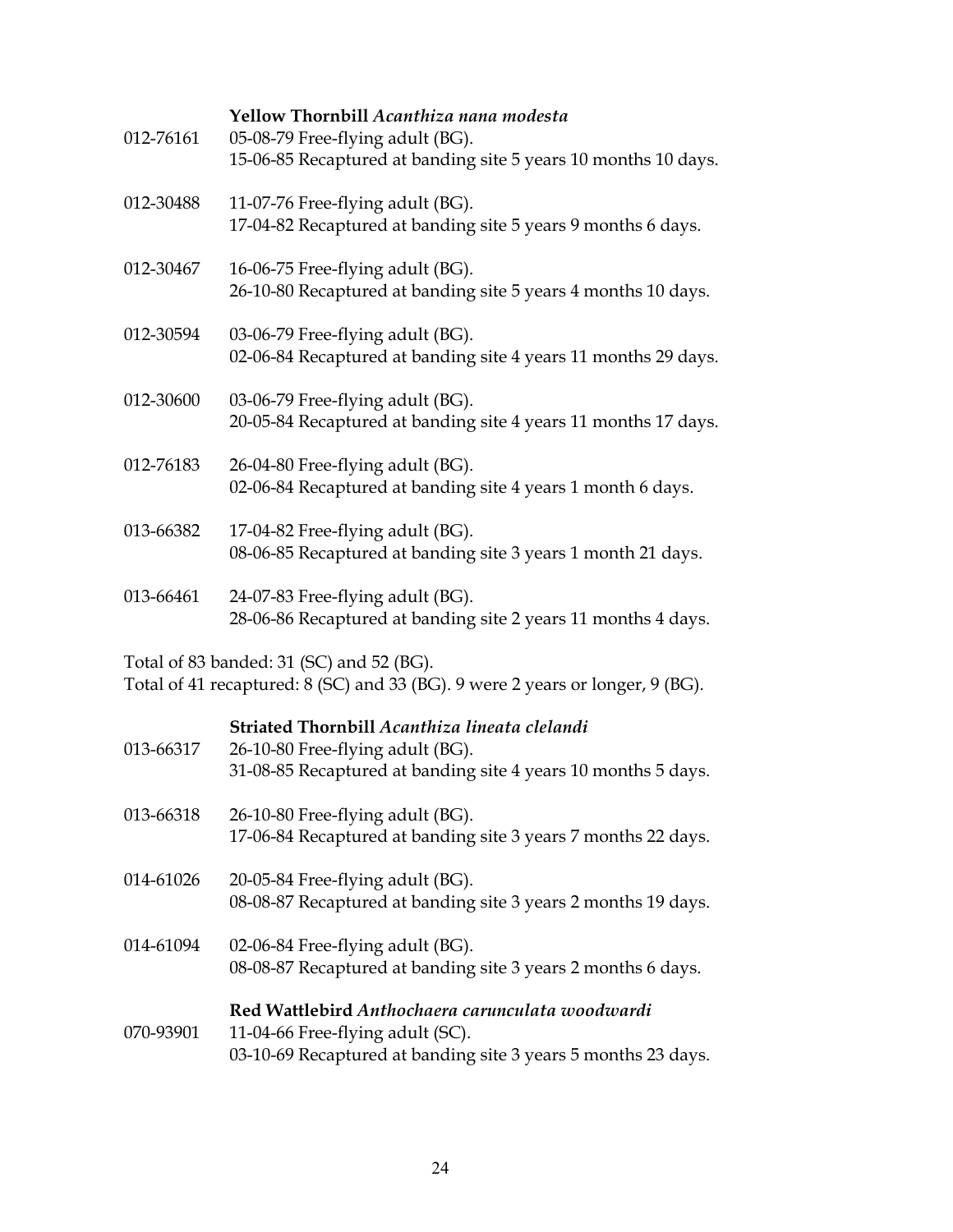| 070-93924 | 17-06-84 Free-flying adult (BG).<br>27-7-85 Recaptured at banding site 1 year 1 month 10 days.                                                            |
|-----------|-----------------------------------------------------------------------------------------------------------------------------------------------------------|
| 060-91201 | Little Wattlebird Anthochaera chrysoptera<br>27-08-72 Free-flying adult (SC).<br>16-11-73 Recaptured at banding site 1 year 2 months 20 days.             |
| 021-72804 | White-plumed Honeyeater Lichenostomus penicillatus<br>28-01-67 Free-flying adult (SC).<br>16-02-74 Recaptured at banding site 7 years 19 days.            |
| 021-72853 | 19-02-67 Free-flying adult (SC).<br>29-07-73 Recaptured at banding site 6 years 5 months 10 days.                                                         |
| 021-65285 | 16-04-66 Free-flying adult (SC).<br>27-08-72 Recaptured at banding site 6 years 4 months 11 days.                                                         |
| 021-45407 | 05-01-69 Free-flying adult (SC).<br>23-02-74 Recaptured at banding site 5 years 1 month 18 days.                                                          |
|           | Total of 783 banded: 718 (SC) and 65 (BG).<br>Total of 245 recaptured: 245 (SC). 50 were 2 years or longer.                                               |
| 031-16654 | Black-chinned Honeyeater Melithreptus gularis<br>12-10-70 Free-flying adult (SC).<br>07-05-72 Recaptured at banding site 1 year 6 months 26 days.         |
| 021-87194 | Brown-headed Honeyeater Melithreptus brevirostris pallidiceps<br>21-06-79 Free-flying adult (BG).<br>14-07-84 Recaptured at banding site 5 years 23 days. |
| 021-87235 | 29-07-79 Free-flying adult (BG).<br>14-07-84 Recaptured at banding site 4 years 11 months 16 days.                                                        |
| 021-87194 | 21-06-79 Free-flying adult (BG).<br>02-06-84 Recaptured at banding site 4 years 11 months 11 days.                                                        |
| 020-30074 | 09-11-68 Free-flying adult (SC).<br>29-07-73 Recaptured at banding site 4 years 8 months 20 days.                                                         |
|           |                                                                                                                                                           |

Total of 151 banded: 107 (SC) and 44 (BG).

Total of 84 recaptured:  $72$  (SC) and  $12$  (BG). 11 were 2 years or longer, 8 (SC) and 3 (BG).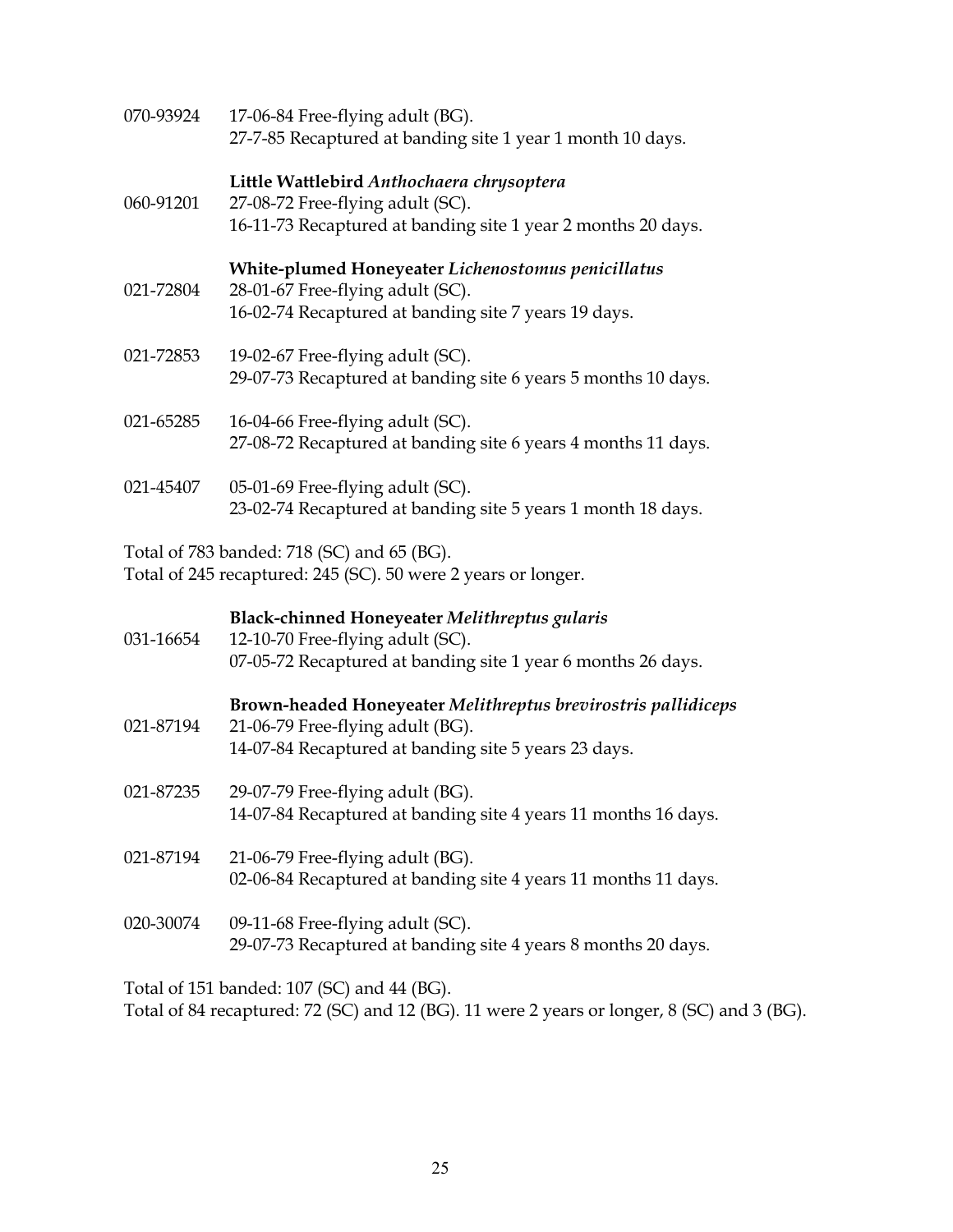### **White-naped Honeyeater** *Melithreptus lunatus*

023-28172 25-05-86 Free-flying adult (BG). 24-03-89 Recaptured at banding site 2 years 9 months 30 days.

### **Crescent Honeyeater** *Phylidonyris pyrrhoptera halmaturina*

021-87196 21-06-79 Free-flying adult male (BG). 04-05-80, 24-07-83, 15-06-85 and 26-04-86 Recaptured at banding site 19-07-86 Recaptured at banding site 7 years 28 days.

Total of 193 banded: 19 (SC) and 174 (BG). Total of 45 recaptured: 45 (BG).

|  |  |  |  |  |  | New Holland Honeyeater Phylidonyris novaehollandiae |
|--|--|--|--|--|--|-----------------------------------------------------|
|--|--|--|--|--|--|-----------------------------------------------------|

| 031-30414 | 08-11-69 Free-flying first year bird (SC) banded by I. Grant. |
|-----------|---------------------------------------------------------------|
|           | 14-04-84 Recaptured (SC) 14 years 5 months 6 days             |
|           | (band replaced with $031-59724$ ).                            |

- 031-16875 03-11-73 Free-flying adult (SC). 06-04-85 Recaptured at banding site 11 years 5 months 3 days (band replaced with 032-07496).
- 031-30691 16-11-73 Free-flying first year bird (SC). 14-04-84 Recaptured at banding site 10 years 4 months 28 days (band replaced with 031-59725).
- 031-27505 03-11-68 Free-flying adult (SC). 21-10-78 Recaptured at banding site 9 years 11 months 18 days.
- 031-59752 05-05-84 Free-flying first year bird (SC). 03-11-92 Recaptured at banding site 8 years 5 months 29 days (band replaced with 033-88815).
- 031-59733 21-04-84 Free-flying adult (SC). 23-04-92 Recaptured at banding site 8 years 2 days (band replaced with 033-88791)

5 others captured at banding sites over 7 years after banding.

Total of 2471 banded: 2141 (SC) and 330 (BG). Total of 414 recaptured: 393 (SC) and 21 (BG). 98 were 2 years or longer, 86 (SC) and 12 (BG).

 **Eastern Spinebill** *Acanthorhynchus tenuirostris halmaturinus* 021-87236 05-08-79 Free-flying adult male (BG). 27-07-85 Recaptured at banding site 5 years 11 months 22 days.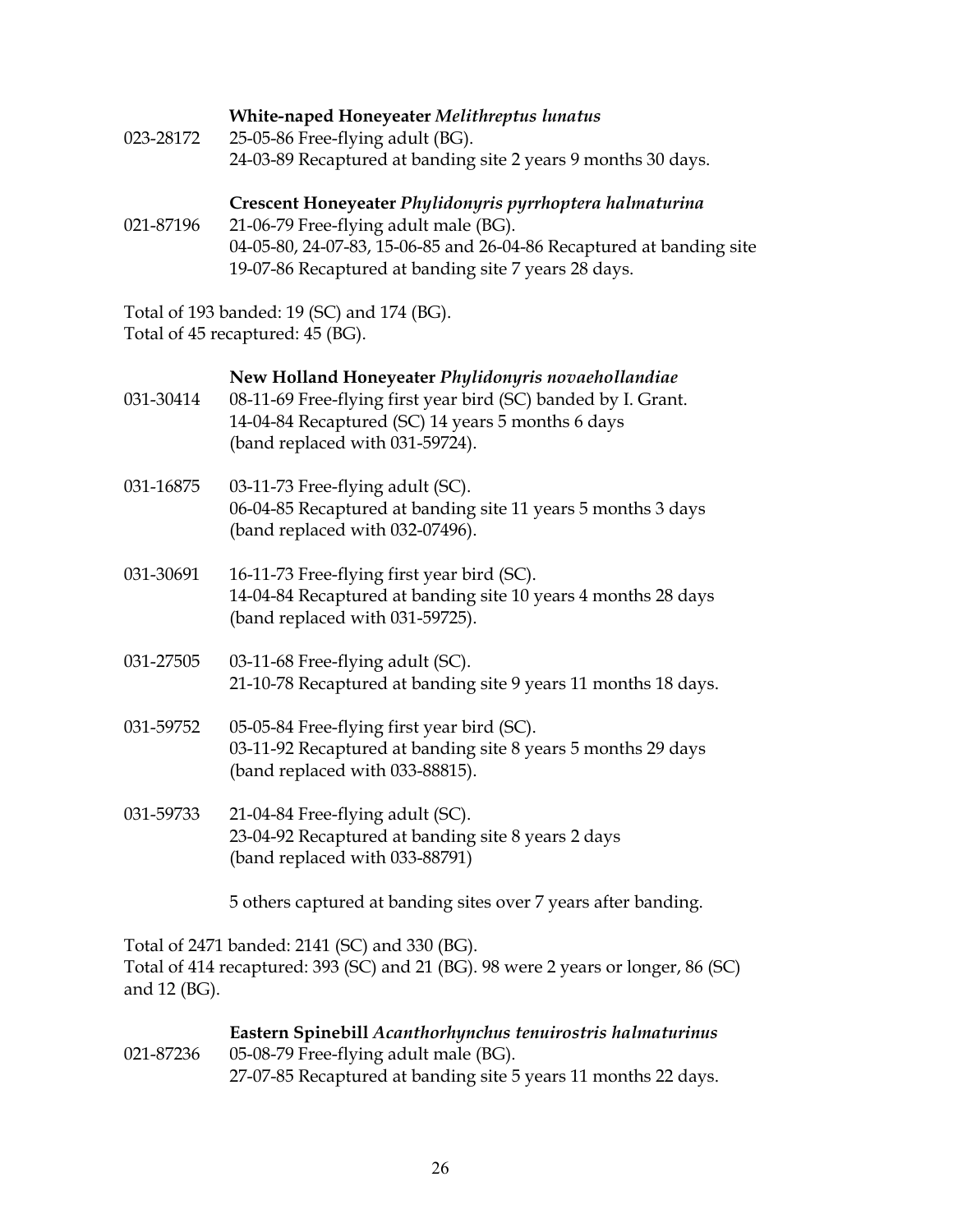| 012-66311 | 04-05-80 Free-flying adult female (BG).<br>08-06-85 Recaptured at banding site 5 years 1 month 4 days.                                                                                     |
|-----------|--------------------------------------------------------------------------------------------------------------------------------------------------------------------------------------------|
| 012-02055 | 23-04-67 Free-flying adult male (SC).<br>07-02-71 Recaptured at banding site 3 years 9 months 14 days.                                                                                     |
| 013-66368 | 02-05-81 Free-flying adult female (SC).<br>11-02-84 Recaptured at banding site 2 years 9 months 9 days.                                                                                    |
|           | Total of 300 banded: 86 (SC) and 214 (BG).<br>Total of 84 recaptured: 19 (SC) and 65 (BG). 22 were 2 years or longer, 7 (SC) and 15 (BG).                                                  |
| 012-30450 | <b>Scarlet Robin Petroica boodang</b><br>16-06-75 Free-flying adult female (BG).<br>02-06-84 Re-captured at banding site.<br>03-08-85 Recaptured at banding site 10 years 1 month 17 days. |
| 012-76070 | 21-06-79 Free-flying adult male (BG).<br>02-06-84 Re-captured at banding site.<br>03-08-85 Recaptured at banding site 6 years 1 month 12 days.                                             |
| 014-61005 | Red-capped Robin Petroica goodenovii<br>19-05-84 Free-flying adult female (SC).<br>07-12-85 Recaptured at banding site 1 year 6 months 19 days.                                            |
| 021-87106 | Hooded Robin Melanodryas cucullata<br>16-02-74 Free-flying first year male (SC).<br>30-07-78 Recaptured at banding site 4 years 5 months 12 days.                                          |
| 050-74361 | White-browed Babbler Pomatostomus superciliosus<br>19-09-70 Free-flying adult (SC).<br>27-10-73 Recaptured at banding site 3 years 1 month 8 days.                                         |
| 050-72703 | 18-03-66 Free-flying adult (SC).<br>09-11-68 Recaptured at banding site 2 years 7 months 22 days.                                                                                          |
| 050-72712 | 23-06-66 Free-flying adult (SC).<br>09-11-68 Recaptured at banding site 2 years 4 months 16 days.                                                                                          |
| 050-74337 | 01-11-69 Free-flying adult (SC).<br>20-02-72 Recaptured at banding site 2 years 3 months 19 days.                                                                                          |
| 012-76133 | Varied Sittella Daphoenositta chrysoptera pileata<br>25-06-79 Free-flying adult male (BG).<br>25-05-86 Recaptured at banding site 6 years 11 months.                                       |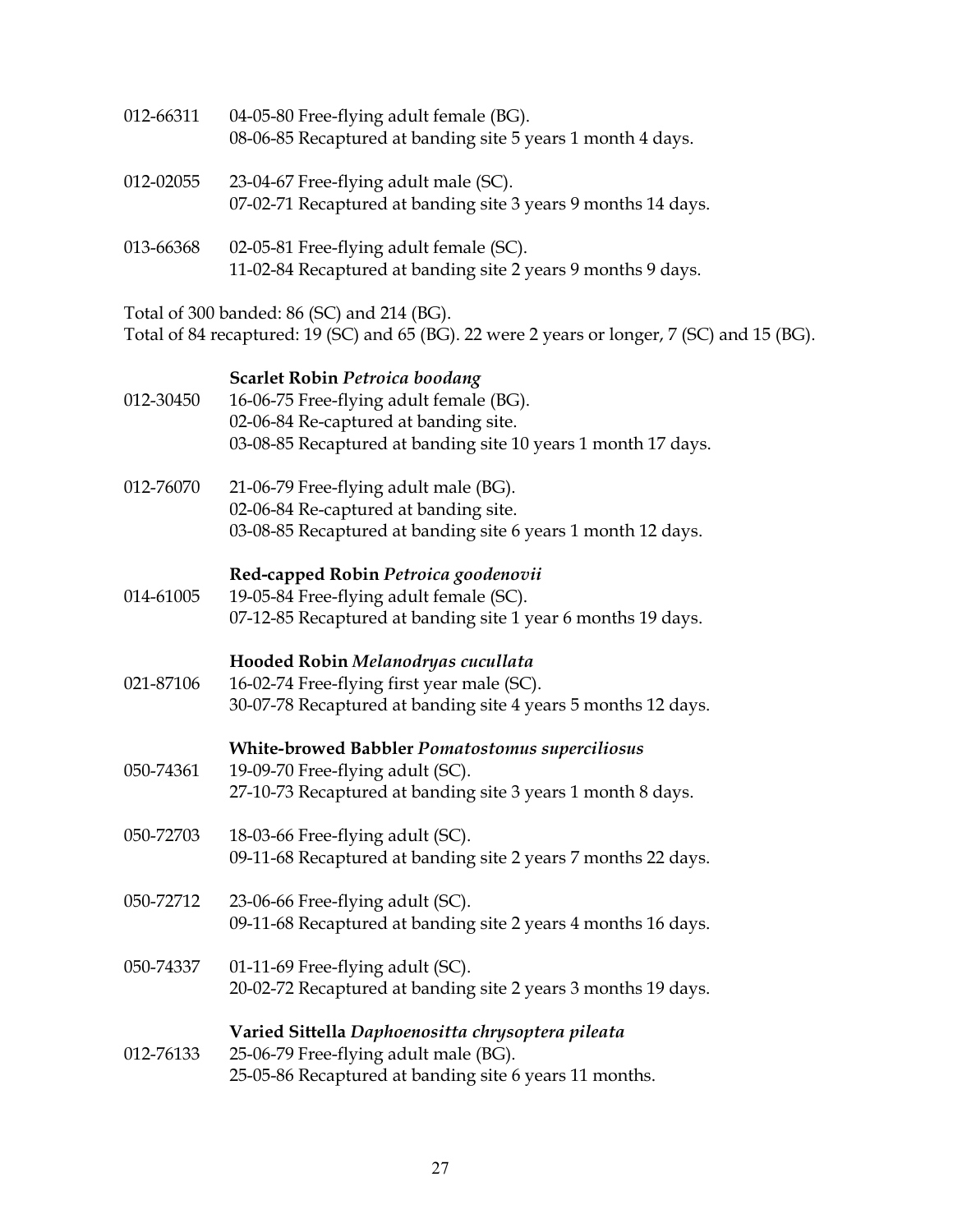| 031-27765 | <b>Crested Shrike-tit Falcunculus frontatus</b><br>01-11-69 Free-flying adult male (SC).<br>07-05-72 Recaptured at banding site 2 years 6 months 7 days.                                                    |
|-----------|-------------------------------------------------------------------------------------------------------------------------------------------------------------------------------------------------------------|
| 031-16832 | Golden Whistler Pachycephala pectoralis fuliginosa<br>27-10-73 Free-flying adult female banded by G. Cam (SC).<br>11-11-84 Recaptured at banding site.<br>04-12-87 Recaptured (SC) 14 years 1 month 8 days. |
| 031-35874 | 05-08-75 Free-flying first year or older female banded by H.A. Ford (SC).<br>16-12-84 Recaptured (SC) 9 years 4 months 11 days.                                                                             |
| 031-38288 | 04-05-80 Free-flying adult male (BG).<br>27-07-85 Recaptured at banding site 5 years 2 months 23 days.                                                                                                      |
| 031-27603 | 05-12-68 Free-flying adult male (SC).<br>27-10-73 Recaptured at banding site 4 years 10 months 22 days.                                                                                                     |
| 032-07369 | Rufous Whistler Pachycephala rufiventris<br>11-11-84 Free-flying adult male (SC).<br>16-04-92 Recaptured at banding site 7 years 5 months 5 days.                                                           |
| 031-24235 | 03-09-66 Free-flying adult female (SC).<br>07-02-71 Recaptured at banding site 4 years 5 months 4 days.                                                                                                     |
| 050-74528 | Grey Shrike-thrush Colluricincla harmonica<br>21-09-85 Free-flying first year (SC).<br>04-12-87 Recaptured at banding site 2 years 2 months 13 days.                                                        |
| 021-87300 | Willie Wagtail Rhipidura leucophrys<br>26-04-81 Free-flying adult (SC).<br>04-08-84 Recaptured at banding site 3 years 3 months 8 days.                                                                     |
| 012-76104 | Red-browed Finch Neochmia temporalis<br>25-06-79 Free-flying adult (BG).<br>20-04-80 Recaptured at banding site 9 months 25 days.                                                                           |
| 012-76123 | 25-06-79 Free-flying adult (BG).<br>20-04-80 Recaptured at banding site 9 months 25 days.                                                                                                                   |
| 013-66355 | Diamond Firetail Stagonopleura guttata<br>02-05-81 Free-flying adult (SC).<br>05-09-82 Recaptured at banding site 1 year 4 months 2 days.                                                                   |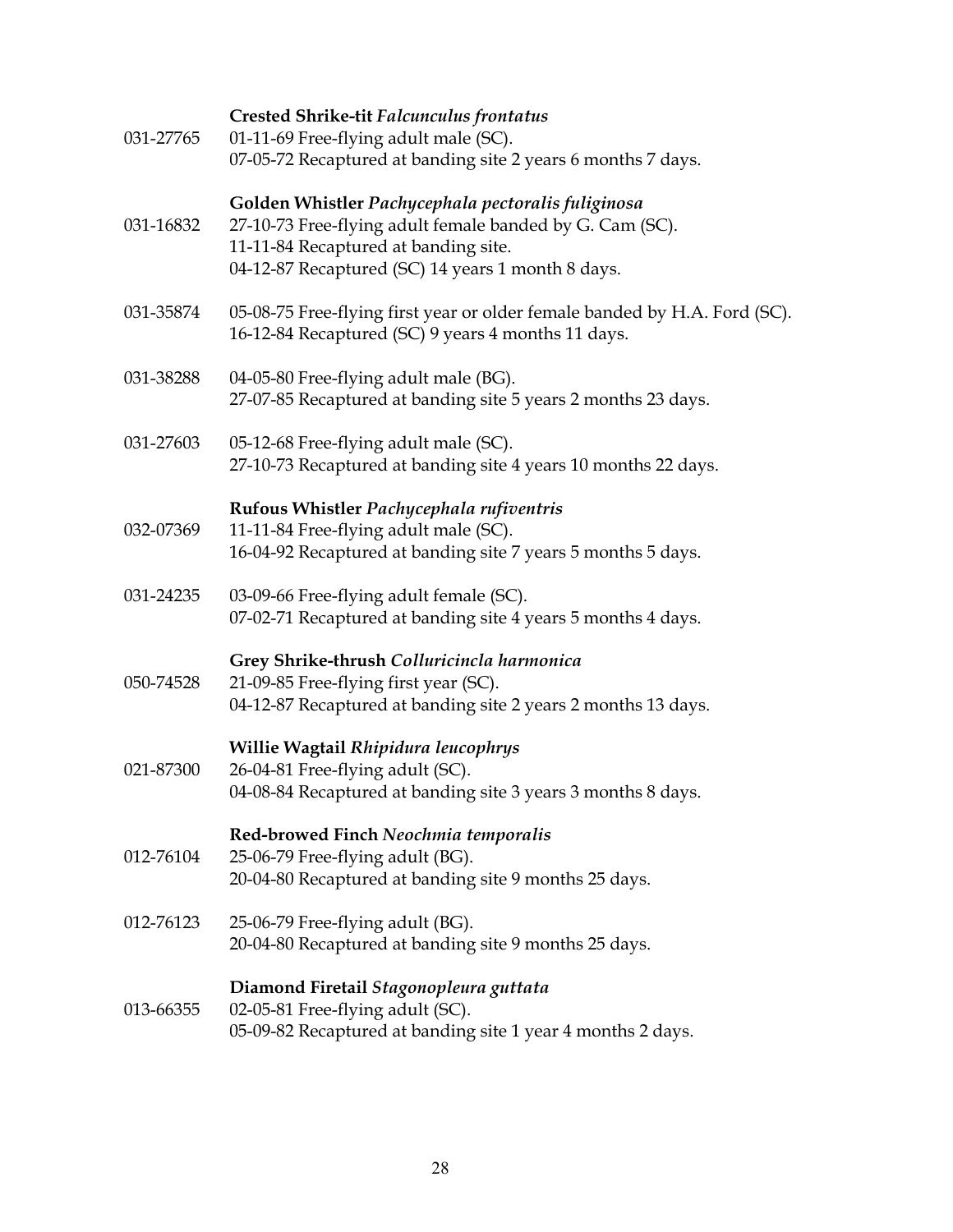| 022-90479    | 11-11-84 Free-flying adult male (SC).<br>16-11-85 Recaptured at banding site 1 year 5 days.                                                    |
|--------------|------------------------------------------------------------------------------------------------------------------------------------------------|
| 012-30310    | Silvereye Zosterops lateralis pinarochrous<br>26-02-72 Free-flying adult (SC).<br>02-05-81 Recaptured at banding site 9 years 2 months 4 days. |
| 014-13237    | 06-04-85 Free-flying adult (SC).<br>16-04-92 Recaptured at banding site 7 years 10 days.                                                       |
| 012-09393    | 22-02-69 Free-flying adult (SC).<br>05-06-75 Recaptured at banding site 6 years 3 months 12 days.                                              |
| 012-76168    | 16-12-79 Free-flying adult (SC).<br>20-04-85 Recaptured at banding site 5 years 4 months 4 days.                                               |
| 012-30572    | 03-06-79 Free-flying adult (BG).<br>29-09-84 Recaptured at banding site 5 years 3 months 26 days.                                              |
| and 11 (BG). | Total of 1542 banded: 951 (SC) and 591 (BG).<br>Total of 350 recaptured: 281 (SC) and 69 (BG). 60 were 2 years or longer, 49 (SC)              |
| 060-73506    | Common Blackbird Turdus merula<br>09-11-66 Free-flying adult female (SC).                                                                      |

| U0U-733U0 | 09-11-66 Free-flying adult female (SC).<br>15-11-69 Recaptured at banding site 3 years 6 days.          |
|-----------|---------------------------------------------------------------------------------------------------------|
| 060-83422 | 23-12-66 Free-flying adult male (SC).<br>15-11-69 Recaptured at banding site 2 years 10 months 23 days. |

060-83475 02-05-81 Free-flying adult male (SC). 29-01-84 Recaptured at banding site 2 years 8 months 27 days.

Unless otherwise indicated, functions relating to the banding of birds, replacement of bands and recapture of birds were all carried out by the author.

Additional information has been included on selected species.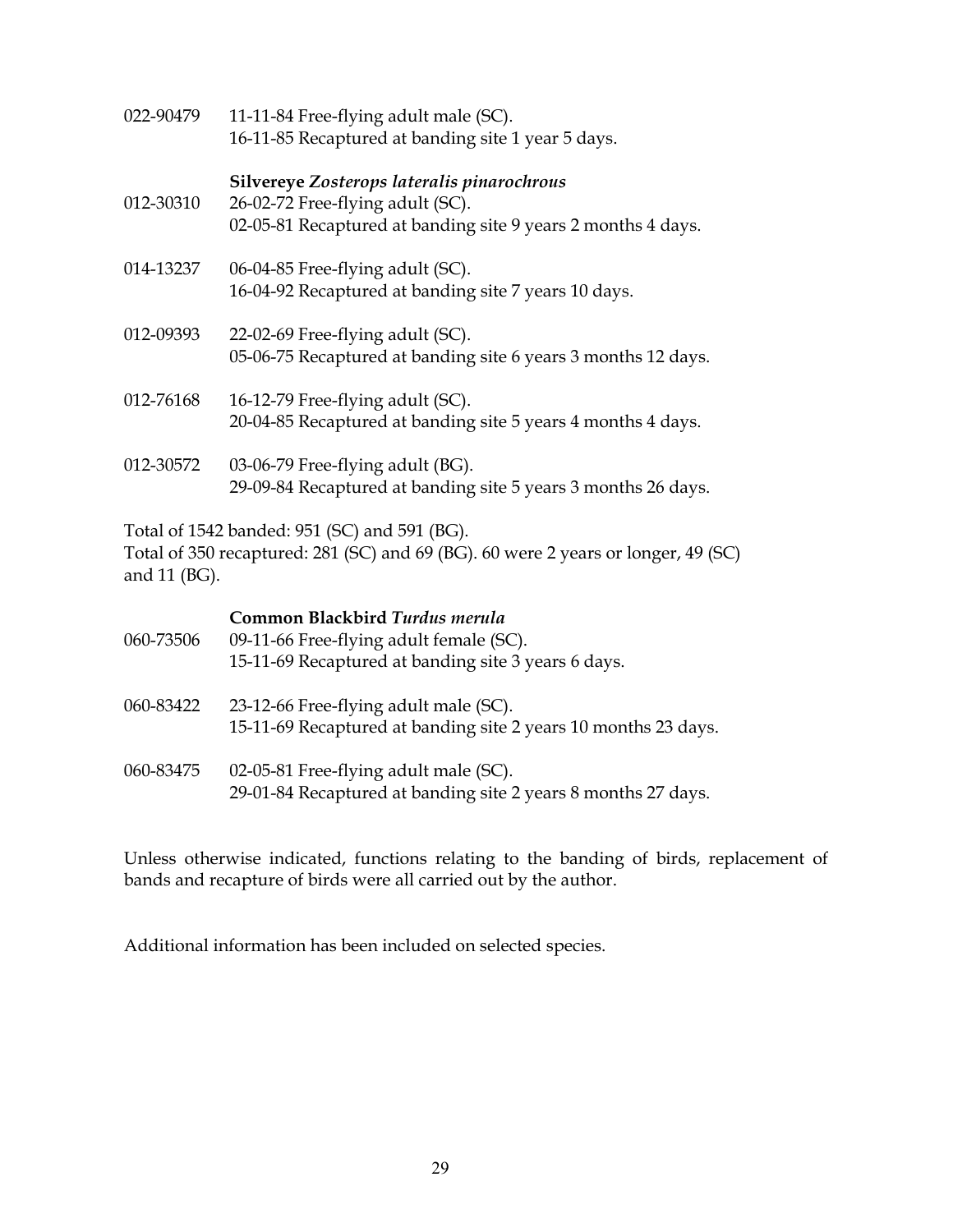### Species for special comments

#### **Diamond Dove**

My first sighting of this species in Sandy Creek Conservation Park was in 1969 with further observations in 1971, 1984 and 1985. On 14/04/84, in the northern section of the park, I captured and banded one pair. On 21/04/84, in the same area, a fledgling was captured and banded. My next observation was on 16/02/85, when I captured and banded an adult male. Although these sightings spanned sixteen years, I doubt if they were naturally occurring, being a species of the more arid parts of South Australia.

### **Little Corella**

My first sighting of a flock of this species in the project area was on 09/02/74, about 2 km east of Sandy Creek; the count was 150 birds, all feeding on the ground in an open paddock. In February during the 1980s it was not uncommon to see a flock of 2000 in the area with 30+ Long-billed Corellas.

### **Spotted Nightjar**

On the north-west section of Sandy Creek Conservation Park on rocky terrain, one bird was seen in October 1966 and in the same location, one bird was seen in July and October 1972. One bird was observed in the Old Barossa Gold-fields project area, on the edge of a rocky bush track in April 1991. In all cases the birds were disturbed in daylight when I nearly walked on them.

### **Owlet Nightjar**

One bird was flushed from the hollow of a Pink Gum at Sandy Creek Conservation Park on November 1969 and December 1984. On both occasions the bird returned to the hollow within minutes.

### **Singing Honeyeater**

One bird was captured and banded at Sandy Creek Conservation Park on 30/06/84. This was my only sighting of this species in the project area.

### **Yellow-plumed Honeyeater**

One juvenile captured and banded in Sandy Creek Conservation Park on 16/02/85. I observed only two other birds of this species in the Sandy Creek Conservation Park.

### **Fuscous Honeyeater**

I observed one bird being harassed by New Holland Honeyeaters near water, at the northern end of Sandy Creek Conservation Park on 16/02/85. A vagrant, and possibly the first sighting for the Barossa region.

### **Black Honeyeater**

Three birds were seen in the northern section of Para Wirra Recreation Park on 28/09/85 by National Parks Ranger G. Fitzpatrick (this location was within the project area).

On 19/10/85 I observed seven pairs plus three nesting pairs 6–8 km south and south-east of the locality of Sandy Creek. An adult pair was captured and banded and also an adult male on 26/10/85. In the southern section of Sandy Creek Conservation Park on 16/11/85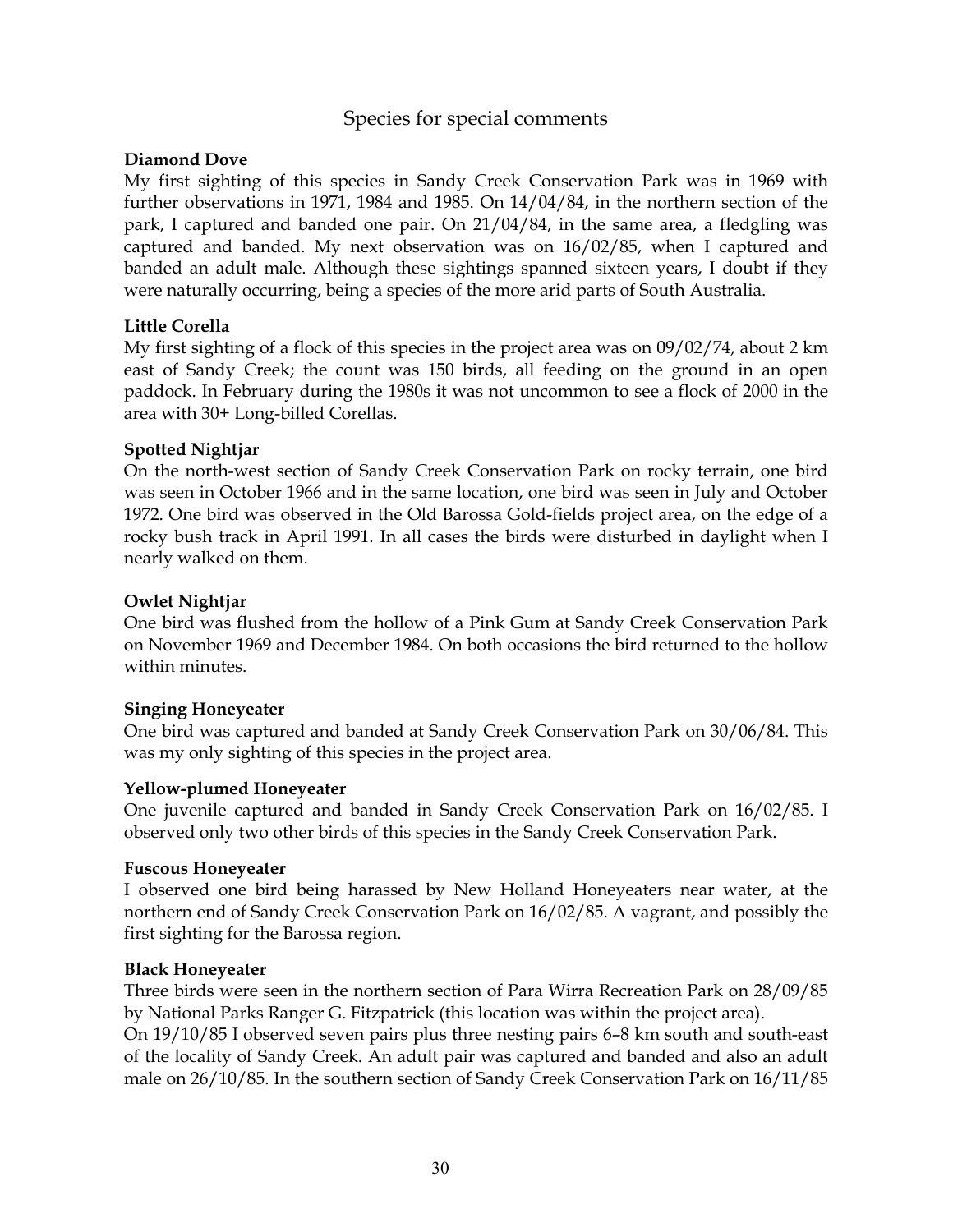I observed one adult pair; these birds remained in the area until 14/12/85 and were possibly nesting as the female was missing most of the time.

### **Crimson Chat**

Several pairs were observed in the northern section of Sandy Creek Conservation Park on 09/11/68; two pairs had young in the nests. One adult male and two fledglings were banded. On returning to the area on 17/11/68 three more fledglings were banded. As a number of Orange Chats had arrived in the same location, with two pairs nesting with eggs, I decided just to observe without banding. By the middle of December 1968, both species had left the area. Reports at the time indicated that there was an irruption of Crimson Chats to the southern parts of South Australia.

### **Rose Robin**

I observed an adult pair north-west of Williamstown on 12/04/74 in the garden of a farmhouse. I returned to the location on 15/04/74, captured and banded the male, photographed and released the bird on site. I was told by the property owner that the farm cat had caught the female earlier that morning.

### **White-browed Woodswallow**

Two observations in Sandy Creek Conservation Park of several pairs in February 1968 and November 1985. In the Old Barossa Gold-fields 8 km SSE of Sandy Creek Conservation Park on 19/10/85 more than 400 birds were observed feeding amongst high and low vegetation. A week later the birds had dispersed throughout the area and were in various stages of nesting.

### **White-winged Chough**

On some banding mornings I would drive the inside perimeter of the park. If fences were damaged or trees had fallen across the track, I would notify the National Park rangers. Driving on 16/04/92 I noticed the White-winged Choughs were on the move. 26 birds were moving and feeding in one group at the northern end of Sandy Creek Conservation Park. The same morning 11 birds were in a separate group in the south-eastern section of the park. A third group of eight was observed in the south-western section. The first group was sighted at 07.45 hours, the second at 07.50 hours and the third group at 08.00 hours. This is the largest number of this species I have observed in Sandy Creek Conservation Park during the 27 year span of the project or {in 2004} in the 11 years since the completion of the project.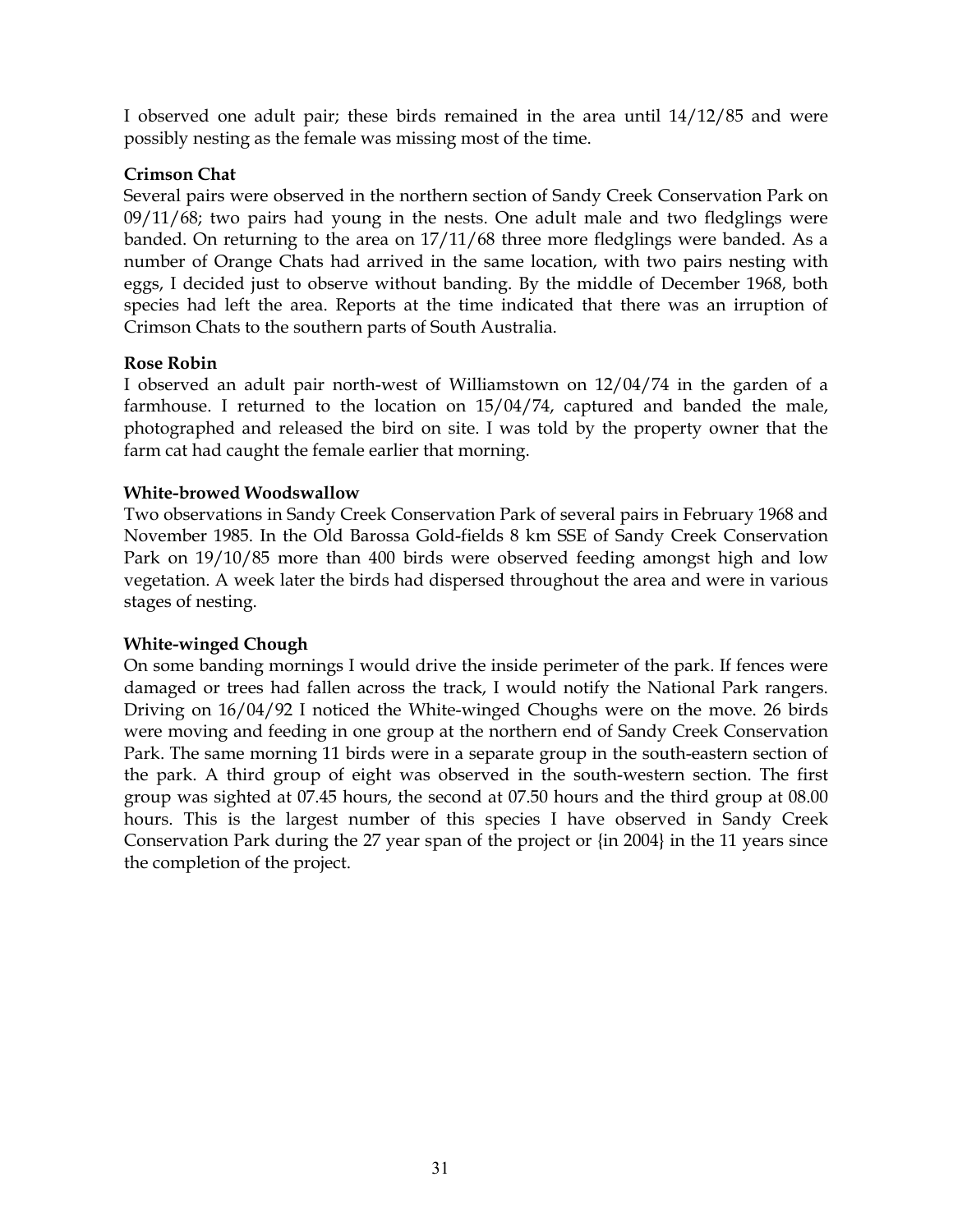### Species observed breeding for the first time in Sandy Creek Conservation Park from 1966 to 1993

Not only was the aim to find for the first time what species were breeding in Sandy Creek Conservation Park, but the time of year of each. Observations would only be noted if the species had eggs, young in nest or very recent fledglings.

Several nests were difficult to assess because of their location. I would then rely on the species behaviour, eg taking food to the nest, returning to the nest within a few minutes or displaying some form of agitation. I must mention that I did not feel positive at all times with this type of judgement, and when that occurred, no breeding was recorded, but further checks were made on other days. Although many of the species observed nested in other years after the first sighting, those were not documented.

This exercise was carried out on occasions after banding was completed for the day. On most instances the nests were in close proximity of the banding areas and were noticed during the day.

Species are listed in checklist order.

| 14/12/85 | Stubble Quail: A shallow hollow in the ground lined with dry grasses near |
|----------|---------------------------------------------------------------------------|
|          | the base of a grape-vine Vitis vinifera.                                  |
|          |                                                                           |

- 15/09/84 Black-shouldered Kite: In a disused *Corvus spp* nest about ten or eleven metres above the ground in a River Red Gum *Eucalyptus camaldulensis camaldulensis.*
- 30/10/76 Whistling Kite: A bulky structure of sticks high in a South Australian Blue Gum *Eucalyptus leucoxylon leucoxylon.*
- 11/10/81 Brown Goshawk: A small structure of sticks on top of *mistletoe spp* in a Pink Gum *Eucalyptus fasciculosa.*
- 05/09/82 Nankeen Kestrel: In a hollow between the roof and brick wall in an old hut (now ruins).
- 05/09/82 Spotted Turtle-Dove: A frail structure of dry twigs on a horizontal branch in thick foliage of a Silver Banksia *Banksia marginata.*
- 12/11/66 Common Bronzewing: A saucer-shaped structure of dry sticks on a narrow fork in a Drooping Sheoak *Allocasuarina verticillata.*
- 09/11/69 Crested Pigeon: A saucer-shaped structure of dry sticks on a narrow fork in a Southern Cypress Pine *Callitris preissii.*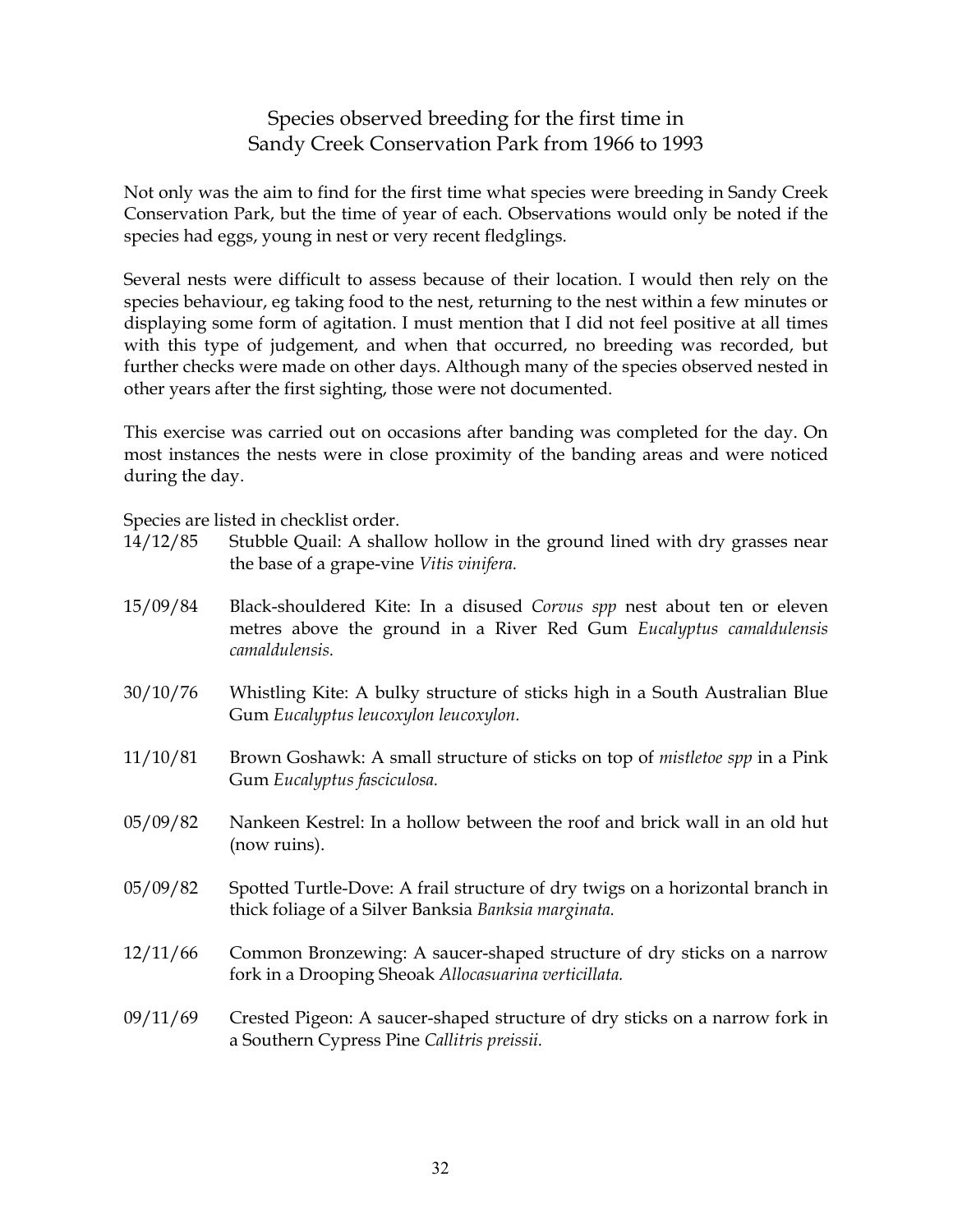- 21/04/84 Diamond Dove: A small platform of thin dry sticks placed on a narrow fork in a Silver Banksia *B. marginata.*
- 30/11/68 Peaceful Dove: A small platform of thin dry sticks placed on a narrow fork in a Silver Banksia *B. marginata.*
- 13/10/73 Galah: In a near vertical hollow in the trunk of a River Red Gum *E. c. camaldulensis.*
- 18/10/69 Musk Lorikeet: A hollow in a South Australian Blue Gum *E. l. leucoxylon* about twenty metres above the ground.
- 23/10/66 Purple-crowned Lorikeet: A small hollow in a horizontal broken branch in a South Australian Blue Gum *E. l. leucoxylon.*
- 08/10/66 Crimson Rosella (Adelaide): A hollow in a limb of a River Red Gum *E. c. camaldulensis.*
- 08/10/66 Red-rumped Parrot: A hollow in a limb of a Pink Gum *E. fasciculosa.*
- 13/10/73 Black-eared Cuckoo: Nest of a Brown Thornbill was chosen; nest was oval shaped but larger than normal with entrance hole in the top, constructed of coarse dry grasses, strips of bark and spider's web, situated in a Common Fringe Myrtle *Calytrix tetragona.*
- 21/09/85 Tawny Frogmouth: A shallow saucer-shaped structure criss-crossed with dry sticks on a horizontal branch with fork, in a Silver Banksia *B. marginata*, at about three metres.
- 23/10/66 Sacred Kingfisher: A neat tunnel was made in the rotting end of a large fallen horizontal limb of a Southern Cypress Pine *C. preissii.*
- 23/10/66 Rainbow Bee-eater: A neat hole in a sloping sandy mound near an old fallen Southern Cypress Pine *C. preissii.*
- 13/10/73 Superb Fairy-wren: A dome-shaped bulky structure with a side entrance, constructed of dry grasses, bark fibres and bound with cobwebs. Found in a Kangaroo Thorn *Acacia paradoxa.*
- 16/11/85 Spotted Pardalote: An entrance hole in a sandy sloping mound under the shade of a large Pink Gum *E. fasciculosa*.
- 13/10/73 Striated Pardalote: A hollow in a knot-hole of a branch of a large Pink Gum *E. fasciculosa*, about five metres from the ground.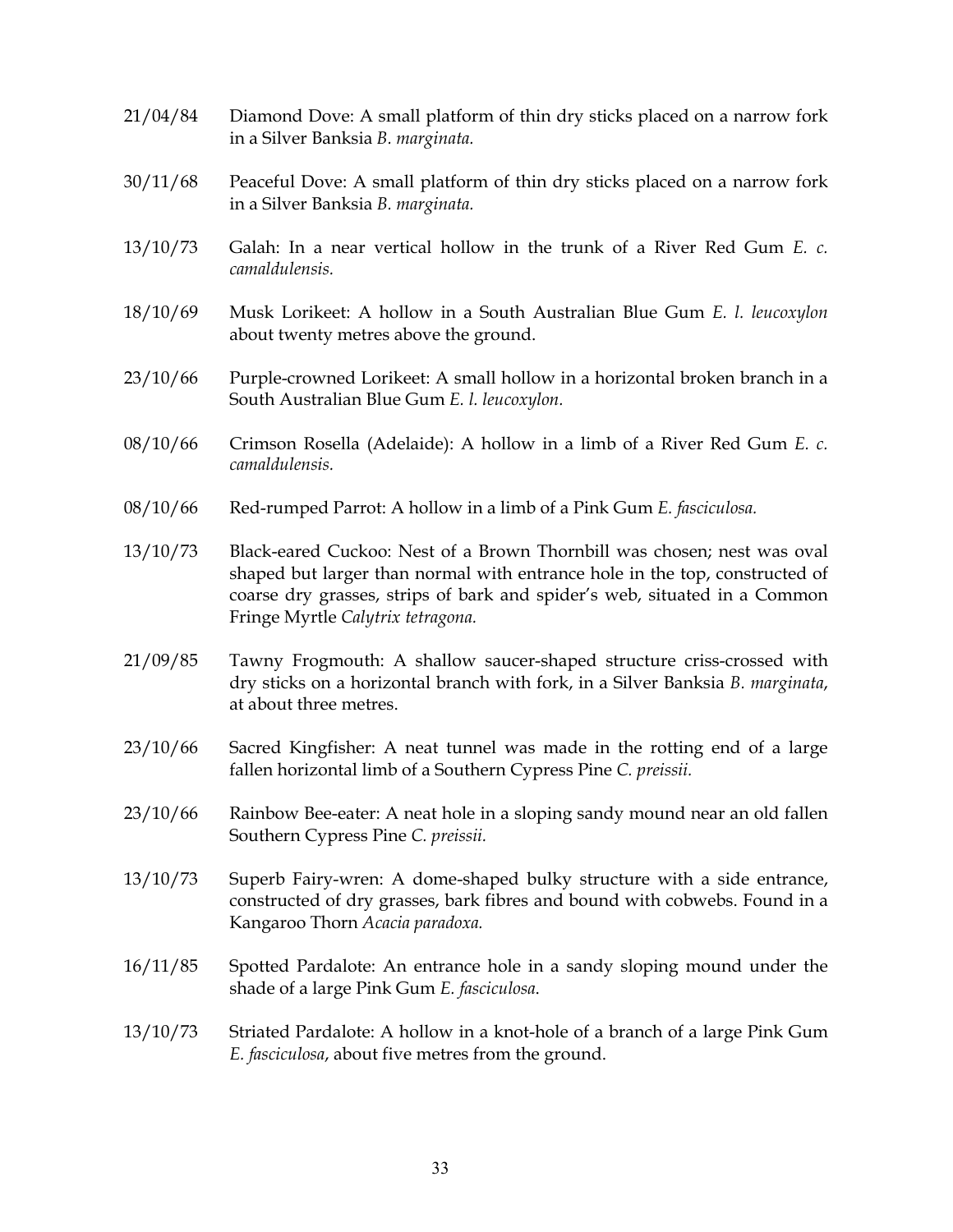- 13/10/73 Brown Thornbill: The only nest found that was with the Black-eared Cuckoo. Refer to Black-eared Cuckoo (previous page).
- 24/08/73 Yellow Thornbill: An oval structure with a small side entrance, constructed with dried and some green grasses, bark fibres, grey-green moss and spider egg-sacs, attached to inner green foliage of a Southern Cypress Pine *C. preissii* .
- 11/07/76 Striated Thornbill: A pear-shaped nest with entrance hole near the top of one side. The structure being dried grasses, bark fibres and spider webs, suspended in the foliage of a Peppermint Box *Eucalyptus odorata.*
- 03/09/67 Southern Whiteface: In a hollow in the top of a fence post. Nest material was grasses and bark, with an opening at the top showing wool and feathers inside.
- 23/10/66 Red Wattlebird: Inside, the nest was cup-shaped, lined with fine grasses and wool, the outside structure was rough with thin dry sticks. It was attached to thickish twigs in a large Silver Banksia *B. marginata.*
- 27/08/72 Little Wattlebird: Similar to the Red Wattlebird, only the nest was neater on the outside and in size a little smaller. A horizontal fork branch in a Silver Banksia *B. marginata* held the nest.
- 08/08/70 Yellow-faced Honeyeater: A neat cup-shaped structure of shredded bark and grasses, bound together with cobwebs. The lining consisted of wool and some plant down. The nest was placed near the outer edge of a Common Fringe Myrtle *C. tetragona.*
- 25/06/66 White-plumed Honeyeater: Dry grasses, small strips of bark, plant down and cobwebs were the materials in this small cup-shaped nest built in a Flame Heath *Astroloma conostephioides.*
- 18/10/69 Brown-headed Honeyeater: I have no description of this nest as it was built in the upper foliage of a tall Pink Gum *E. fasciculosa.* The tree was in the location where I was banding, and noticed the species flying to and from the same patch of foliage throughout the day.
- 11/07/75 Crescent Honeyeater: The nest was cup-shaped and strong, built with grasses, strips of bark and wool, low down in the foliage of Yacca *Xanthorrhoea semiplana semiplana*. This species has been the dominant shrub selected, and is even more prevalent in the Old Barossa Gold-fields.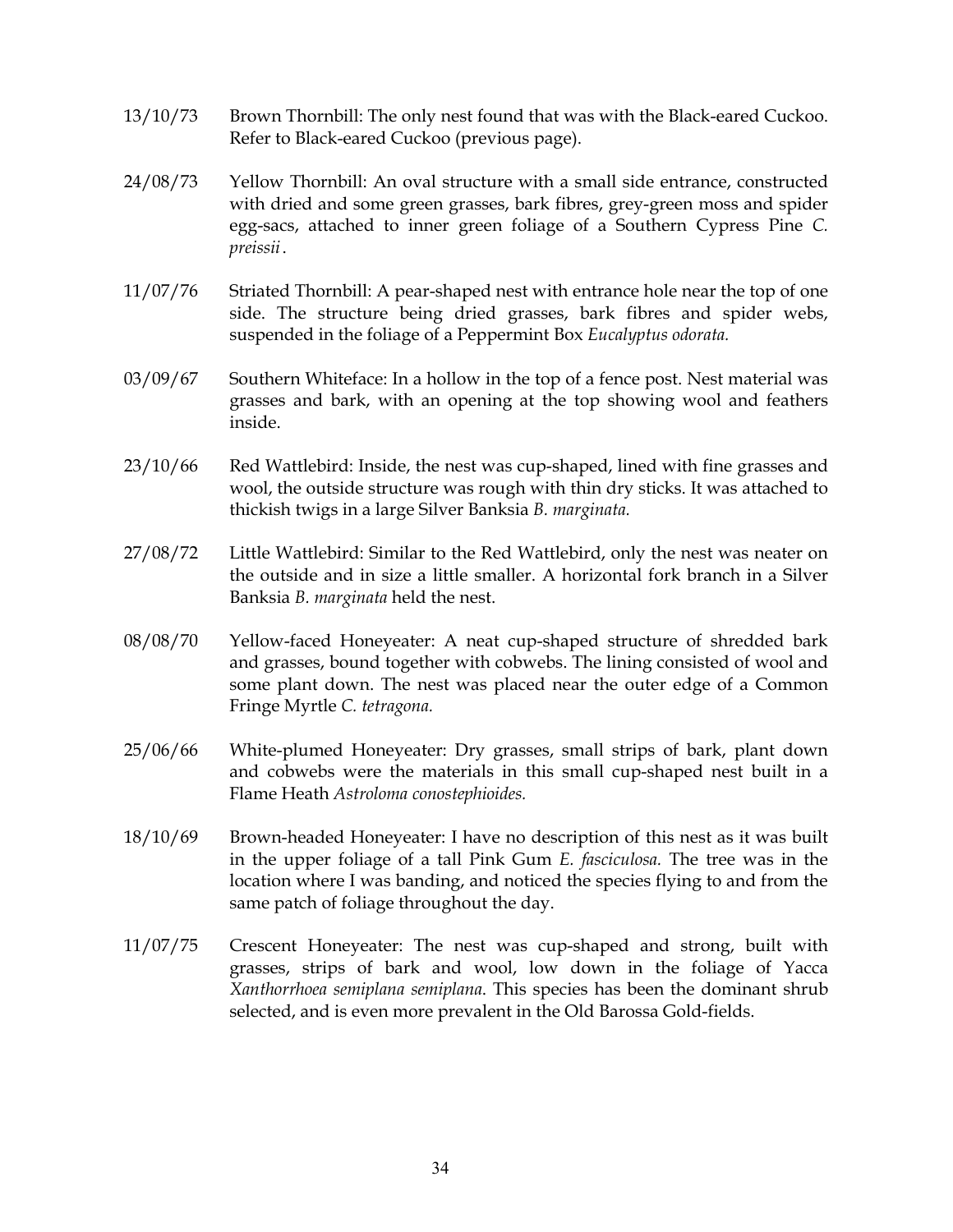- 03/09/66 New Holland Honeyeater: Similar cup-shaped nest and material as the Crescent Honeyeater, I found their nest site preference to be in a Flame Heath *A. conostephioides.*
- 28/08/76 Eastern Spinebill: A strong cup-shaped nest of dry grasses, bark and hair, lined with feathers and well attached to an upright fork in a Beaked Hakea *Hakea hakea rostrata* in a dense area of scrub. (A lovely nest.)
- 09/11/68 Crimson Chat: A neat cup-shaped structure of dried grasses, fine twigs and cow or horse hair, placed near the base of a clump of thick green grass.
- 17/11/68 Orange Chat: A neat cup-shaped structure of dried grasses, fine twigs and cow or horse hair, placed near the base of a clump of thick green grass.
- 10/09/66 White-fronted Chat: A cup-shaped structure neatly made with grasses and small twigs. Plant-down and hair was used for the lining. The nest was placed off the ground in a grass tussock.
- 31/07/82 Jacky Winter: A small shallow cup structure of dry grasses and spider's web, the outside camouflaged with bark and lichen, placed near the trunk on a horizontal branch of a Pink Gum *E. fasciculosa.* Very hard to detect unless a bird flew off or to the nest.
- 08/08/87 Scarlet Robin: Small strips of bark, dry grasses, moss and spider's web seemed to form the structure of this small cup-shaped nest. Placed in a crevice in the trunk of a Southern Cypress Pine *C. preissii* where a large branch had broken off.
- 03/09/67 Red-capped Robin: A very neat, small rounded cup-shaped nest, fine shredded bark and grasses, strongly bound with spider's web, placed on a horizontal branch of a Wallowa *Acacia calamifolia.*
- 03/09/66 Hooded Robin: A cup-shape with strips of bark and grasses bound together with spider's web on a horizontal branch of a part dead large Silver Banksia *B. marginata.*
- 29/07/73 White-browed Babbler: A large domed stick-nest with a spout-like entrance built in the branches of a Silver Banksia *B. marginata* at about three metres.
- 23/10/66 Varied Sittella: This nest was quite hard to see; it was built in-between a fork on a dead branch of a Silver Banksia *B. marginata* and was well camouflaged from below. It appeared to be all bark and was about seven metres from the ground.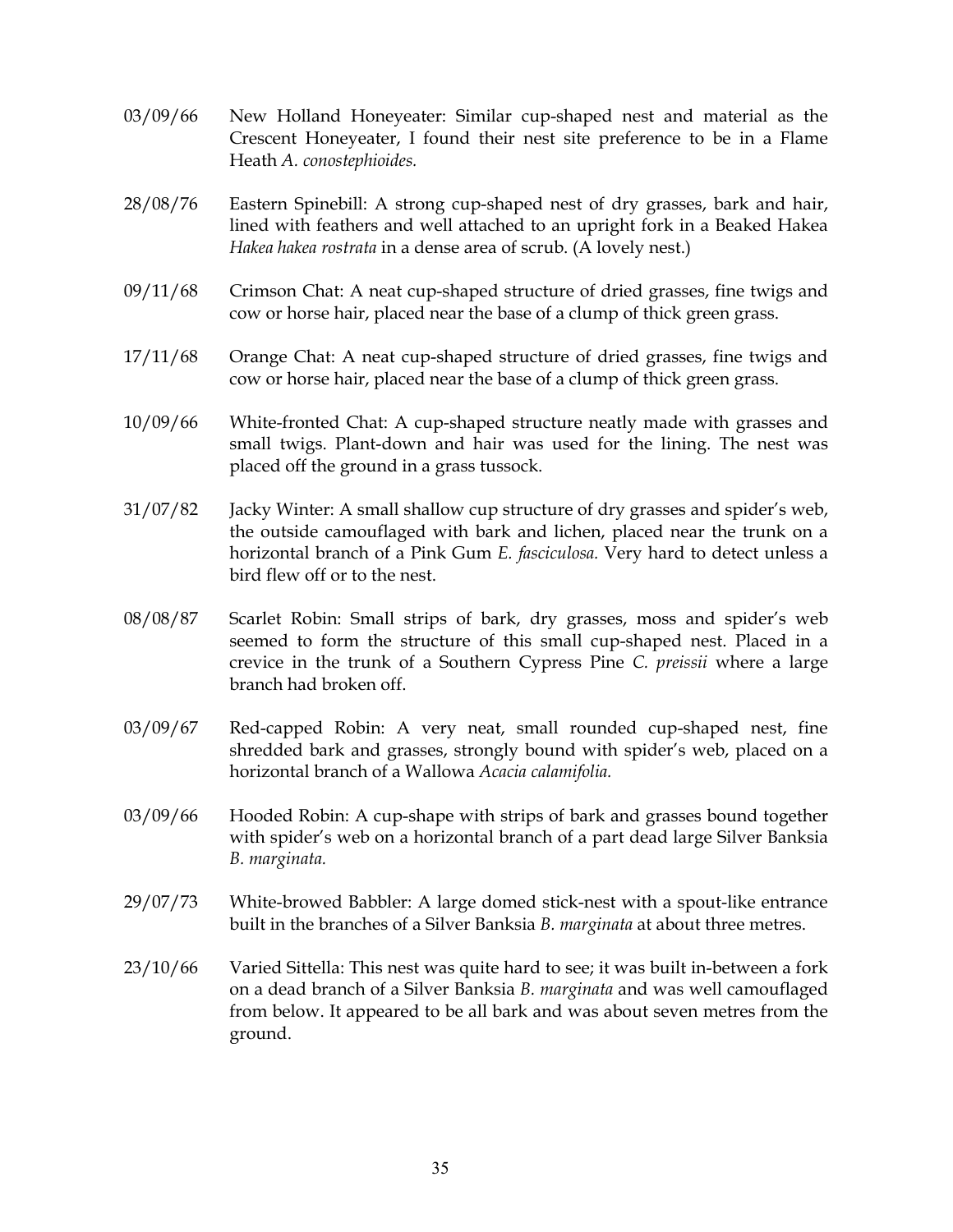- 23/10/73 Golden Whistler: A shallow open cup nest, built with bark, twigs and rootlets, bound together with spider's web, placed in an upright fork of a Quandong *Santalum acuminatum.*
- 18/10/69 Rufous Whistler: Similar to the Golden Whistler but not built as strong, placed in a Peppermint Box *E. odorata.*
- 12/11/66 Grey Shrike-thrush: Large bowl-shaped nest with bark, grass, rootlets and dried leaves, built in a dense section of Scarlet Bottlebrush *Callistemon r. rugulosus* and covered with Bridal Creeper *Myrsiphyllum asparagoides.*
- 08/10/66 Magpie-lark: Bowl-shaped nest, built with mud and dry grasses, firmly attached to a horizontal branch of a Southern Cypress Pine *C. preissii*, about five metres above the ground. This nest was not used for nesting until six weeks after completion.
- 21/05/72 Grey Fantail: Nest shaped like a delicate wine-glass or goblet, beautifully built with fines grasses, thin strips of bark, plant fibres and bound with spider's web, placed on a slender limb in a Pink Gum *E. fasciculosa*, about three metres above the ground.
- 03/09/66 Willie Wagtail: Cup-shaped, made of fine grasses, shreds of bark and rootlets, bound with what seemed like layers of spider's web. It was built on a small horizontal branch of a Golden Wattle *Acacia pycnantha* at about three metres above the ground.
- 13/10/84 Black-faced Cuckoo-shrike: A saucer-shaped nest made of bark, thin twigs, dry grasses and matted together with spider's web and placed on a horizontal fork of a Pink Gum *E. fasciculosa*, about seven metres from the ground.
- 12/11/66 White-winged Triller: A small cup-shaped structure of plant material, small strips of bark covered with spider's web, placed on a horizontal fork of a very old large Silver Banksia *B. marginata*.
- 15/09/84 Dusky Woodswallow: A saucer-shaped nest of twigs and what appeared to be small rootlets, placed in a shallow hollow of a large fallen branch of a Southern Cypress Pine *C. preissii*.
- 08/10/66 Australian Magpie (white backed): A large bowl-shaped structure of sticks and twigs, placed in the fork of a South Australian Blue Gum *E. l. leucoxylon.*
- 23/10/66 Grey Currawong: A bowl-shaped structure of twigs built among the upper foliage of a Southern Cypress Pine *C. preissii*, about fifteen metres above the ground among tall eucalypt species.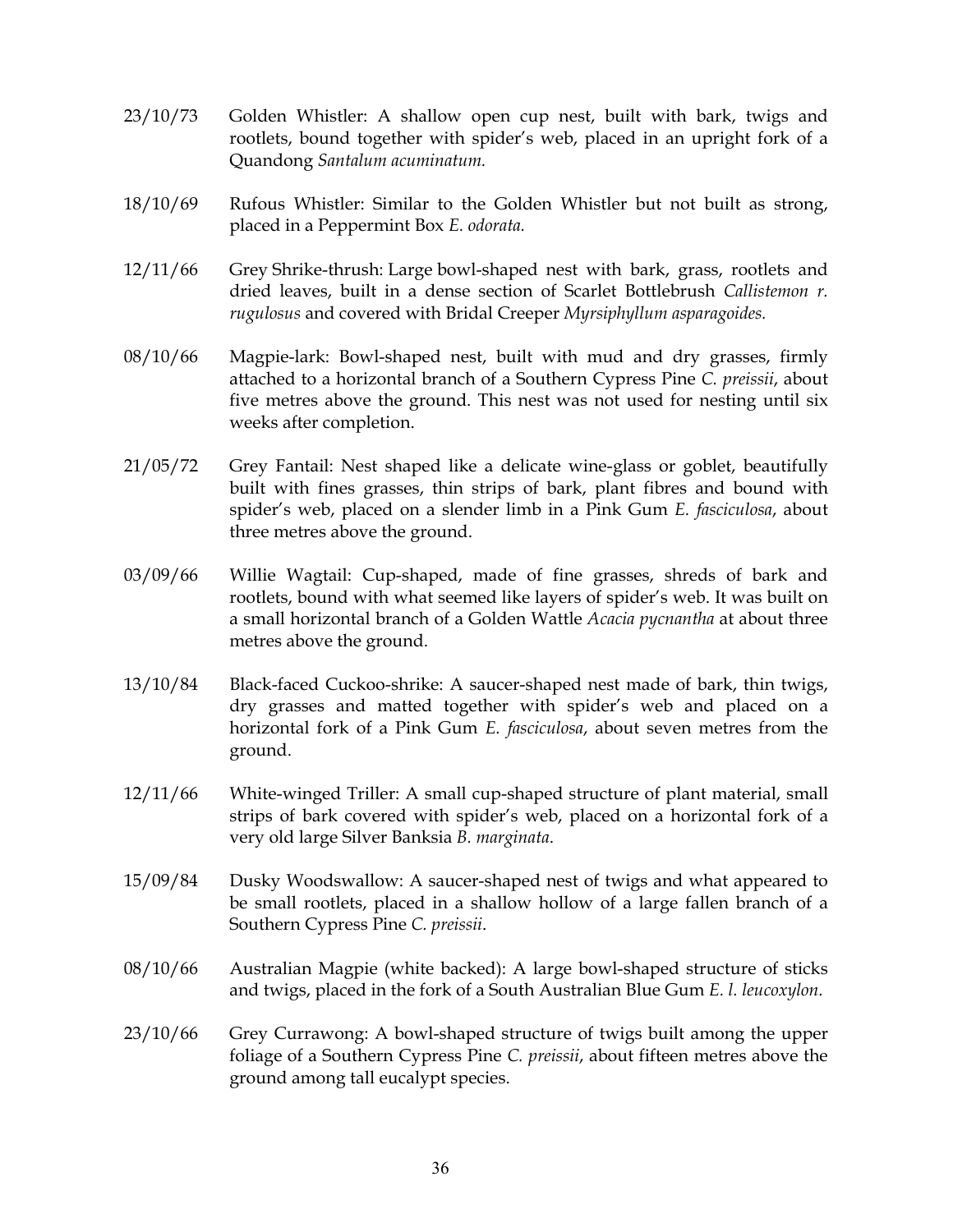- 23/10/66 Australian Raven: Nest constructed of dry sticks, well made and placed high in a South Australian Blue Gum *E. l. leucoxylon*.
- 03/09/67 White-winged Chough: A large bowl-shaped structure of mud, built on a horizontal branch of a Peppermint Box *E. odorata*, about eight metres from the ground.
- 03/09/66 Zebra Finch: A small dome-shaped nest with a funnel entrance on one side, made from dry pieces of stiff dry grass, built in a Kangaroo Thorn *A. paradoxa.*
- 03/10/69 Diamond Firetail: A bulky spherical nest with a long entrance tunnel, constructed of long green stems of grass and small twigs, built in the thick foliage branches of a Silver Banksia *B. marginata*.
- 09/11/69 European Greenfinch: An untidy open loose nest of twigs, plant fibres, wool and moss, built in a Southern Cypress Pine *C. preissii*.
- 01/07/69 European Goldfinch: A compact nest built of dry grasses, lichens, moss and feathers, on an inner branch of a grape-vine *V. vinifera*.
- 20/10/68 Mistletoebird: The construction of this species nest is unique, being pearshaped and built with spider's web, fluffy seeds, plant down, wool and lichens, with a small entrance on one side. This was placed on a twig under thick foliage in a Pink Gum *E. fasciculosa*.
- 11/07/75 Welcome Swallow: Nest was the shape of a half-bowl, built with small pellets of mud. Feathers and fine grass could be seen showing over the inner edge of the nest. Site chosen was on an upper ledge inside an old brick ruin.
- 03/09/67 Tree Martin: Two birds were observed going to and from a hollow spout in a horizontal branch of a River Red Gum *E. c. camaldulensis*. It did appear that they were taking food into the hollow.
- 09/11/68 Rufous Songlark: A bird was disturbed from a nest on the ground in a vineyard (a section of Sandy Creek Conservation Park, vines now removed). The nest was cup-shaped, constructed of grasses with fine dry grass as the lining. After a short time the bird returned to its three eggs.
- 03/11/68 Silvereye: A woven cup-shaped nest, constructed of fine grasses, rootlets, wool and spider's web. The nest was suspended among the stalks of Boneseed *Chrysanthemoides monilifera*, about one and half metres above the ground.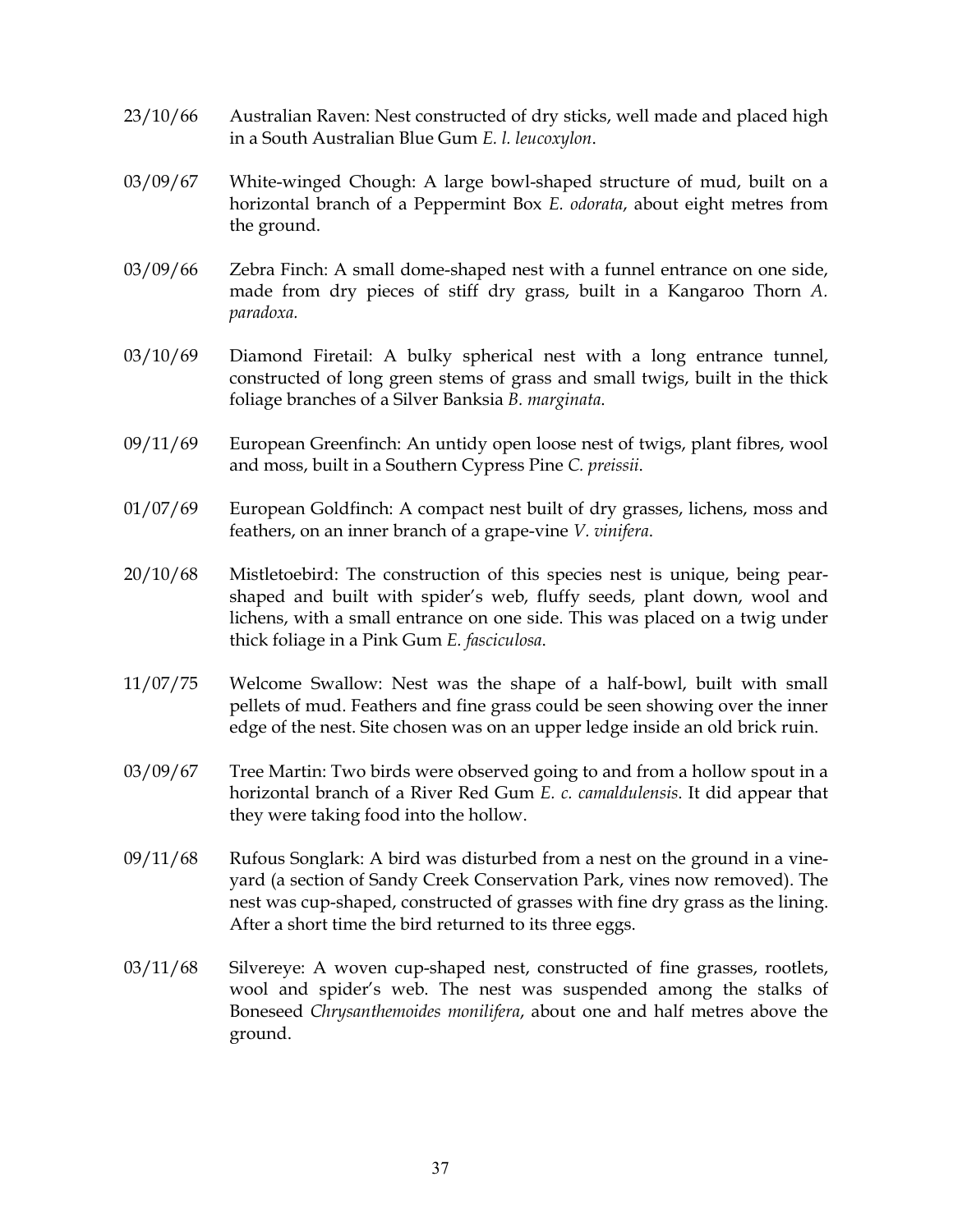- 29/11/69 Common Blackbird: A bulky bowl-shaped nest of grass, bark, leaves and rootlets mixed with mud, this was mainly at the base. It was built in a bushy section of Scarlet Bottlebrush *C. r. rugulosus*.
- 03/09/66 Common Starling: Built in a hollow of a River Red Gum *E. c. camaldulensis*, about six metres from the ground.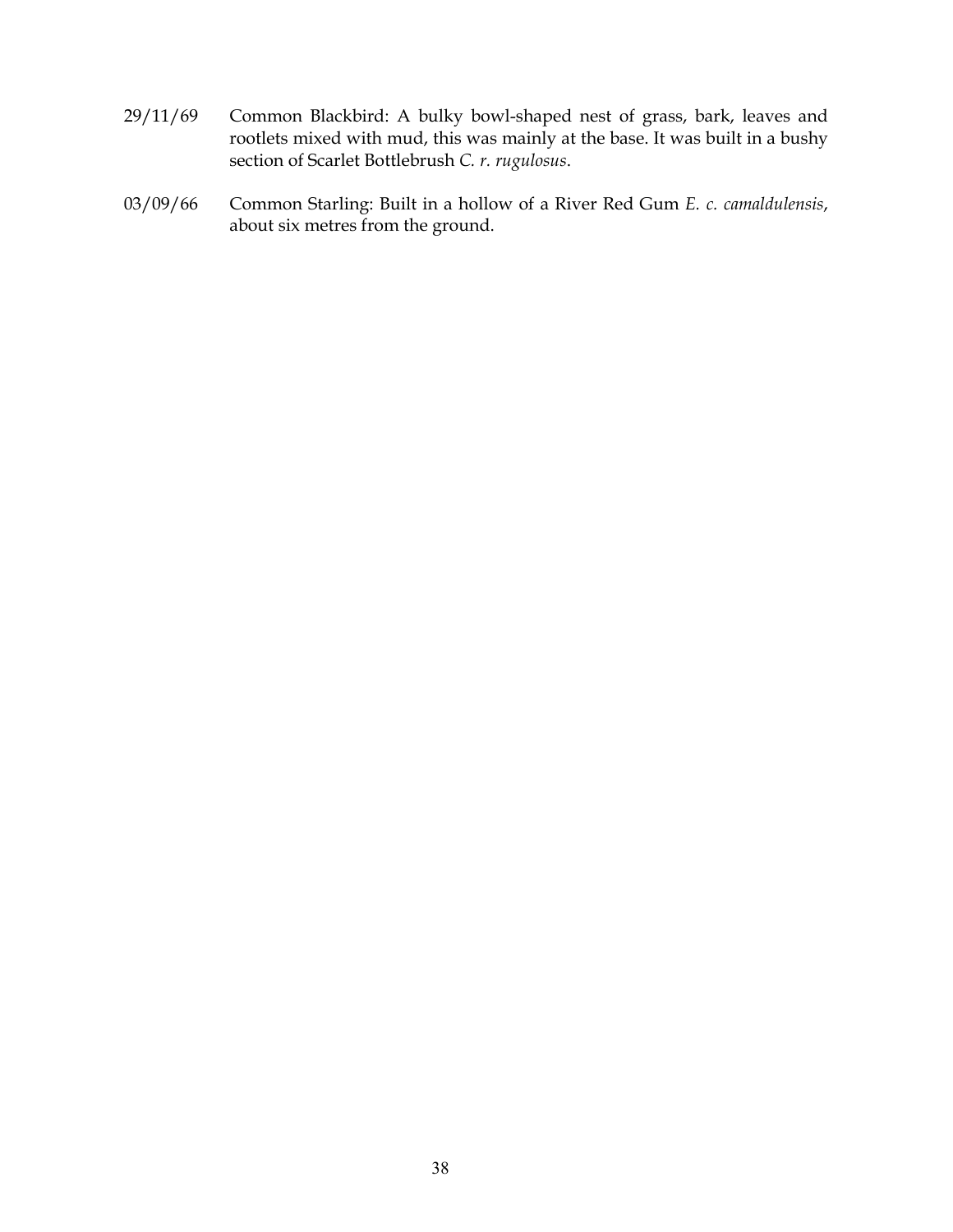### Decline and increase of some species in Sandy Creek Conservation Park

Since the completion of the 1966–1993 bird banding and observation report, I have continued observing birds in Sandy Creek Conservation Park. Given the decline of many species in the Mount Lofty Ranges, I have included my observations regarding declines and the increase of some species in Sandy Creek Conservation Park.

During the course of this period I noticed a significant decline of some species. There are three species which I have not sighted since 1972 and one other species I have seen only once since 1972. This sighting was on 21/4/1999. All birds listed below were observed regularly from 1966 until the mentioned year, after that their numbers declined from between 50 percent to 100 percent by December 2003.

I have not included species that are irregular to the area or uncommon or rare visitors.

The following lists note my observations of the beginning of significant declines of some species as well as a gradual increase in sightings of others:

| Birds in decline          | since           | Birds sighted more frequently | since |
|---------------------------|-----------------|-------------------------------|-------|
| Brown Treecreeper         | 1980            | Little Corella                | 1985  |
| Chestnut-rumped Thornbill | 1972 (21/04/99) | Rainbow Lorikeet              | 1985  |
| Southern Whiteface        | 1972            | Musk Lorikeet                 | 1976  |
| Black-chinned Honeyeater  | 1986            | Shining bronze-Cuckoo         | 1985  |
| Tawny-crowned Honeyeater  | 1985            | White-fronted Honeyeater      | 1975  |
| White-fronted Chat        | 1972            | Rufous Whistler               | 1988  |
| Jacky Winter              | 1983            | Diamond Firetail              | 1982  |
| Scarlet Robin             | 1990            |                               |       |
| Varied Sittella           | 1986            |                               |       |
| Crested Shrike-tit        | 1986            |                               |       |
| Golden Whistler           | 1989            |                               |       |
| Restless Flycatcher       | 1982            |                               |       |
| Richard's Pipit           | 1985            |                               |       |
| Zebra Finch               | 1972            |                               |       |
| European Greenfinch       | 1985            |                               |       |
| European Goldfinch        | 1985            |                               |       |
| Rufous Songlark           | 1985            |                               |       |

Most of the species on the Decline list are comparable with present observations of species decreasing throughout the Mount Lofty Ranges. It seems reasonable, then, that my observations have indicated those same species have also been affected in the areas of Sandy Creek Conservation Park and the Old Barossa Gold-fields.

The Southern Whiteface, White-fronted Chat and Chestnut-rumped Thornbill, have, with one exception, not been seen in the Sandy Creek Conservation Park since 1972. They were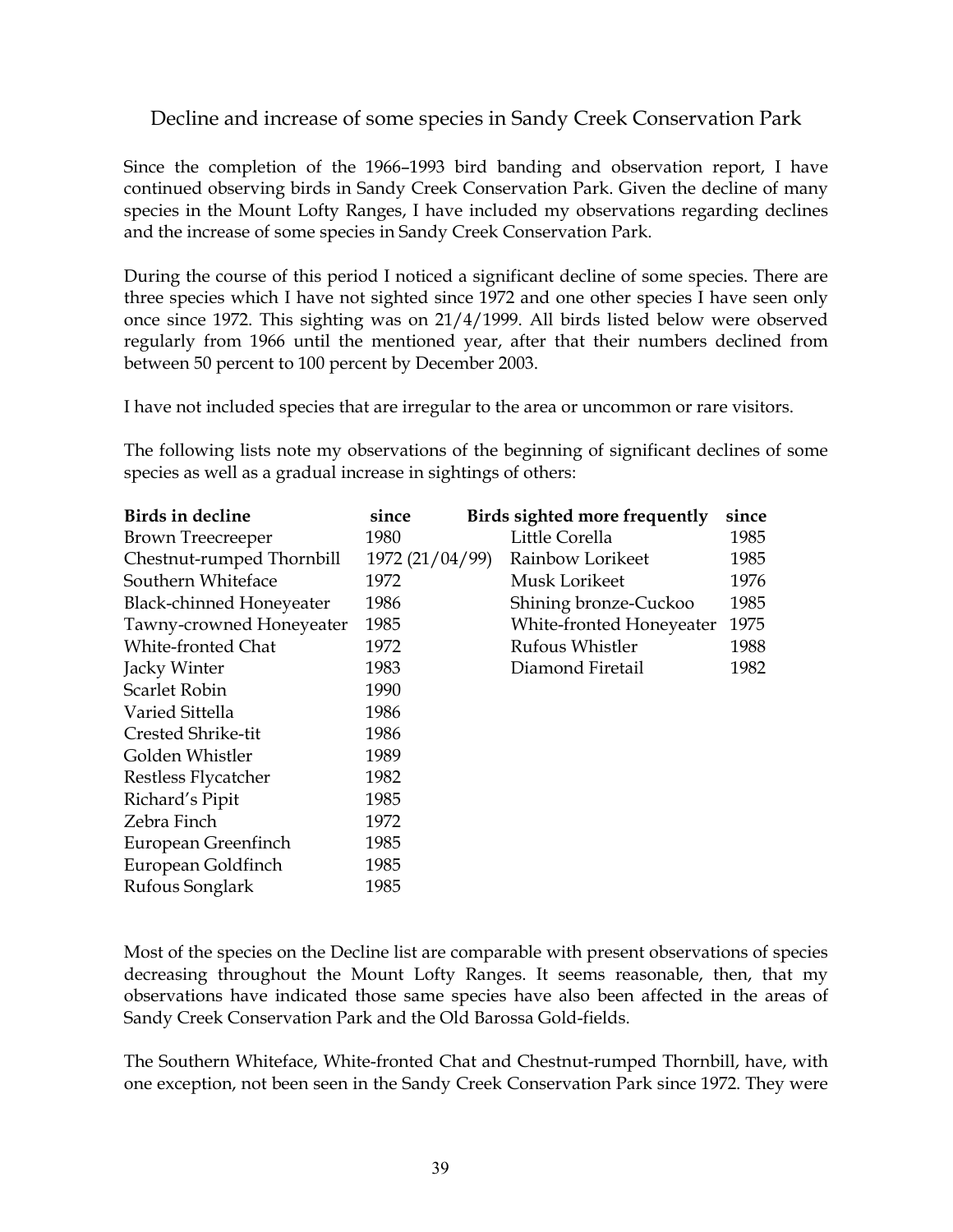already very low in numbers in 1966; adverse and declining environmental conditions seem to have taken a toll on their existence. My assessment for the decline of the Chestnutrumped Thornbill and the Southern Whiteface in Sandy Creek Conservation Park is that it seems that by 1966 both species were in an isolated situation. The numbers at that time were low and the Southern Whiteface (seven birds) seemed to be restricted to the north and north-western section of the park. Habitat formation was open scrub on flat and stony slopes, to open grassy areas and grapevines (introduced, now cleared) on sandy soil. Adjacent to the northern area of the park are farming properties and to the west and north-east is sand mining. From my observation over the seven-year period of their stay, only one ventured to a banding site (site 4: North Park). Maybe they did travel through that area when I was not there. The Chestnut-rumped Thornbill (five birds) were frequent in the same location, but did venture into the eastern area of the park. During their sevenyear stay six were banded at the same banding site (site 4: North Park): 1/1967; 3/1968; 1/1969; 1/1972, with an observation of one bird in the southern section of the park in 4/1999.

The Zebra Finch is another species that I have not observed since 1972. Their habitat has been affected by the increased and extensive sand mining operation in close proximity to Sandy Creek Conservation Park. Breeding and roosting locations of the Zebra Finch were in the area now mined, and unfortunately the birds did not adapt to other habitats near by. Sand mining could also have affected the water drainage through the Conservation Park creating continuing problems for the flora and fauna.

From my observations within the project area, the Brown Treecreeper and Restless Flycatcher, frequent in the area around 1966, are now rare visitors. Brown Treecreepers were not uncommon in Sandy Creek Conservation Park from 1966 to 1972. Most of my observations were in the southern and western sections of the park. From 1973 to 1980 their numbers could be classed as uncommon, and since then they have been rarely sighted. There is one location in the project area where birds are still observed moving around the trunks of River Red Gums: (site 1: Para Crossing).

Black-chinned Honeyeaters were probably in larger numbers in Sandy Creek Conservation Park than has been recorded. There may be a fragmented population that extends to the North Para River, Altona Scrub near Lyndoch in the Barossa Valley and into Sandy Creek Conservation Park.

Reduced numbers of Richard's Pipit and Rufous Songlark are consistent with other declines, including other grassland visitors such as the Singing Bushlark, Eurasian Skylark and Brown Songlark. The changes in agricultural and horticultural methods, and the use of chemical pesticides and some fertilizers, may have played a role in reducing the food source for those birds during the past years.

Drought conditions throughout the years have not allowed re-growth of many understorey plants. Areas that once provided insect life for Scarlet Robins and Jacky Winters are now bare.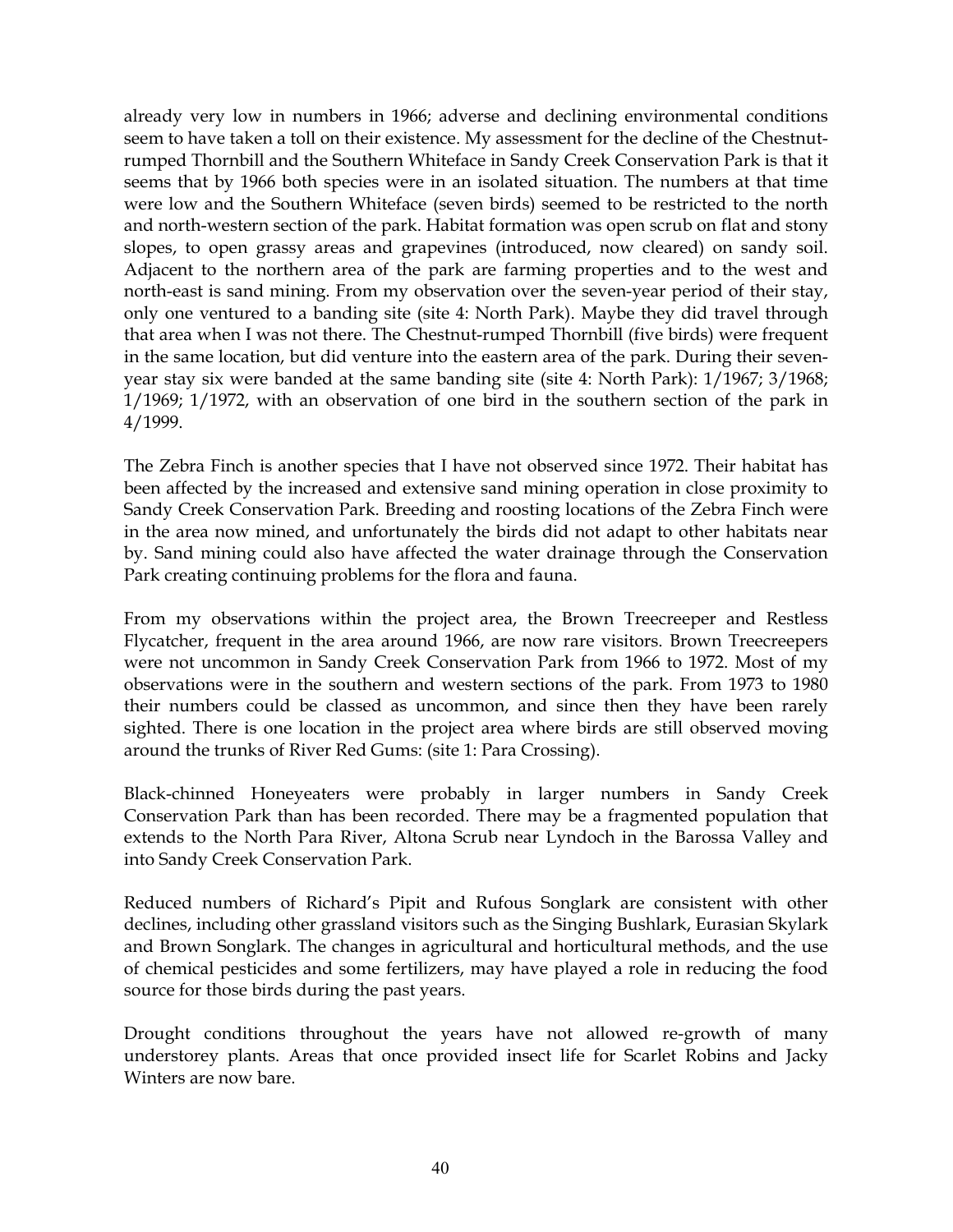The change in status of the Golden Whistler, European Greenfinch and European Goldfinch from frequent, less frequent and now uncommon, seems to indicate an altered habitat, therefore the loss of vital food supply. The Tawny-crowned Honeyeater, Varied Sittella and Crested Shrike-tit have been similarly affected.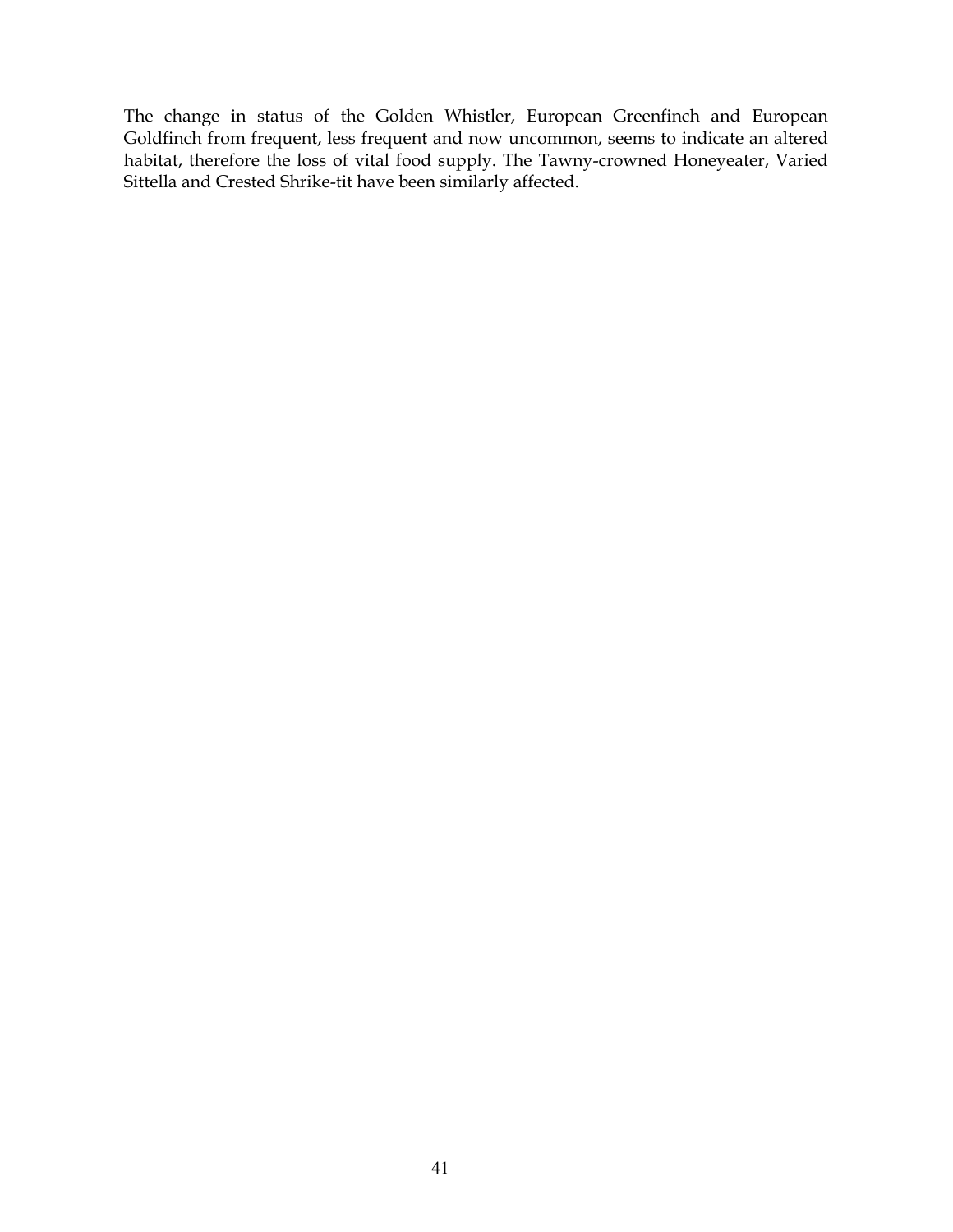### Results

Although banding was limited at site 1 (Para Crossing) the location continued to be monitored with results showing that the following species were more attracted to that location than any other region in the project area: Red-rumped Parrot, Sacred Kingfisher, Brown Treecreeper, Noisy Miner, Hooded Robin, Dusky Woodswallow, Welcome Swallow and Tree Martin. This site could have provided interesting species details, the problem was people movement resulting in two nets trashed and tossed into bushes even though each net was tagged BIRD BANDING, either CSIRO or Australian National Parks.

I experienced the same type of occurrence at South West Park (site 7) with one net, but continued at that site as very few people were noticed in that location.

Bird banding at times can produce the unexpected; at the Para Crossing (site 1) Black Honeyeaters and White-browed Woodswallows were found and neither were captured at any other site with both species being rare visitors to the total area under study. (See Species for Special Comments)

The wood-land/open shrubland site (site 5: Ruins) produced more Red-capped Robins than any other in the project area. Banding results show they were captured throughout the four seasons of the year (Table 1), with summer and autumn months being the more productive.

In the banksia area site (site 6: South Park) two species were dominant; the New Holland Honeyeater throughout this location, and Silvereyes which were more prevalent in the eastern section (Table 1).

Other species that frequented the same area but in reduced numbers were Peaceful Dove, Crimson Rosella (Adelaide), Elegant Parrot (more regular in recent times), Red Wattlebird, Little Wattlebird, Brown-headed Honeyeater, Rufous Whistler, Diamond Firetail and European Greenfinch.

Species that often occupied the edge of the banksia/open-woodland formation were Peaceful Dove, Rainbow Bee-eater, Superb Fairy-wren, Buff-rumped Thornbill, Yellowrumped Thornbill, Scarlet Robin and Hooded Robin.

Prior to this project I would have assumed that birds in general would move in both directions between Sandy Creek Conservation Park and the Old Barossa Gold-fields owing to the close distance between them. The findings in this report do not suggest that they do, making both areas vital habitats for the bird species that use them.

A long-term project enables the gathering of continuous data, and looking back at the project I would change very little in the way of strategies. Perhaps more banding days could be considered.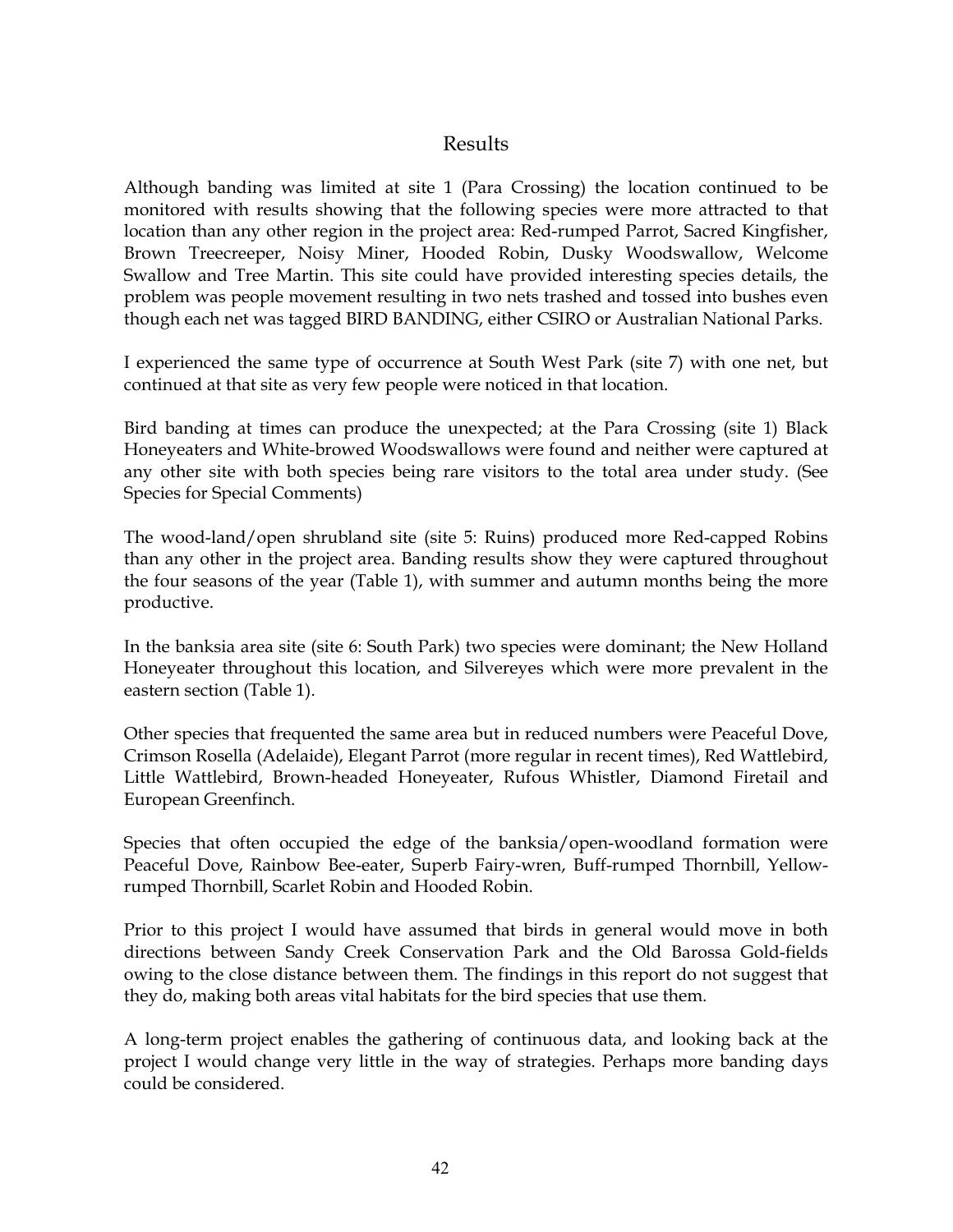### Discussion

Owing to the problem of decline of our native birds in the Mount Lofty Ranges I feel it necessary to present my view on the subject in this chapter.

In time, with shared knowledge, careful environmental management and political will it may be possible to reverse the list of declining birds of the Mount Lofty Ranges.

Banding results show that there is a corridor from Hale and Cromer Conservation Parks and Bundy Forest Reserve to the Old Barossa Gold-fields and return (table 4). The surprise for me was that of 9291 birds banded, only one bird (an Eastern Spinebill) banded in the Barossa Gold-fields was recaptured at Sandy Creek Conservation Park (table 4). No birds were recaptured from the Conservation Park to the Old Barossa Gold-fields, although it is a direct distance of only 6 km SW (figure 1) and the vegetation between the Gold-fields and Sandy Creek Conservation Park is mainly savannah woodland.

### **Habitat clearance**

I can remember in the late 1940s early 1950s in parts around Cockatoo Valley area (between Sandy Creek Conservation Park and the Old Barossa Gold-fields) there was dense scrubland and few houses. Since those days there has been clearing of scrubland, a large bush-fire (January 1971) and the clearance of land for many homes, which now dot the landscape, both on flat land and throughout the hilly Gold-fields.

It could be this lack of continuous understorey, replaced by vegetation that is not suitable as a food source for native birds between both areas, resulting in virtually no movement of birds between the Old Barossa Gold-fields and Sandy Creek Conservation Park.

Continuing habitat clearance in the Mount Lofty Ranges is likely to affect some species and subspecies which are already in decline. This may lead to further fragmentation of suitable habitat, which will have an adverse influence on the gene-flow within populations. This may now be happening with the Black-chinned Honeyeater, Brown Tree-creeper and Restless Flycatcher.

### **Weeding**

In a bid to repair the damage caused by habitat clearance a number of programs exist which are manned by dedicated volunteers. The Friends of Sandy Creek Conservation Park is one such group. Their dedicated, tireless work has controlled the spread of Boneseed *Chrysanthemoides monilifera* throughout the park. Controlling the spread of this weed will help the understorey to recover, thereby strengthening the ecosystem and assisting the revegetation of native plants.

### **Burning**

Discussions were had with National Parks personnel about controlled burning in sections of Sandy Creek Conservation Park, particularly the Scarlet Bottlebrush and Silver Banksia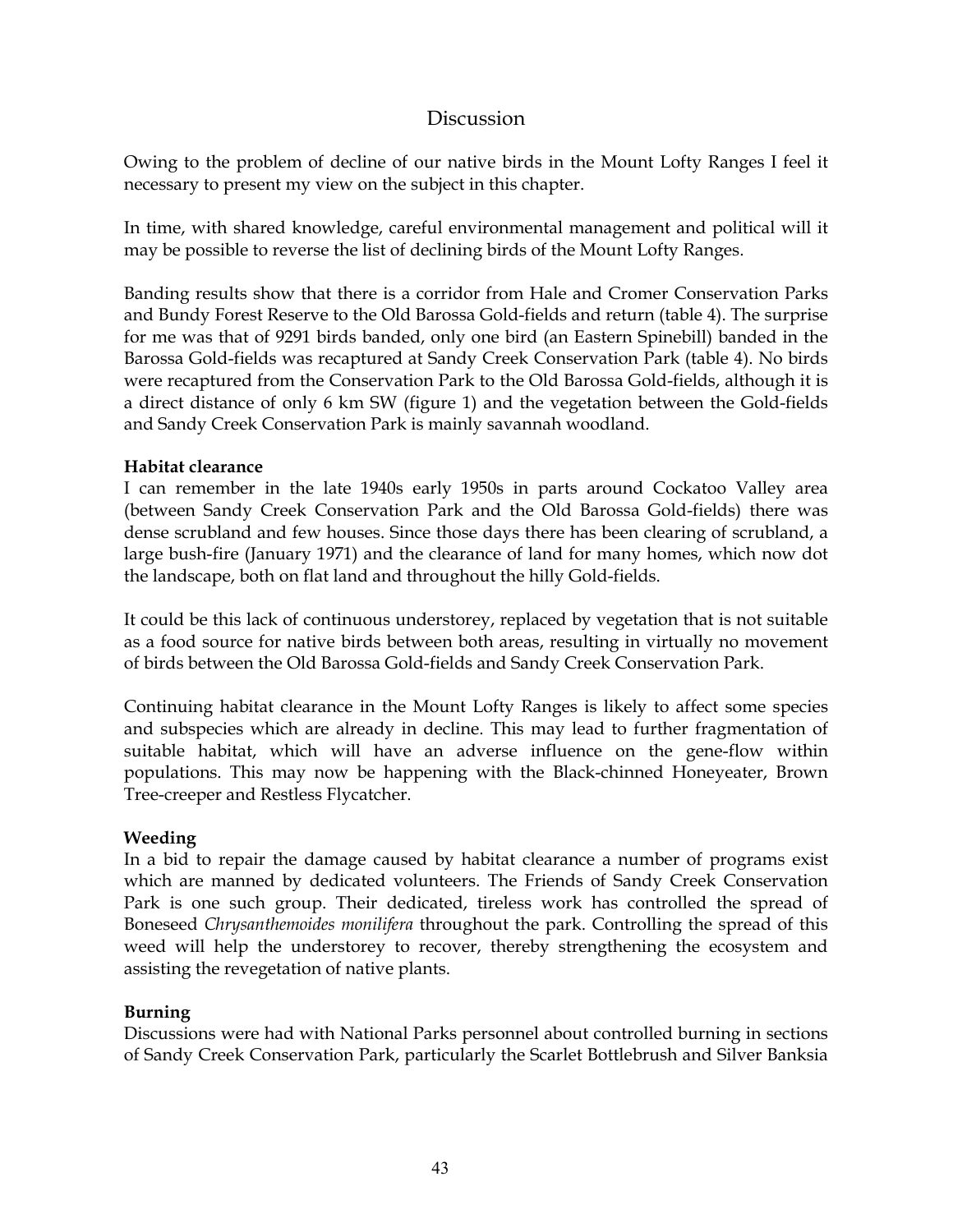areas, as the burden of dead wood within these plants restricted the survival of new growth.

During 1993 two small controlled fires by National Parks Rangers were carried out in two adjoining sections of Scarlet Bottlebrush. First was a cold fire (conditions of low temperature) that had partial success with new growth, the second was a hot fire (possessing great heat) that produced strong new growth and foliage and destroyed the Boneseed (an exotic Daisy).

#### **Exclosures**

Sections of the Silver Banksia have been fenced to prevent kangaroos from feeding on any new growth. Others have been fenced to keep both kangaroos and rabbits out. Without a fire in this area only time will tell if this project is a success as the Silver Banksia is very old and dying. Both of these plant species are vital to Sandy Creek Conservation Park, not only for their own survival but to continue to produce food for insects and birds.

#### **Re-vegetation**

Although re-vegetation programs are well underway and are vital to the total scene, they take time to develop and many bird species have short lives.

Results show species were already in decline in 1966 and as we now know the progress of this decline is continuing. There is no easy fix to this situation as for decades the cry has been for more trees, but very little attention has been given to the importance of understorey. Without doubt it is this latter vegetation and open-shrubland formation that is in need of urgent attention.

This is a major undertaking as many factors need to be addressed: urban development, pastoral priorities and industrial expansion. Dr David Paton is continually bringing to the Government's attention the problems occurring with our native birds.

We must continue to encourage more pastoral owners to dedicate a portion of their land to the Native Vegetation Heritage Agreement Act, 1991. Friends of my wife and I at Dutton in the mid north of South Australia have three sections of their land under the Heritage Agreement and the results of increased native vegetation mixed with old woodland are more than encouraging. This area is regularly monitored both for plant and bird species and the owners receive great joy by watching these results and knowing they are playing their part, not only for the birds but are helping the ecosystem in their region.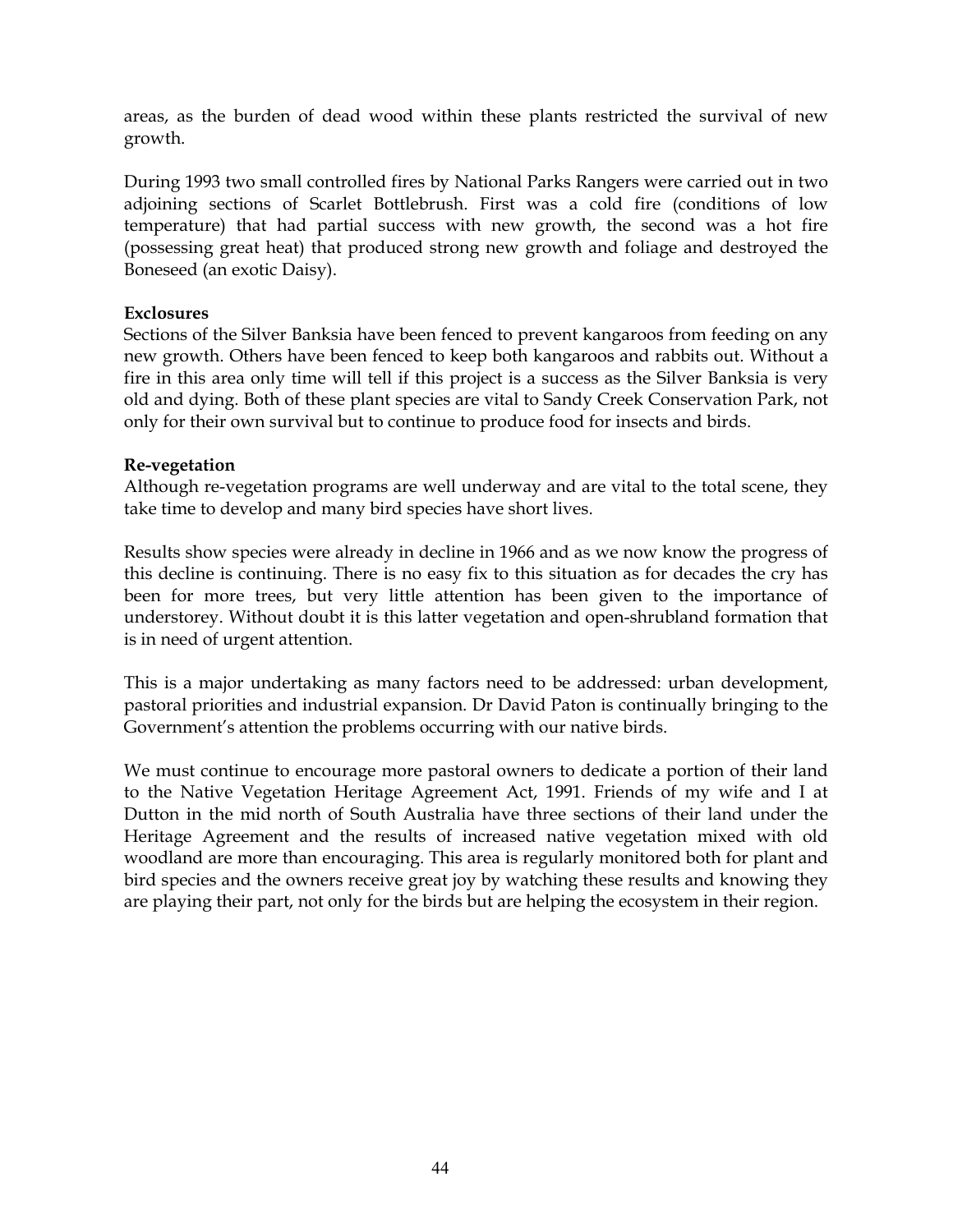### Appendix: Complete list of birds observed from 1966 to 1993

Emu *Dromaius novaehollandiae*  Stubble Quail *Coturnix pectoralis*  Blue-billed Duck *Oxyura australis* Musk Duck *Biziura lobata* Black Swan *Cygnus atratus* Australian Shelduck *Tadorna tadornoides* Australian Wood duck *Chenonetta jubata* Mallard *Anas platyrhynchos* Pacific Black Duck *Anas superciliosa* Australasian Shoveller *Anas rhynchotis* Grey Teal *Anas gracilis* Chestnut Teal *Anas castanea* Pink-eared Duck *Malacorhynchus membranaceus* Hardhead *Aythya australis* Australasian Grebe *Tachybaptus novaehollandiae* Hoary-headed Grebe *Poliocephalus poliocephalus* Great Crested Grebe *Podiceps cristatus* Darter *Anhinga melanogaster* Little Pied Cormorant *Phalacrocorax melanoleucos* Pied Cormorant *Phalacrocorax varius* Little Black Cormorant *Phalacrocorax sulcirostris* Great Cormorant *Phalacrocorax carbo* Australian Pelican *Pelecanus conspicillatus* White-faced Heron *Egretta novaehollandiae*  Little Egret *Egretta garzetta* White-necked Heron *Ardea pacifica* Great Egret *Ardea alba* Nankeen Night Heron *Nycticorax caledonicus* Australian White Ibis *Threskiornis molucca* Straw-necked Ibis *Threskiornis spinicollis* Royal Spoonbill *Platalea regia* Yellow-billed Spoonbill *Platalea flavipes* Black-shouldered Kite *Elanus axillaris* Black Kite *Milvus migrans* Whistling Kite *Haliastur sphenurus* Spotted Harrier *Circus assimilis* Swamp Harrier *Circus approximans* Brown Goshawk *Accipiter fasciatus* Collared Sparrowhawk *Accipiter cirrhocephalus* Wedge-tailed Eagle *Aquila audax* Little Eagle *Hieraaetus morphnoides* Brown Falcon *Falco berigora* Australian Hobby *Falco longipennis*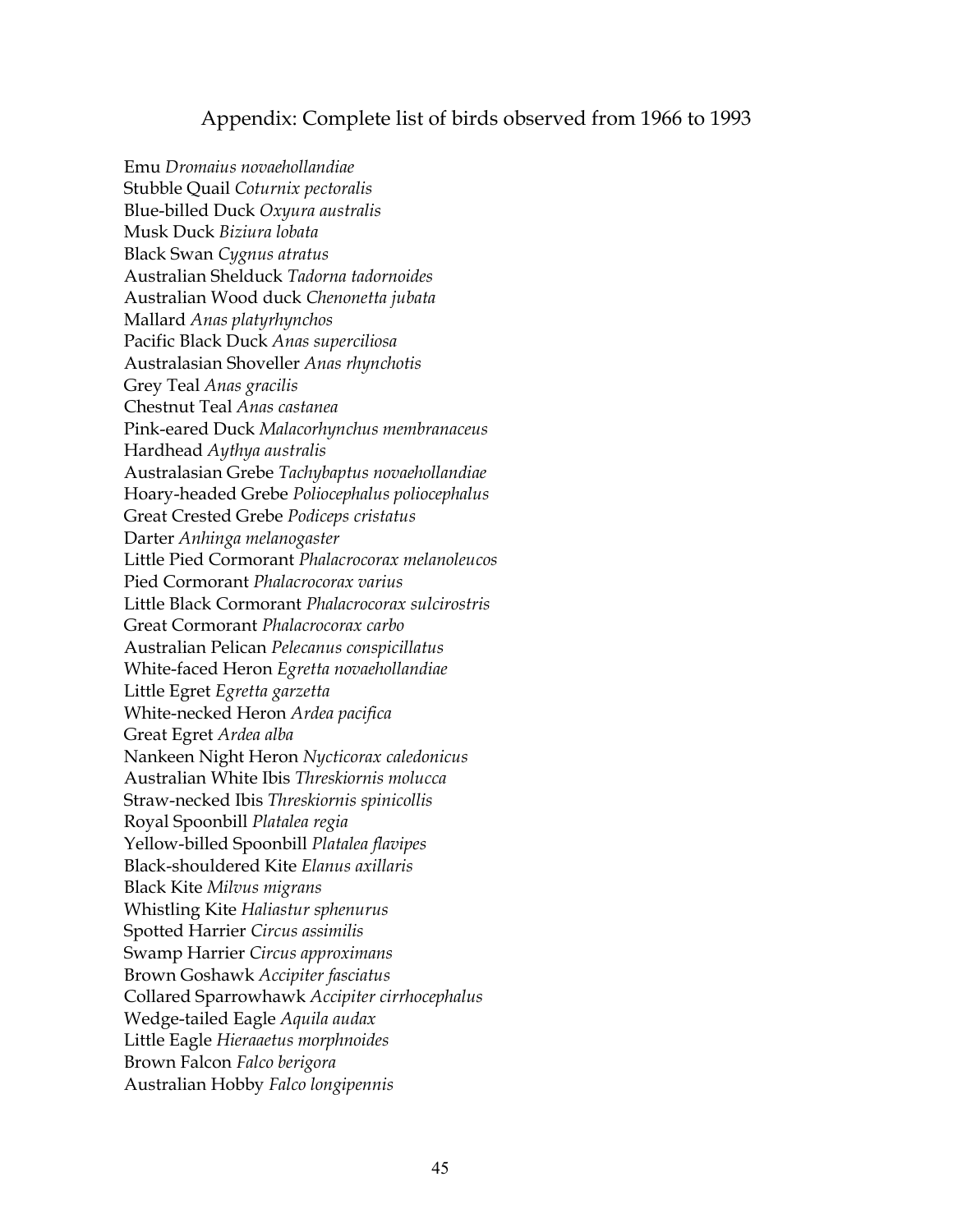Black Falcon *Falco subniger* Peregrine Falcon *Falco peregrinus* Nankeen Kestrel *Falco cenchroides* Australian Spotted Crake *Porzana fluminea* Purple Swamphen *Porphyrio porphyrio* Dusky Moorhen *Gallinula tenebrosa* Black-tailed Native-hen *Gallinula ventralis* Eurasian Coot *Fulica atra* Little Button-quail *Turnix velox* Painted Button-quail *Turnix varia* Red-necked Stint *Calidris ruficollis* Sharp-tailed Sandpiper *Calidris acuminata* Black-winged Stilt *Himantopus himantopus* Black-fronted Dotterel *Elseyornis melanops* Red-kneed Dotterel *Erythrogonys cinctus* Banded Lapwing *Vanellus tricolor*  Masked Lapwing *Vanellus miles* Silver Gull *Larus novaehollandiae* Caspian Tern *Sterna caspia* Whiskered Tern *Chlidonias hybridus* Rock Dove *Columba livia* Spotted Turtle-Dove *Streptopelia chinensis* Common Bronzewing *Phaps chalcoptera* Brush Bronzewing *Phaps elegans* Crested Pigeon *Ocyphaps lophotes* Diamond Dove *Geopelia cuneata* Peaceful Dove *Geopelia striata*  Barbary Dove *Streptopelia risoria* (exotic) Yellow-tailed Black-Cockatoo *Calyptorhynchus funereus* Galah *Cacatua roseicapilla* Long-billed Corella *Cacatua tenuirostris* Little Corella *Cacatua sanguinea* Sulphur-crested Cockatoo *Cacatua galerita* Cockatiel *Nymphicus hollandicus* Rainbow Lorikeet *Trichoglossus haematodus* Musk Lorikeet *Glossopsitta concinna*  Purple-crowned Lorikeet *Glossopsitta porphyrocephala* Crimson Rosella *Platycercus elegans adelaidae* Blue Bonnet *Northiella haematogaster haematogaster* Red-rumped Parrot *Psephotus haematonotus* Budgerigar *Melopsittacus undulatus* Blue-winged Parrot *Neophema chrysostoma* Elegant Parrot *Neophema elegans* Pallid Cuckoo *Cuculus pallidus* Fan-tailed Cuckoo *Cacomantis flabelliformis*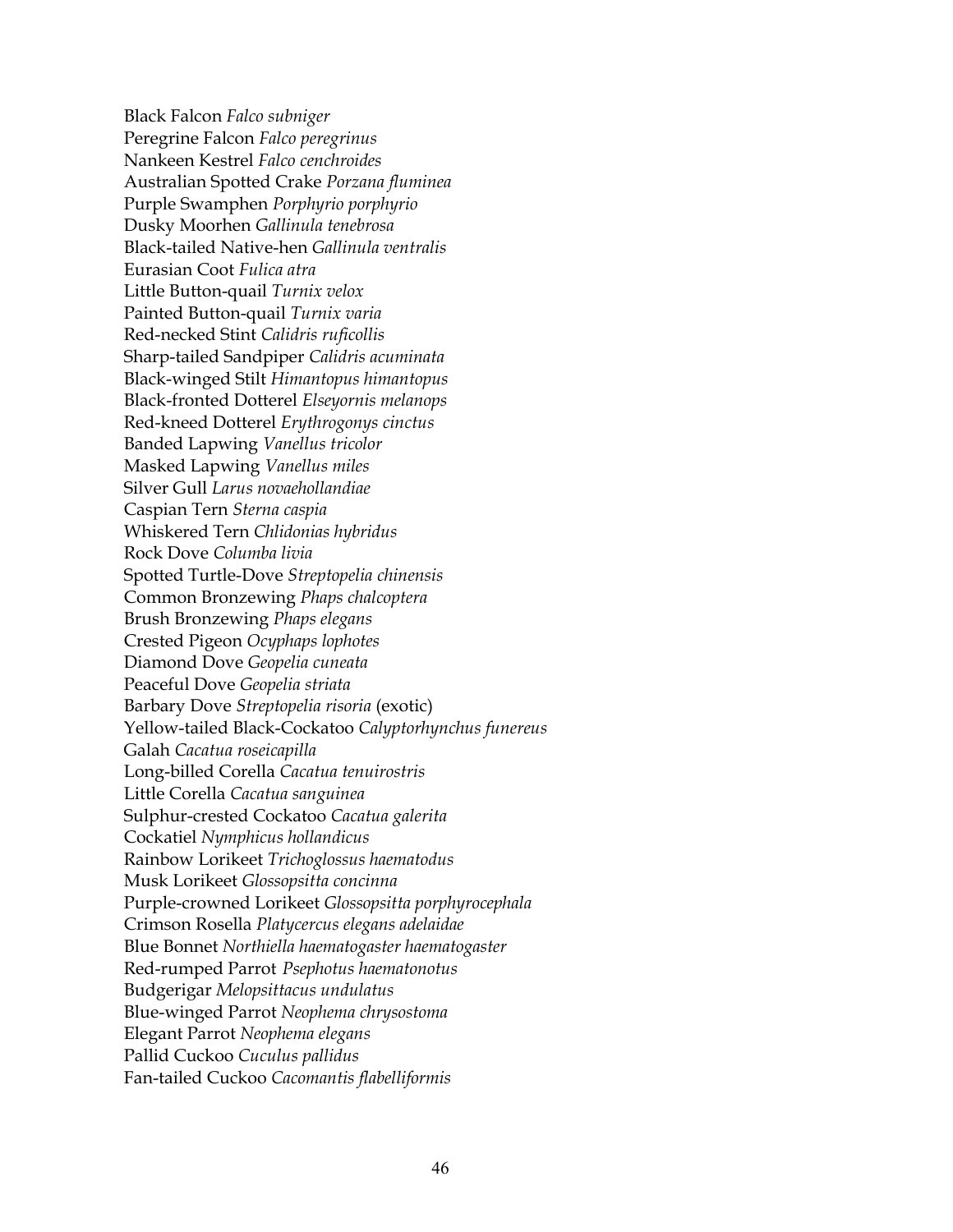Black-eared Cuckoo *Chrysococcyx osculans* Horsefield's Bronze-Cuckoo *Chrysococcyx basalis* Shining bronze-Cuckoo *Chrysococcyx lucidus* Southern Boobook *Ninox novaeseelandiae* Barn Owl *Tyto alba* Tawny Frogmouth *Podargus strigoides* Spotted Nightjar *Eurostopodus argus* Australian Owlet-nightjar *Aegotheles cristatus* Laughing Kookaburra *Dacelo novaeguineae* Red-backed Kingfisher *Todiramphus pyrrhopygia* Sacred Kingfisher *Todiramphus sanctus* Rainbow Bee-eater *Merops ornatus* White-throated Treecreeper *Cormobates leucophaeus grisescens* Brown Treecreeper *Climacteris picumnus* Superb Fairy-wren *Malurus cyaneus leggei* Spotted Pardalote *Pardalotus punctatus* Yellow-rumped Pardalote *Pardalotus punctatus xanthopyge* Striated Pardalote *Pardalotus striatus substriatus* White-browed Scrubwren *Sericornis frontalis rosinae* Weebill *Smicrornis brevirostris occidentalis* White-throated Gerygone *Gerygone olivacea* Brown Thornbill *Acanthiza pusilla* Chestnut-rumped Thornbill *Acanthiza uropygialis* Buff-rumped Thornbill *Acanthiza reguloides australis* Yellow-rumped Thornbill *Acanthiza chrysorrhoa leighi* Yellow Thornbill *Acanthiza nana modesta* Striated Thornbill *Acanthiza lineata clelandi* Southern Whiteface *Aphelocephala leucopsis* Red Wattlebird *Anthochaera carunculata woodwardi* Little Wattlebird *Anthochaera chrysoptera* Noisy Miner *Manorina melanocephala* Yellow-faced Honeyeater *Lichenostomus chrysops samueli* Singing Honeyeater *Lichenostomus virescens sonorus* Yellow-plumed Honeyeater *Lichenostomus ornatus* Fuscous Honeyeater *Lichenostomus fuscus* White-plumed Honeyeater *Lichenostomus penicillatus* Black-chinned Honeyeater *Melithreptus gularis* Brown-headed Honeyeater *Melithreptus brevirostris pallidiceps* White-naped Honeyeater *Melithreptus lunatus* Crescent Honeyeater *Phylidonyris pyrrhoptera halmaturina* New Holland Honeyeater *Phylidonyris novaehollandiae* White-fronted Honeyeater *Phylidonyris albifrons* Tawny-crowned Honeyeater *Gliciphila melanops* Eastern Spinebill *Acanthorhynchus tenuirostris halmaturinus* Black Honeyeater *Certhionyx niger*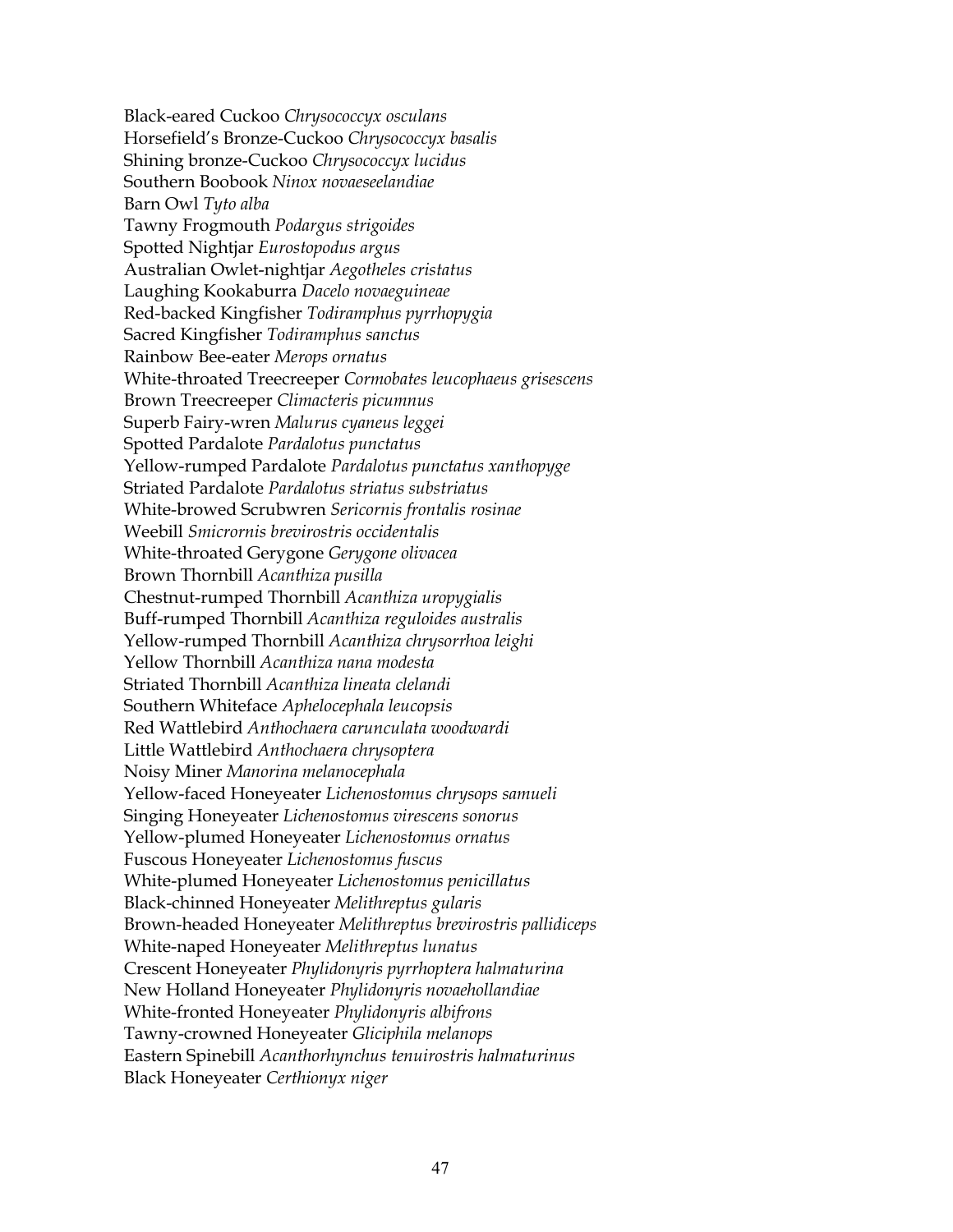Crimson Chat *Epthianura tricolor* Orange Chat *Epthianura aurifrons* White-fronted Chat *Epthianura albifrons* Jacky Winter *Microeca fascinans* Scarlet Robin *Petroica boodang* Red-capped Robin *Petroica goodenovii* Rose Robin *Petroica rosea* Hooded Robin *Melanodryas cucullata* White-browed Babbler *Pomatostomus superciliosus* Varied Sittella *Daphoenositta chrysoptera pileata* Crested Shrike-tit *Falcunculus frontatus* Golden Whistler *Pachycephala pectoralis fuliginosa* Rufous Whistler *Pachycephala rufiventris* Grey Shrike-thrush *Colluricincla harmonica* Restless Flycatcher *Myiagra inquieta* Magpie-lark *Grallina cyanoleuca* Grey Fantail *Rhipidura albiscapa alisteri* Willie Wagtail *Rhipidura leucophrys* Black-faced Cuckoo-shrike *Coracina novaehollandiae melanops* White-winged Triller *Lalage tricolor* White-browed Woodswallow *Artamus superciliosus* Dusky Woodswallow *Artamus cyanopterus* Grey Butcherbird *Cracticus torquatus leucopterus* Australian Magpie *Gymnorhina tibicen telonocua* Grey Currawong *Strepera versicolor melanoptera* Australian Raven *Corvus coronoides* Little Raven *Corvus mellori* White-winged Chough *Corcorax melanorhamphos whiteae* Apostlebird *Struthidea cinerea* Singing Bushlark *Mirafra javanica secunda* Eurasian Skylark *Alauda arvensis* Richard's Pipit *Anthus australis* House Sparrow *Passer domesticus* Zebra Finch *Taeniopygia guttata castanotis* Red-browed Finch *Neochmia temporalis* Diamond Firetail *Stagonopleura guttata* European Greenfinch *Carduelis chloris* European Goldfinch *Carduelis carduelis britannica* Mistletoebird *Dicaeum hirundinaceum* Welcome Swallow *Hirundo neoxena* Tree Martin *Hirundo nigricans* Fairy Martin *Petrochelidon nigricans neglecta*  Clamorous Reed-Warbler *Acrocephalus australis* Little Grassbird *Megalurus gramineus goulburni* Rufous Songlark *Cincloramphus mathewsi*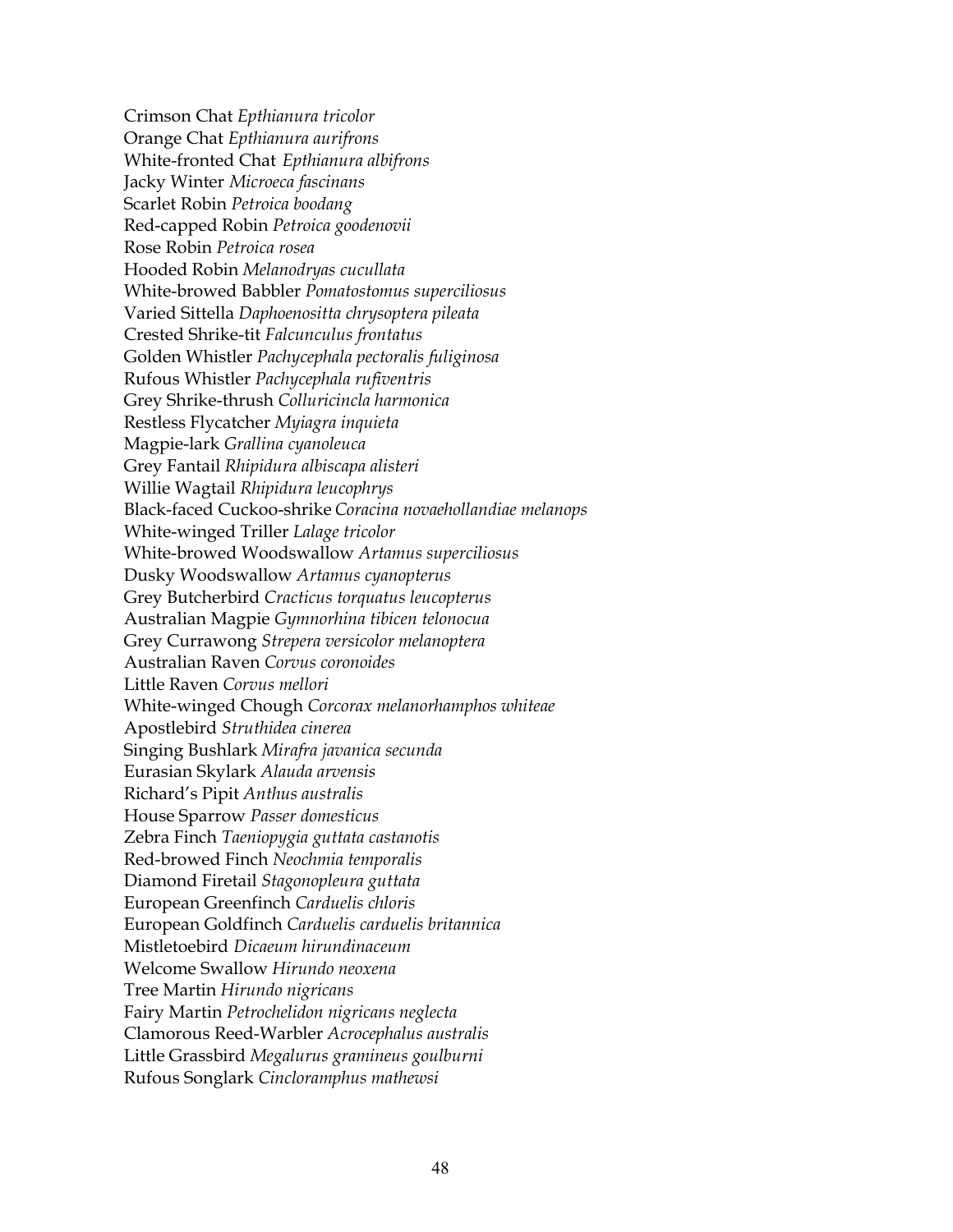Brown Songlark *Cincloramphus cruralis* Silvereye *Zosterops lateralis pinarochrous* Common Blackbird *Turdus merula* Common Starling *Sturnus vulgaris*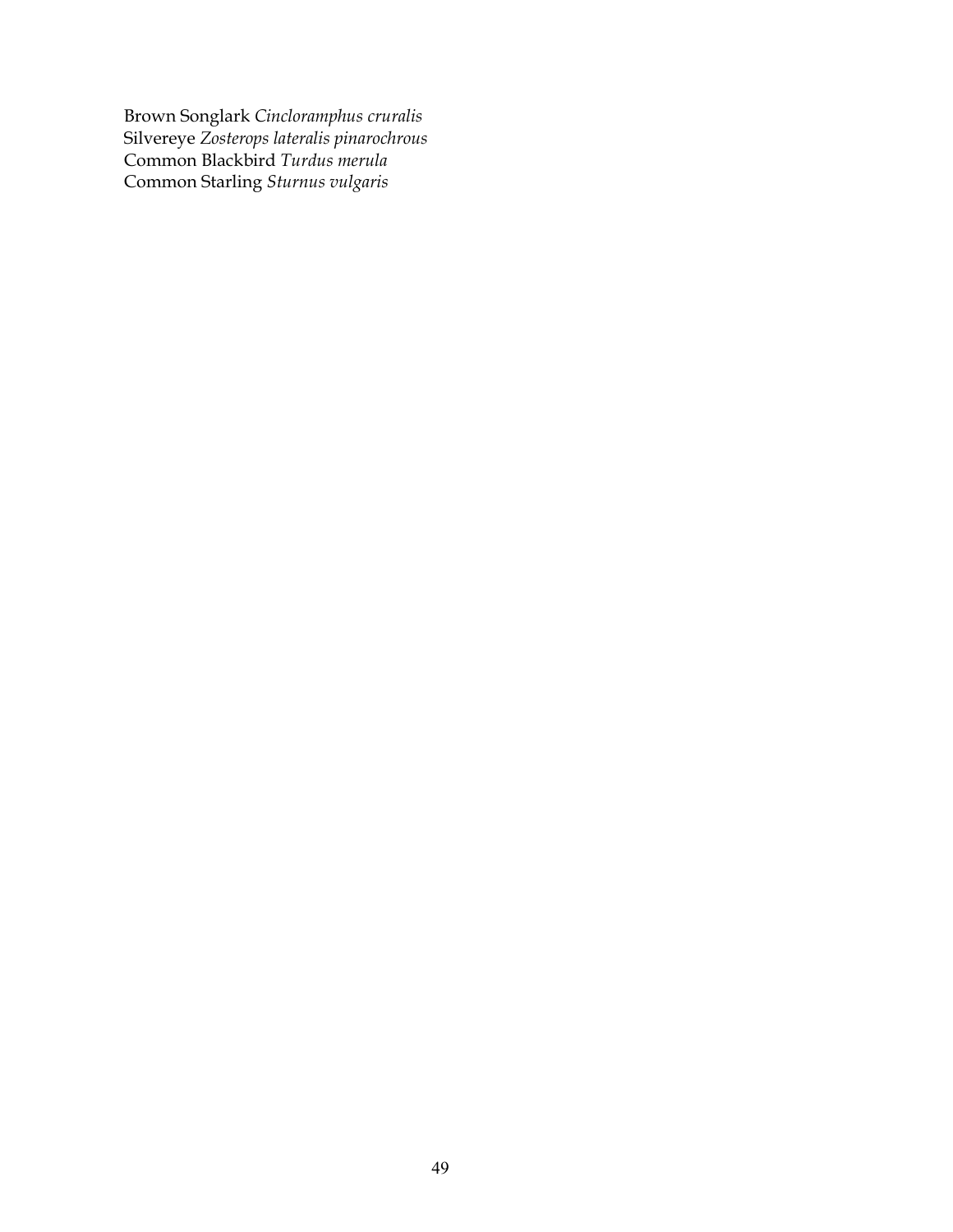### References

Atlas of South Australia (http://www.atlas.sa.gov.au) March 2005.

Boomsma, C.D., 1972, *Native Trees of South Australia*, Bulletin No. 19, Woods and Forests Department, South Australia.

Bureau of Meteorology, 2004, South Australian Regional Office, Kent Town.

Christidis, L., & Boles, W.E., 1994, *The Taxonomy and Species of Birds of Australia and its Territories*, Royal Australasian Ornithologists Union Monograph 2. RAOU, Melbourne.

Goodwin, D., 1970, *Pigeons and Doves of the World*, British Museum (Natural History), London.

Hutchins, B.R., 1994, *White-winged Chough*, Bird Talk, Vol. 3, part 6 [Bird notes], The Adelaide Ornithologists Club Inc., Adelaide.

Hutchins, B.R., 1992, *Spotted Nightjar*, Bird Talk, Vol. 3, part 4 [Bird notes], The Adelaide Ornithologists Club Inc., Adelaide.

Hutchins, B.R., 1991, *Checklist of birds*: *A National Parks Centenary Project 1891 – 1991 Sandy Creek Conservation Park*, Department of Environment and Planning, Adelaide.

Hutchins, B.R., 1988, *Black Honeyeaters Feeding amongst Charcoal and Ash*, Vol.30, 160, South Australian Ornithological Association, Adelaide.

Hutchins, B.R., 1987, *Yellow Plumed Honeyeater*, Bird Talk, Vol. 2, part 1 [Bird notes], The Adelaide Ornithologists Club Inc., Adelaide.

Hutchins, B.R., 1987, *Fuscous Honeyeater*, Bird Talk, Vol. 2, part 7 [Bird notes], The Adelaide Ornithologists Club Inc., Adelaide.

Hutchins, B.R., 1987, *Black Honeyeater*, Bird Talk, Vol. 2, part 7 [Bird notes], The Adelaide Ornithologists Club Inc., Adelaide.

Hutchins, B.R., 1986, *Maned Duck*, Bird Talk, Vol. 2, part 6 [Bird notes], The Adelaide Ornithologists Club Inc., Adelaide.

Hutchins, B.R., 1986, *Diamond Dove*, Bird Talk, Vol. 2, part 6 [Bird notes], The Adelaide Ornithologists Club Inc., Adelaide.

Hutchins, B.R., 1986, *Owlet Nightjar*, Bird Talk, Vol. 2, part 6 [Bird notes], The Adelaide Ornithologists Club Inc., Adelaide.

Hutchins, B.R., 1986, *Singing Honeyeater*, Bird Talk, Vol. 2, part 6 [Bird notes], The Adelaide Ornithologists Club Inc., Adelaide.